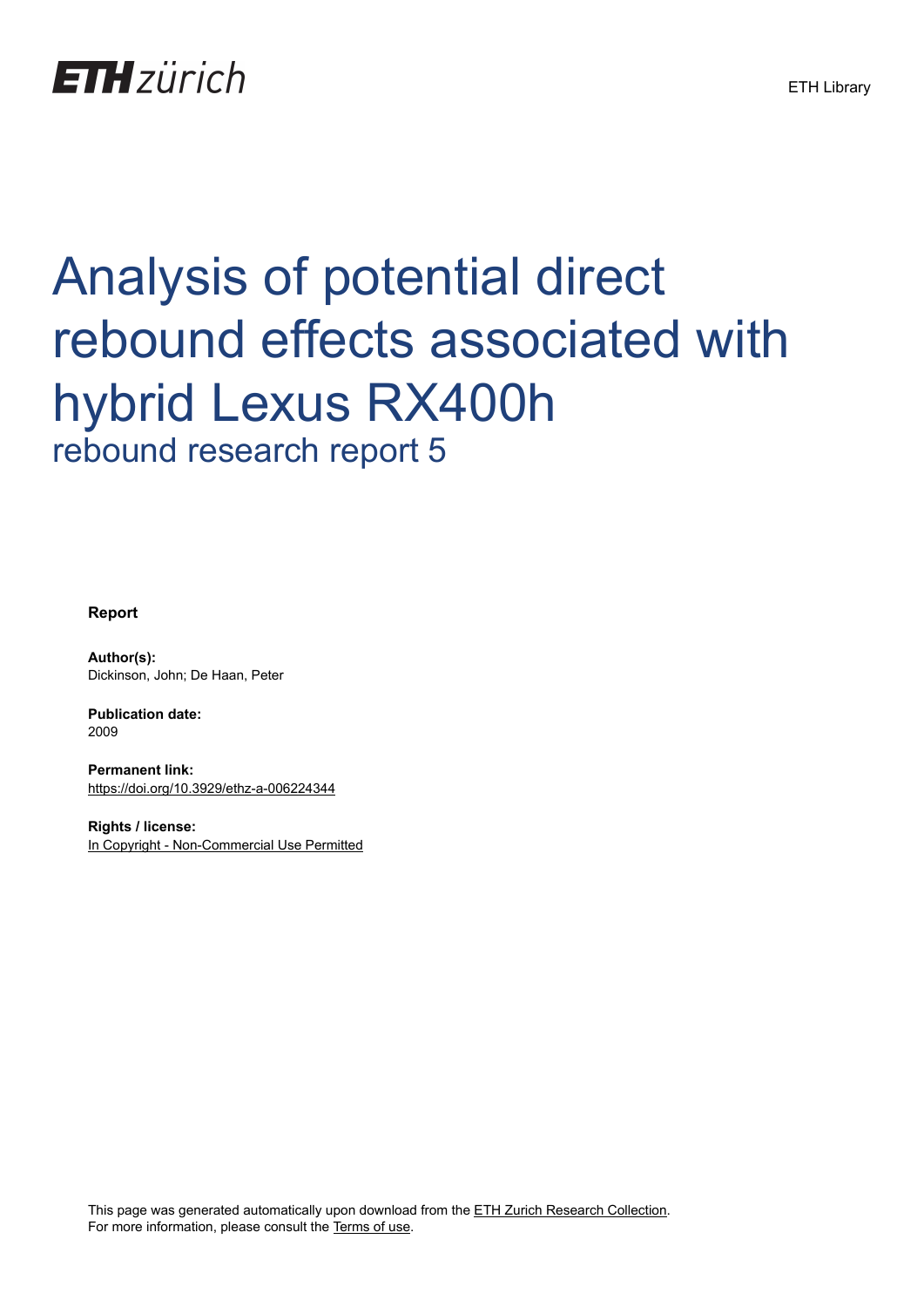



# **Analysis of potential direct rebound effects associated with hybrid Lexus RX400h**

**Rebound Research Report 5** 

**Zurich, 31 Mar 2009 JD, PdH** 

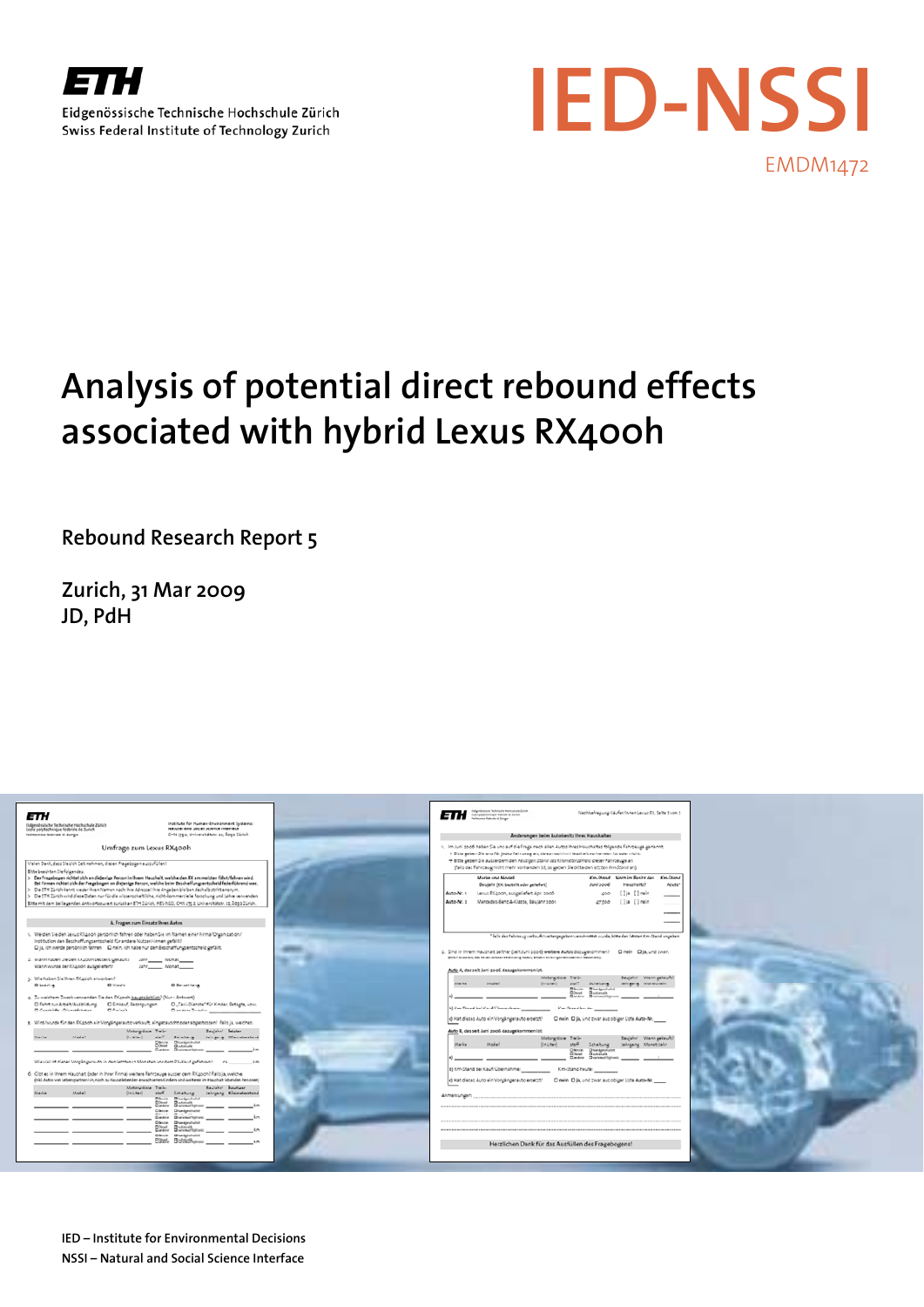Preferred citation style:

Dickinson J, de Haan P., 2009. Analysis of potential direct rebound effects associated with hybrid Lexus RX400h. Rebound Research Report Nr. 5. ETH Zurich, IED-NSSI, report EMDM1472, 39 pages. Download: www.nssi.ethz.ch/res/emdm/

© 2009 ETH Zurich, IED-NSSI, Switzerland. All rights reserved.

For further information please contact:

ETH Zurich, Dept. of Environmental Sciences Institute for Environmental Decisions (IED) Natural and Social Science Interface (NSSI) Universitaetstrasse 22, CHN J73.2 8092 Zurich Switzerland Tel. +41-44-632 58 92 (secretariat) Fax. +41-44-632 29 10 www.nssi.ethz.ch/res/emdm/

Author contact: Peter de Haan dehaan@env.ethz.ch www.nssi.ethz.ch/people/staff/pdehaan +41-44-632 49 78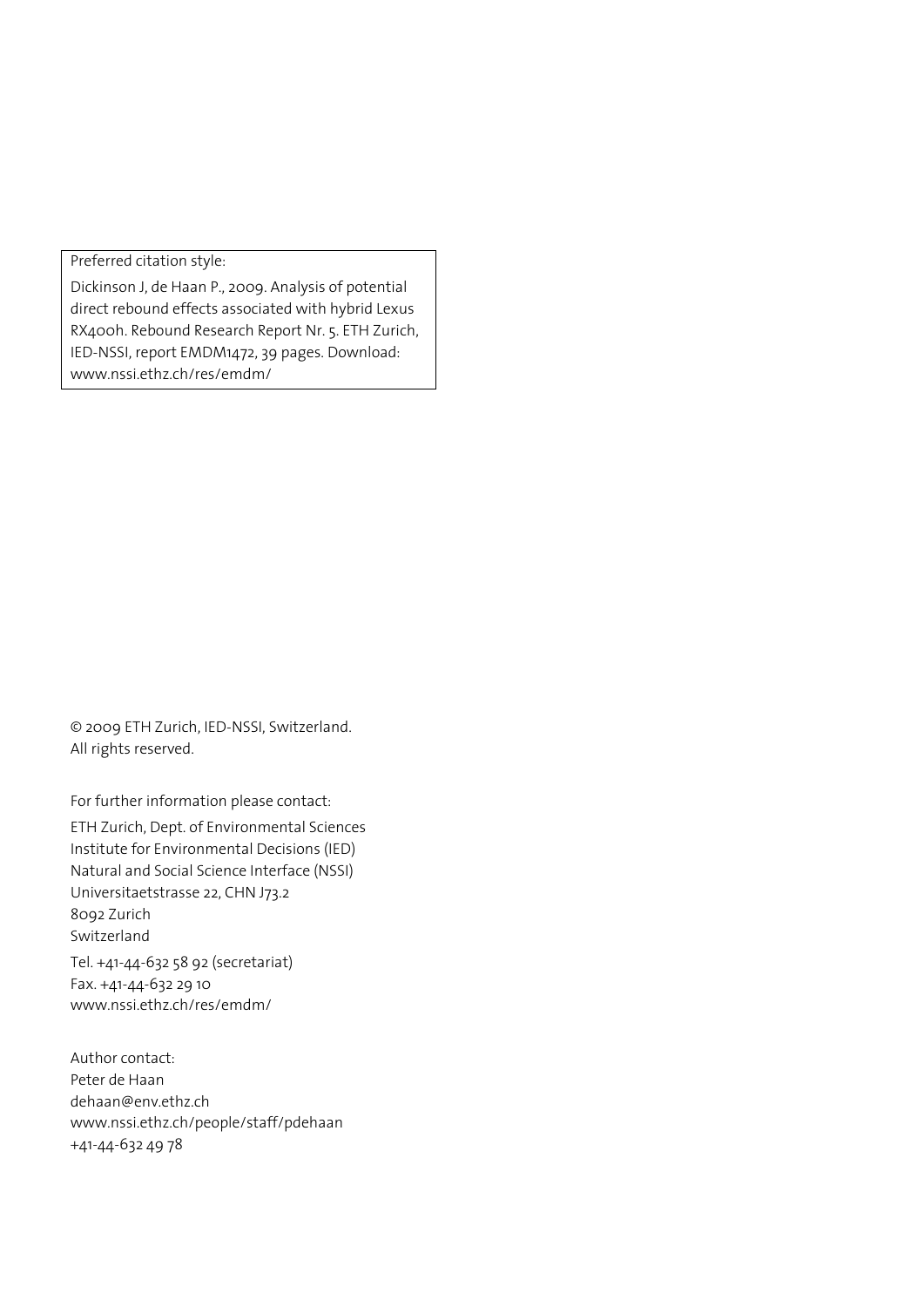## Table of contents

| 1 |     |  |
|---|-----|--|
| 2 |     |  |
|   | 2.1 |  |
|   | 2.2 |  |
| 3 |     |  |
| 4 |     |  |
|   | 4.1 |  |
|   | 4.2 |  |
|   | 4.3 |  |
|   | 4.4 |  |
| 5 |     |  |
|   | 5.1 |  |
|   | 5.2 |  |
|   | 5.3 |  |
|   | 5.4 |  |
|   | 5.5 |  |
|   | 5.6 |  |
|   | 5.7 |  |
|   | 5.8 |  |
| 6 |     |  |
| 7 |     |  |
| 8 |     |  |
|   |     |  |
|   |     |  |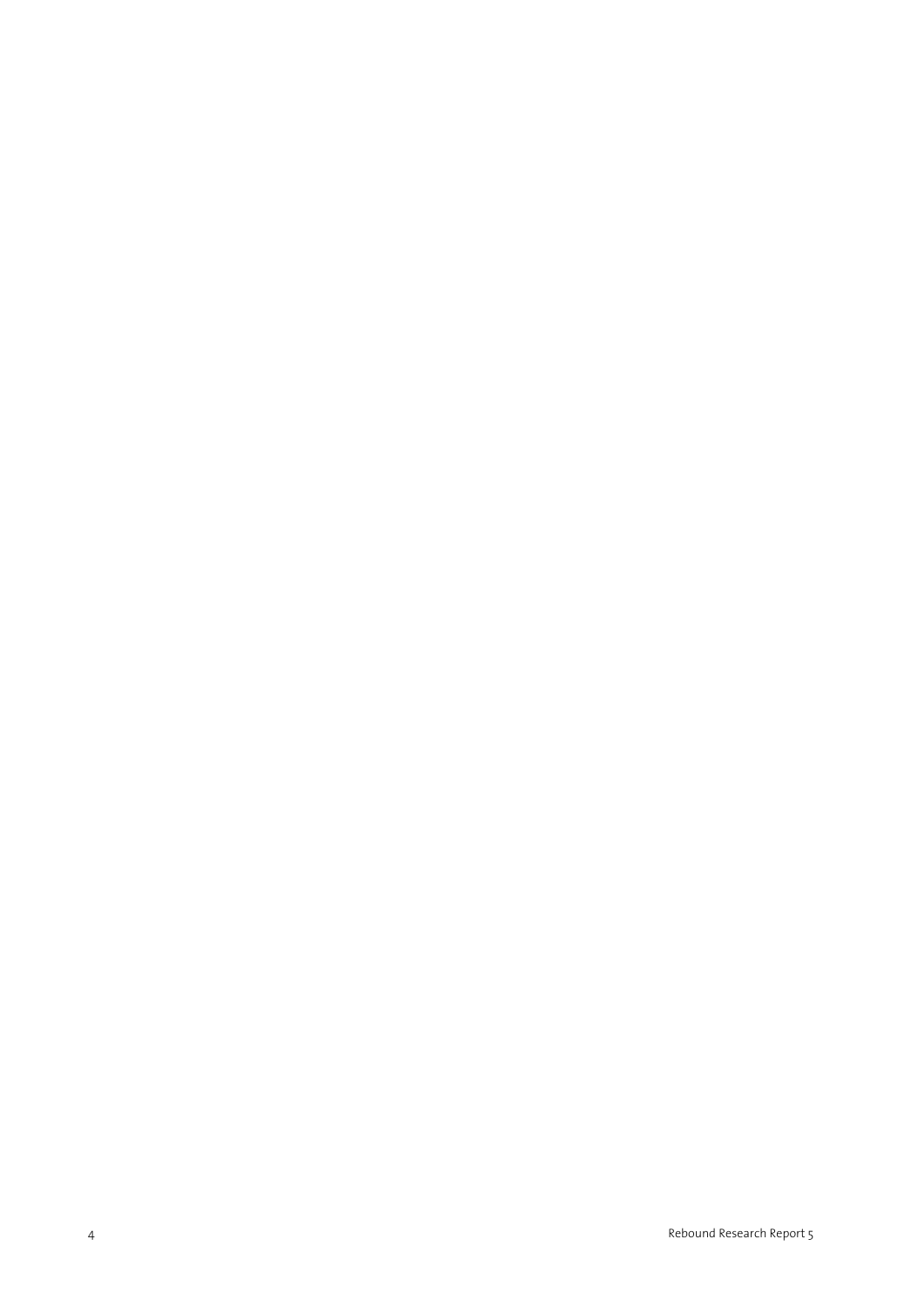## **Abstract**

Hybrid power trains are considered to be a promising technology to decrease fuel consumption of passenger cars. However, the introduction of more efficient technology is often accompanied by rebound effects, which counteract the potential positive effect of increased efficiency. Three kinds of direct rebound effects could possibly occur when buying hybrid cars: (1) people could tend to switch from small and/or already fuel-efficient cars to the new hybrid car, (2) the average vehicle ownership could increase, if the hybrid car is often purchased without disposing of an already owned vehicle, and (3) the number of miles driven could increase. This study investigates whether these potential direct rebound effects can be empirically observed in the case of the second-most sold hybrid vehicle in Switzerland, the Lexus RX 400h. Two groups of Lexus vehicle owners serve as experimental and control group: owners of the Lexus gasolineelectric hybrid RX400h and of the conventional internal combustion engine Lexus RX300. The data needed for the purpose of these investigations were obtained through two mail-back surveys with a time interval of roughly one year (return rates: 43% and 71%, respectively). Most importantly, two consecutive odometer readings for all cars in the respective households were collected, allowing the computation of vehicle kilometers traveled by all vehicles in the household. Regarding the switch from the previously owned car to the new bought Lexus RX, buyers of hybrid Lexus RX400h do not exhibit an increase in car size compared to the control group, so the first potential rebound effect is not present. On the contrary, despite the 165 kg extra weight of the hybrid power train, hybrid car buyers only have an additional increase in car weight 95 kg compared to the control group. While the difference in rated CO2 emissions between hybrid RX400h and conventional RX300 is 92 g CO2/km, the observed difference between the two groups even is 20% larger at 109 g CO2/km. The second possible direct rebound effect, increase in car ownership, cannot be confirmed as on differences between the experimental and the control group in car transaction and car ownership can be detected. The third possible direct rebound effect has not been observed either: People driving the RX400h do not drive more kilometers than purchasers of the RX300, neither with respect to all household vehicles nor when regarding the hybrid vehicle alone, i.e. no vehicle kilometer rebound effect could be found. In conclusion, at present hybrid electric vehicles can rightly be considered a technology effective in lowering overall CO<sub>2</sub> emissions. Hence socio-psychological rebound effects could not be detected for the investigated Lexus RX, being a crossover SUV.

### **Keywords**

Hybrid cars, hybrid electric vehicle, direct rebound effect, fuel consumption, energy conservation, kilometric performance, energy-efficiency, socio-psychological rebound, consumer behavior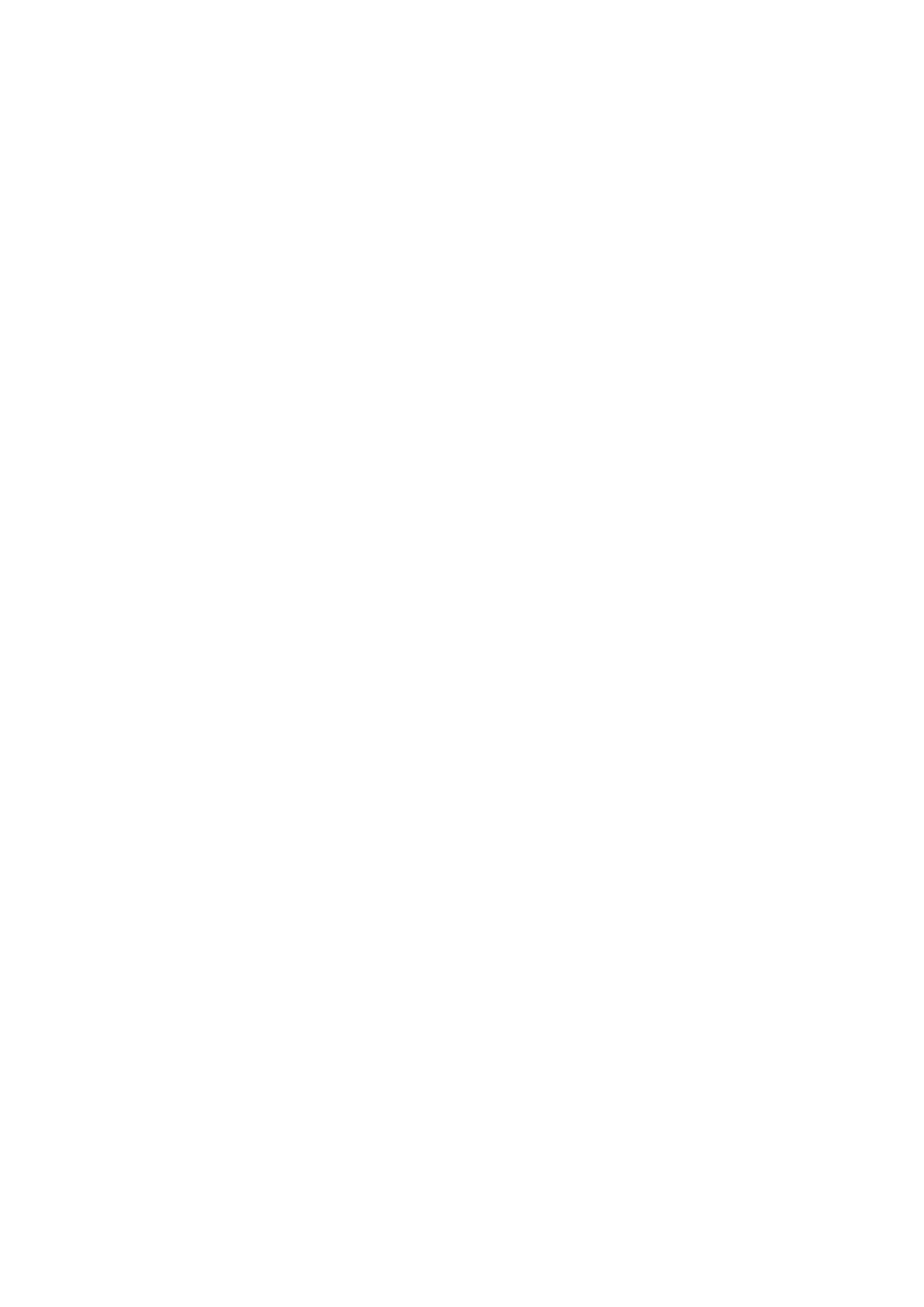## **1 Introduction**

Hybrid electric vehicles (HEV) are widely considered one of the most viable alternative propulsion systems to help reduce fuel usage and decrease CO<sub>2</sub> and other emissions in cars. An increasing number of car manufacturers produce hybrid vehicles (Toyota, Lexus, Honda, amongst others) or are developing hybrids that will enter the market in the coming years. Currently, the Swiss automobile market is dominated by cars with gasoline and diesel powered internal combustion engines (ICEs), while HEVs make up approx. 1.1% of Swiss car sales in 2007 (auto-schweiz, 2008). To help promote the market entry of HEVs, many cantons in Switzerland offer tax breaks for such vehicles, and further incentive schemes are being examined on a federal level.

The introduction of more efficient technologies is often accompanied by rebound effects, which counteract the positive effect of increased efficiency. To ensure that state-sponsored energy conservation measures are effective, the occurrence of a strong rebound effect must be ruled out. Three kinds of direct rebound effects could possibly occur when buying hybrid cars: (i) people could tend to switch from small and/or already fuel-efficient cars to the new hybrid car, (ii) the average vehicle ownership could increase, if the hybrid car is often purchased without disposing of an already owned vehicle, and (iii) the number of miles driven could increase. Previous studies (de Haan et al., 2007, 2006c, 2006b, 2006a) have determined that for the most-sold hybrid vehicle in Switzerland, Toyota Prius, rebound effects occur neither for vehicle size nor for vehicle ownership. The Toyota Prius survey however did not allow testing for the occurrence of a direct rebound effect in the amount of kilometers driven.

The original Toyota Prius survey design has been improved and extended for the investigation of the second-most sold hybrid electric vehicle, Lexus' RX400h. Two surveys were sent out (April 2006 and July 2007) to Swiss owners of the Lexus RX400h and the otherwise identical, conventional internal combustion engine non-hybrid RX300, which serve as the control group. The surveys were anonymous, but unique identifiers allowed collecting, and matching, odometer readings of all the cars in the surveyed households at the times of the two surveys. This enabled us to compute kilometers traveled in those 15 months both for the hybrid vehicle and for the total household car fleet.

The aim of this report is thus to analyze the occurrence of all three direct rebound effects possibly associated with the purchase of hybrid Lexus RX400h: (i) possible increase in car size; (ii) possible increase in car ownership; and (iii) possible increase in mileage. With the improved survey design, for the first time we are able to gain insight into the previously unexamined rebound effect regarding the amount of kilometers driven. This will further establish whether hybrid vehicles should rightly be considered a technology effective in lowering overall CO<sub>2</sub> emissions in the Swiss population.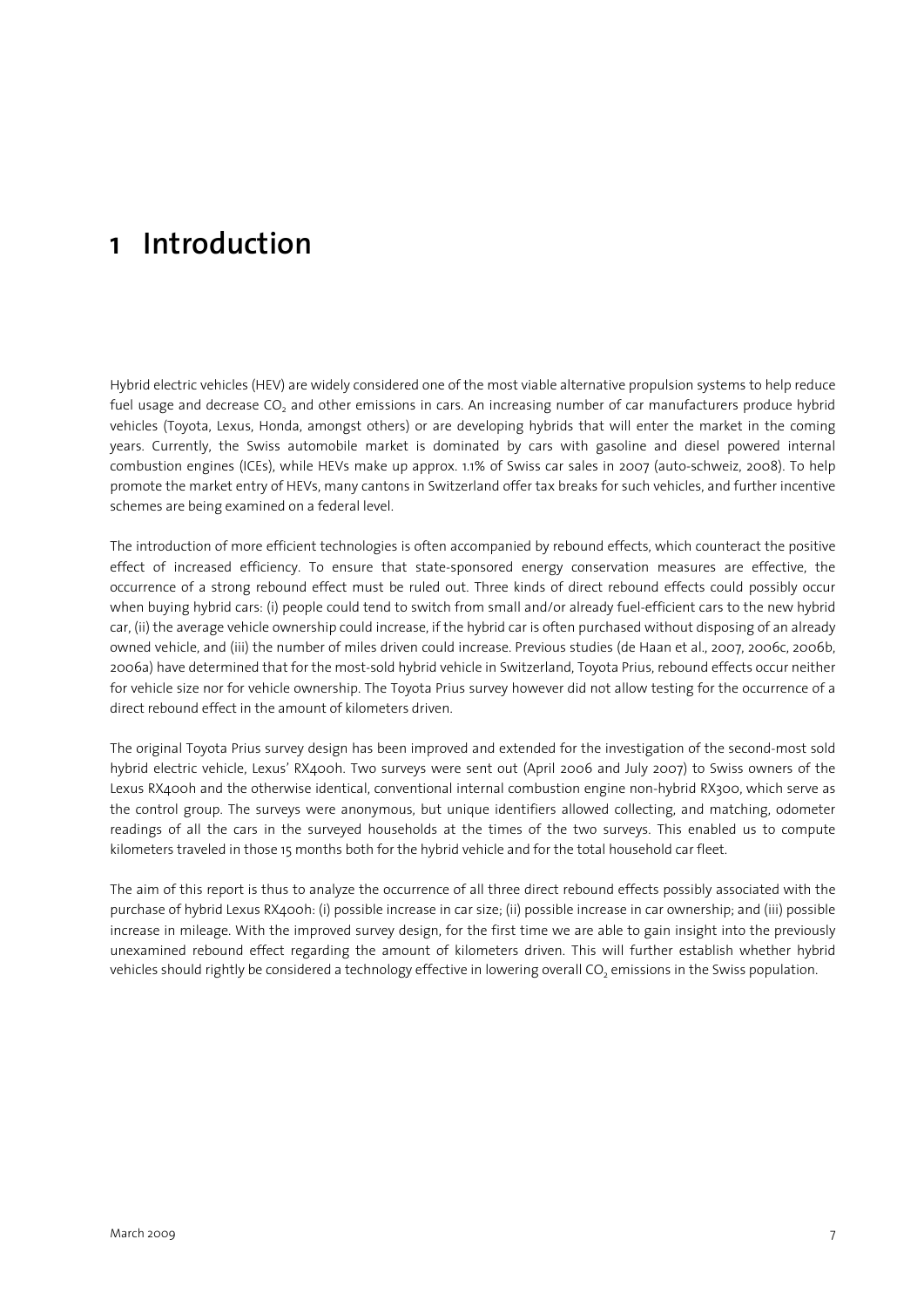1. Introduction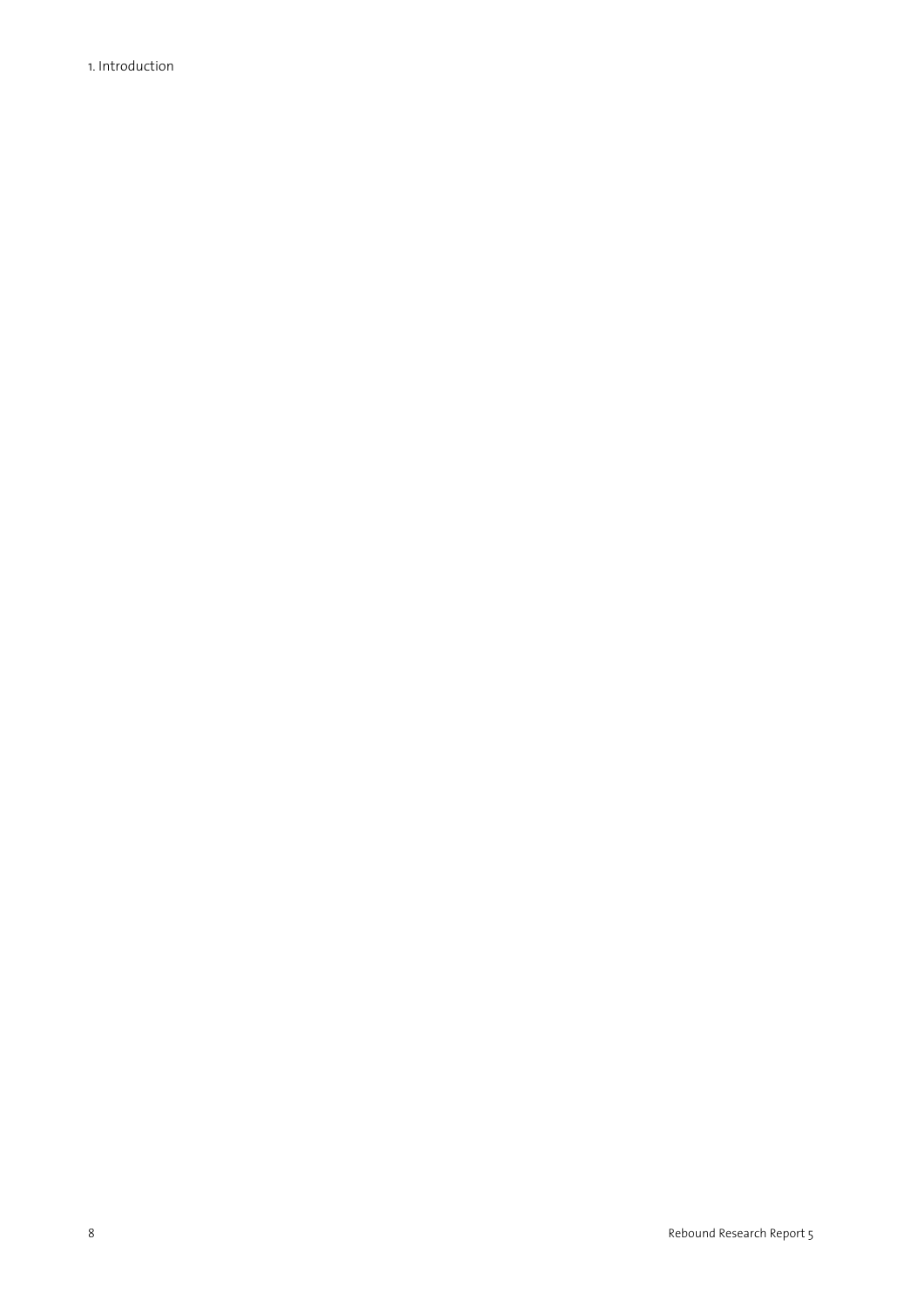## **2 Reb0und effects with hybrid vehicles**

### **2.1 Rebound effect theory**

Energy conservation measures often rely on new technologies that use less energy resources to produce the same amount of services (e.g. transport, heating, entertainment, etc.) for the user. These energy efficient technologies lead to lower fuel costs during operation. When trying to anticipate the overall energy savings due to a particular new technology, it is important to consider changes in the demand of these services as a (direct or indirect) result of the increased energy efficiency. I.e., the enhanced energy efficiency of a given new technology has ancillary effects that may mitigate or even completely compromise the intended energy savings effect. For example, if the energy efficiency of a car is increased by technological innovations, 100km can be driven with less fuel and hence at a lower cost. This lower cost could have the consequence that people drive more and longer because mobility has become cheaper.

The diminishing factor that can be present in energy conservation measures is called the rebound effect. It is important to distinguish energy use effects that should not be assigned to the rebound effect, e.g. increases in fuel demand due to economic growth (Saunders, 2000).

Three levels of rebound effects are generally distinguished: direct effects, indirect effects and macro-level effects (Berkhout et al., 2000). These shall be presented in the following paragraphs.

The direct rebound effect (DRE) is also called own price effect. It is a first-order effect which stands for increased demand for the same service, e.g. because the service has become cheaper (Berkhout et al., 2000; de Haan et al., 2007). The service that is more resource-conserving because of increased energy-efficiency is being demanded more than when less efficient technology was used. The DRE can be computed simply as the difference between calculated savings and actual savings. The calculated savings are determined by the jump in energy efficiency due to new technology and would be generated applying the ceteris paribus assumption, i.e., assuming that service demand remains the same (de Haan, Mueller et al., 2006). The actual savings can be obtained by measurement or observation.

The indirect rebound effect, also called secondary rebound effect, can occur due to more money (i.e. purchasing power) or more time becoming available through the use of higher-efficiency energy technologies (de Haan et al., 2007). When demand for other fuel-consuming services increases due to the increased efficiency, one speaks of an indirect rebound effect.

The macro-level rebound effect, also called economy-wide or tertiary rebound effect is a structural effect on larger parts of the economy due to changed demand, production and distribution patterns (de Haan et al., 2007). The first- and second-order effects (direct and indirect rebound effects) induce a shift of individual household and company spending patterns which in turn alter the pattern of sales in the production sector. This large-scale structure effect has consequences for energy demand resulting in either positive or negative net energy use (Berkhout et al., 2000). Looking at macro-level effects in neo-classical growth terms, the source of rebound is twofold. First, a fuel efficiency gain increases the attractiveness of fuel relative to other production factors needed for production (capital, labor) which leads to the increased substitution of the latter by the use of fuel. Second, fuel efficiency gains can be assumed to increase overall economic output. This increased economic activity then drags up fuel use, because economic growth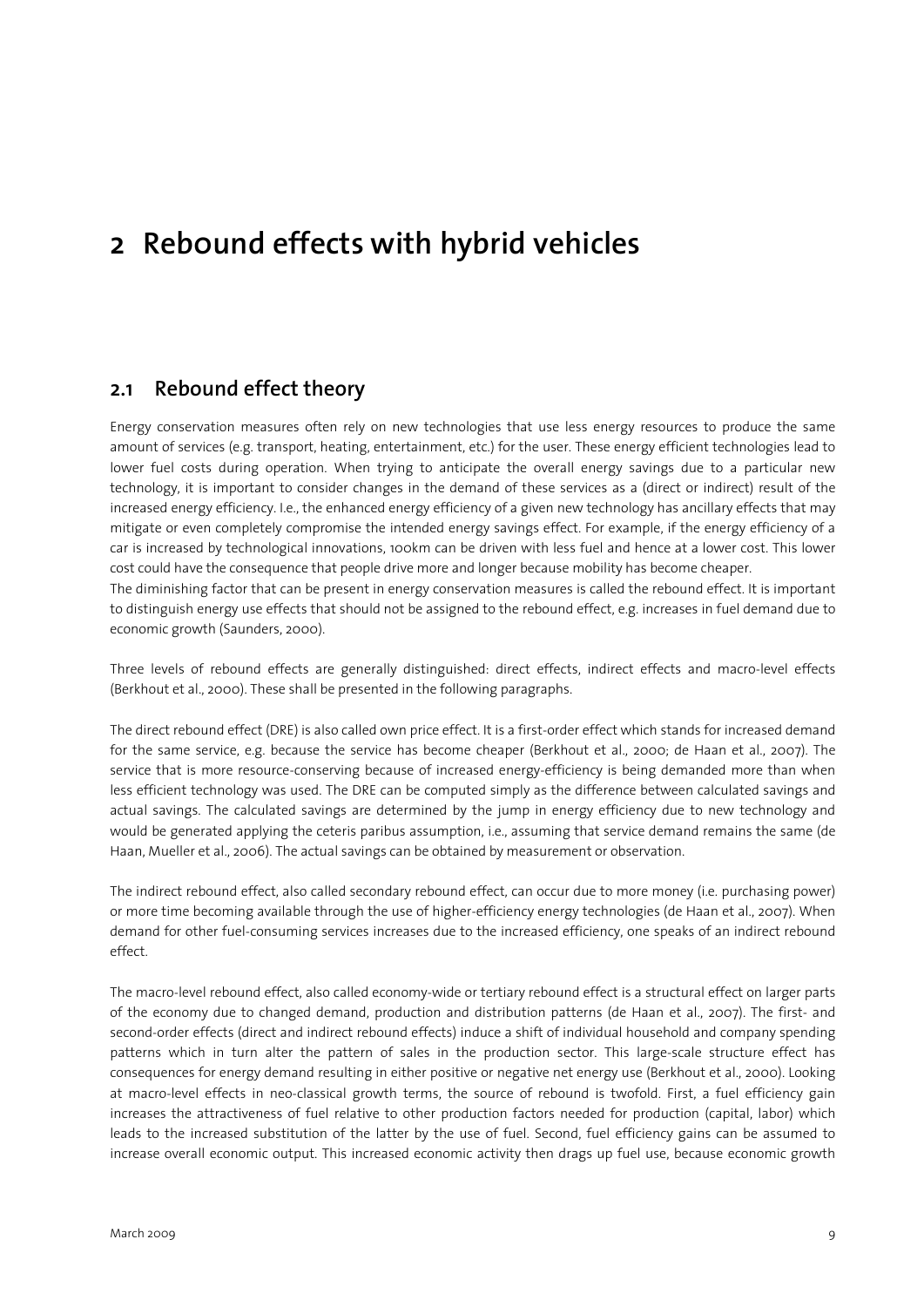and fuel use are very closely linked in today's economies (Saunders, 2000). The macro-level rebound effect is almost impossible to quantify (de Haan, Mueller et al., 2006).



**Table 1.** Differentiation of total observable rebound effect according to different types of increased demand, both in the Saunders (2000) and Sorrel (2007) categorizations, and according to different causal mechanisms.

### **2.2 Research questions**

The following three direct rebound effects are conceivable when more fuel-efficient cars enter the market (de Haan, Mueller et al., 2006; de Haan et al., 2007).

- **Increase in car size (DRE1).** Households purchasing the new fuel-efficient vehicle may substitute a smaller lighter car for a larger hybrid car because its operational costs will be comparable to cars which are smaller in size and weight. This purchasing behavior would constitute a direct rebound effect to the potential fuel-savings associated with hybrid power train technology. It is only considered rebound if it exceeds the current market trend behavior of buying ever larger cars.
- **Increase in average household vehicle ownership (DRE2).** The (cost-saving) advantages of the HEV may encourage a household to increase its vehicle fleet by buying the hybrid vehicle. In this case the HEV has caused more vehicles to be produced, than if the hybrid had not entered the market. Every vehicle accounts for energy use in its production. An increase in vehicle ownership in a household would therefore constitute the occurrence of the second possible rebound effect.
- **Increase in kilometers traveled (DRE3).** Due to its more efficient power train, the operational costs of an HEV are lower compared to another car of comparable weight and power. The most intuitive rebound effect therefore is the increased use of the hybrid vehicle compared to its precursor. I.e. more kilometers may be driven in the hybrid car, than with a similar car without hybrid technology. This would constitute the third possible rebound effect: an increase in kilometers traveled.

DRE 1 through 3 could occur due to a variety of possible rebound drivers. These include cost saving, time saving and socio-psychological cost of ownership (see de Haan, Mueller et al. (2006) for a detailed introduction, especially regarding DRE1 and DRE2). A discussion of possible drivers for DRE3 follows hereafter.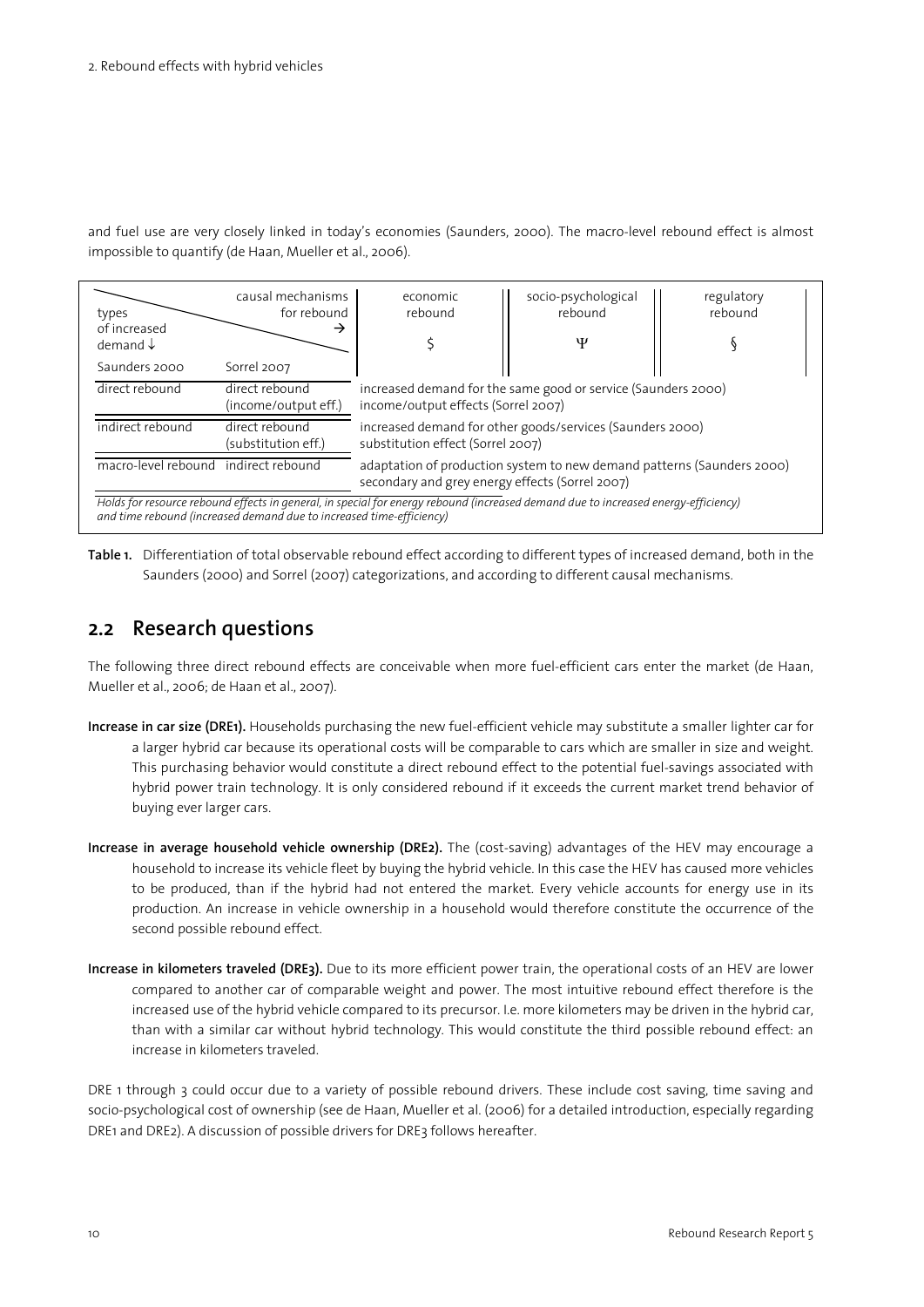One of the goals of this report is to establish whether a direct vehicle kilometer rebound effect (DRE3) is measurable for the RX400h vehicles and for the complete household vehicle fleets, comparing Swiss RX400h owners with the control group consisting of Swiss Lexus RX300 purchasers. In case a DRE3 can be identified, it shall be quantified as a percentage of rebound. Furthermore, a more comprehensive test of a CO<sub>2</sub> rebound in all household vehicle fleets shall follow any occurrence of DRE3 found. It is conceivable that a rebound for the RX400h or even for the household fleet can occur without the total CO<sub>2</sub> emissions increasing, because the HEV might be used more in place of other less fuel-efficient cars in the household.

The rebound effect has been studied in the field of energy economics for decades. The principle goal is to improve the economic models to better describe what rebound effects will take place on the introduction of any new energy- or resource-saving technology. Being able to predict the rebound effects that will occur would be especially useful in supporting economic policy decisions; case in point being possible tax cuts or other subsidies for hybrid vehicles. Policy measures that aim at lowering energy use could be made more effective by knowing in detail where to best implement such policies, viz. by subsidizing technologies which are expected to show the lowest degree of rebound. The rebound effect has a sound theoretical basis; however, its magnitude and importance for any specific technology and application are an empirical question (Saunders, 2000). A number of factors need to be better constrained, e.g. the substitution and fuel elasticity (Binswanger, 2001). Empirical results in a wide range of applications are needed to better understand the rebound effect and to better predict its occurrence for any specific technology introduction.

It has been suggested, based on theoretical and semi-empirical econometric studies on the subject, that a rebound effect will be present in the transport sector (Binswanger, 2001; Greening et al., 2000). Binswanger (2001) cites various studies that have established vehicle kilometer rebound effects (DRE3) ranging from 5% to 51% based on regression models that use time series of energy prices and estimated constant price elasticities of service demand to derive rebound intensity. These results must be viewed with care, though, as they don't arise from direct observation. A number of recent studies (Altorfer et al., 2006; de Haan, Mueller et al., 2006; Minder, 2006) have investigated various direct rebound effects for two hybrid vehicles in the Swiss market: Toyota Prius 2 and the Lexus RX400h. The results of these studies are all similar. Neither the first nor the second direct rebound effect (DRE1 and DRE2) could be detected in either of the two hybrid vehicles investigated. In fact, for both the Prius 2 and Lexus RX400h vehicles, the average increase in vehicle curb weight was slightly (not significantly) lower for the hybrid vehicle buyers than for the respective control groups representing similar vehicles with conventional ICEs. I.e. on average, hybrid car buyers seem not to switch from small, already fuel-efficient cars to new larger hybrid cars and they seem not to expand their household vehicle fleets by adding the new hybrid vehicles (but instead replace an old car with the new hybrid vehicle).

Qualitative studies by Kurani (2008) have established that households display a shift from other household vehicles to the HEV, i.e. the HEV is used more while other vehicles in the households are used less; this behavior would manifest itself as a DRE3 for the HEV. Yet to date, no quantitative empirical research is known to have been carried out on the third direct rebound effect (DRE3). The reason is probably to be found in the complexity and detail involved in acquiring the necessary data (de Haan, Peters et al., 2006). This study aims to provide the first empirical research results for this possible effect accompanying the market introduction of hybrid vehicles: the vehicle kilometer rebound effect (DRE3).

There are various conceivable drivers for the DRE3. The first possible driver is that of lower operating costs, i.e. because the hybrid technology reduces fuel use and its costs, the owners of hybrid cars might use the car in situations they may not have otherwise. Additionally, RX400h owners may want to "earn back" the price premium paid for the hybrid technology (CHF 6'650), which can only be achieved by driving the car a substantial amount (see section 5.8). The evaluation of the first mail-out survey had established that the owners of the RX400h were quite aware of its fuel saving nature and indicated that this fact was vital in choosing this hybrid automobile: Among 12 possible purchasing criteria, fuel usage ranked first among RX400h purchasers, whereas it ranked last among RX300 purchasers (Altorfer et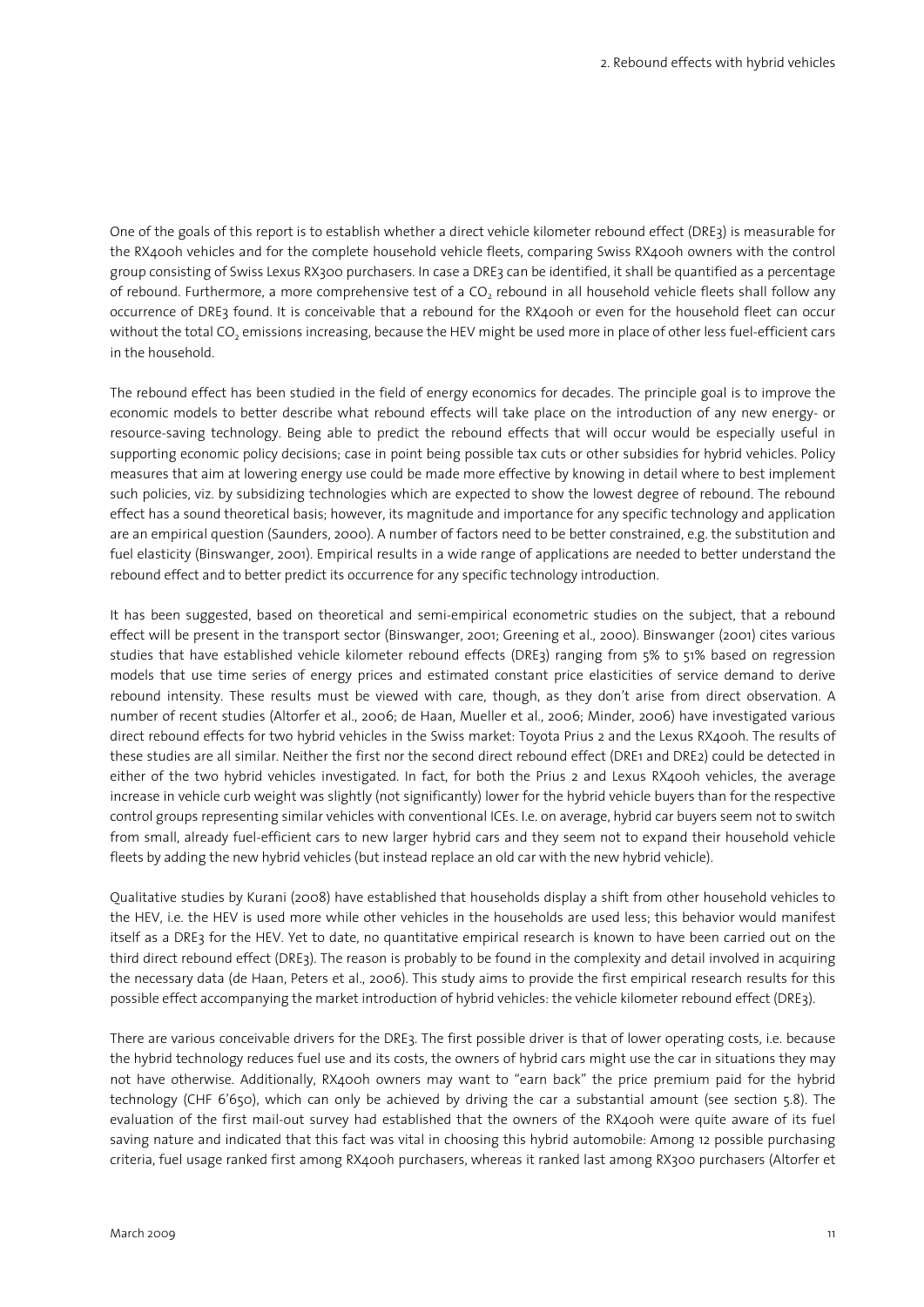al., 2006). Therefore an important precondition for the rebound driver of lower operating cost is indeed met, viz. the awareness of fuel and cost saving property of the hybrid vehicle. The above stated awareness of RX400h owners could however simply encourage them to substitute driving the RX400h for more fuel consuming cars, as observed by Kurani (2008), yet this would not lead to a rebound on the household level.

Altorfer et al. (2006) also determined, however, that owners of the RX400h did not intend to drive more on average in the 12 months after purchase than the RX300 owners, despite their explicit awareness of the fuel saving advantages of the hybrid vehicle. According to this data, the possible rebound driver of lower operating costs is not in effect. The reason for this may be found in the income class of RX400h customers: The 'crossover' vehicle RX400h with a purchase price of CHF 85'900 is almost in the class of luxury vehicles. Therefore, saving money can be assumed not to be a high priority for these customers. But as mentioned above, there are further possible drivers for the DRE3.

As postulated by de Haan et al. (2007), a direct rebound effect should be expected for the RX400h in particular (as opposed to other hybrid vehicles) because of the possibly large decrease in the socio-psychological cost of ownership. This suggested driver emanates from the assumption that big, highly fuel-consuming cars (a.k.a. 'gas guzzlers') attract disapproval from surrounding friends, family and neighbors. The case studies of Heffner (2007) provide some anecdotal evidence for this assumption. Altorfer et al. (2006) point out that the cars owned previously to the RX400h were of similar size: large heavy vehicles. The hybrid technology may significantly increase outside approval of these large cars, despite its fuel use still being higher than the average car owned in Switzerland. Because of the strong social disapproval of the RX400h vehicle class to begin with, the relative difference in social perception between the non-hybrid and hybrid vehicles will be biggest for this vehicle class, i.e. the decrease in socio-psychological cost of ownership can assumed to be large for this vehicle.

The decrease in socio-psychological cost of ownership may not have been foreseen by the respondents when they filled out the first survey stating that they did not intend to drive the RX400h more than previous cars. This rebound driver may only have its effect after the owners of the hybrid vehicle experience their peers' (positive) reactions over time. Further, as mentioned earlier, the driver of lower operating costs only has rational justification for large amounts of annual vehicle kilometers (see section 5.8). Therefore we postulate that if a rebound effect is found, it is due to the sociopsychological effect mentioned earlier. Relating to this assumption I shall further explore the relationship of intended vehicle kilometers and the previous year's vehicle kilometers (indicated in the 2006 survey) with actual kilometric performance of the respective RX vehicle owners.

There is another reason, however, why a rebound may not occur despite the rebound driver introduced above. Each model of the RX400h is equipped with a real-time display which shows the person driving in real-time how energy is being allocated, where it is coming from and when energy is being used or regained. It also provides a quick overview of how much fuel was consumed and whether the driving style was fuel-efficient or not. The heightened awareness of RX400h owners for the resource use associated with driving mustn't be underestimated and may counteract the psychological rebound driver mentioned earlier. In fact, this driver could even lead to a reduction in the number of vehicle kilometers driven for all vehicles in the household. We also investigate how many years it takes an average RX400h owner to save as much money in fuel savings as was spent extra at purchase compared to the RX300.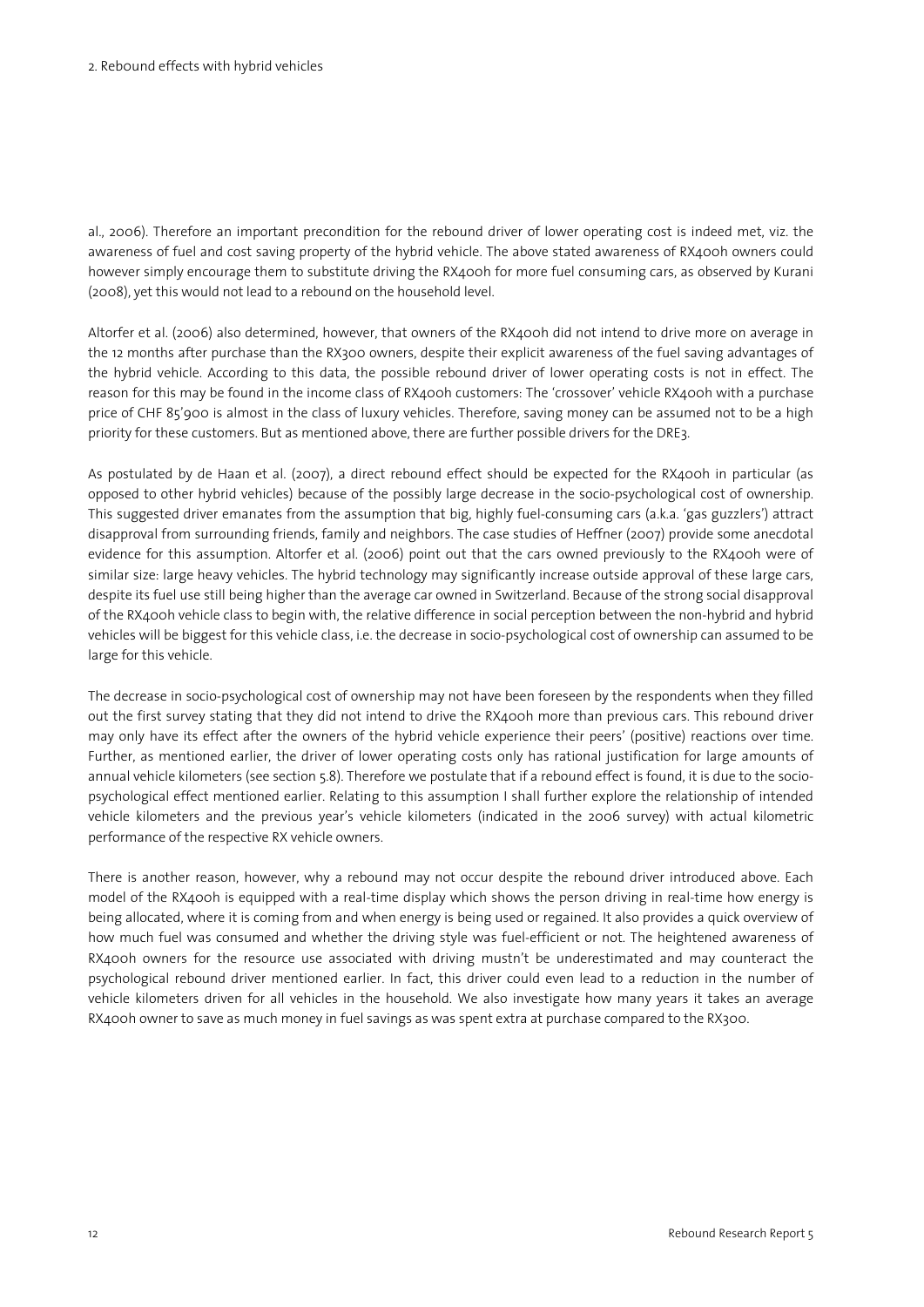## **3 Hybrid electric vehicles and the Lexus RX400h**

HEVs can be classified into three categories according to their degree of hybridization: stop-start HEV, mild HEV and full HEV (Bitsche et al., 2004). The battery in stop-start HEVs, with some potential to regain energy by regenerative braking, is only used to supply the necessary power while the ICE is shut off (when not needed, e.g. at a traffic light); the only source of propulsion power is the ICE. In a mild hybrid vehicle, the electric system is expanded by an electric motor (42V) running in parallel with the ICE during acceleration of the vehicle. Full HEVs allow for total flexibility in battery power allocation in order to run the parallel ICE-HEV system most efficiently at all times. The battery in full HEV (300V) is capable of powering the car's propulsion on its own.

Compared to conventional ICE vehicles, full HEVs effectively save energy and substantially reduce fuel consumption in a number of ways (Brahma et al., 2000; Chau et al., 2002):

- No engine idling: When the vehicle does not need propulsion energy the engine is always turned off. It can be turned on instantaneously when needed.
- Recuperation of braking energy: When the vehicle brakes to slow down, the kinetic energy of the vehicle is used as a power source to load the batteries, thus recycling energy that would otherwise be lost as heat in the brake pads. This makes HEVs especially efficient in stop-and-go traffic.
- Additional degree of freedom: The power demand of the driver can be satisfied by splitting between thermal and electrical paths to always be the most energy efficient.
- Maximization of engine operation in its peak efficiency area: In many driving situations the engine can be run at RPM and torque values that are most fuel efficient while the electrical motors take over the rest of the power needed, or load the battery with excess power, depending on the given situation. Furthermore, small fluctuations in acceleration are handled by the electrical motor, letting the ICE run smoothly and constantly to conserve fuel.
- Smaller ICE: The size and power of the ICE is generally determined by the acceleration power that customers demand. Because the electric drive system provides a large amount of power to accelerate the car, the ICE can be substantially downsized, reducing inefficiencies from underutilization of the engine.
- Efficiency of the electric system: Electric motors and batteries operate with very high efficiency.

The Lexus RX vehicle line was first introduced in 1997 with the RX300, while the RX400h has been on the market since 2005. The RX400h and the Lexus RX300 use the same body design of a crossover SUV and have many of the same specifications. The main difference lies in the drive train: The RX300 uses only a V6 gasoline ICE with 150 kW (204 hp), while the full hybrid RX400h has an all-wheel 'Lexus Hybrid Drive' drive train which combines a similar V6 gasoline ICE with 2 electrical motors (for front and rear wheels), achieving a total combined power of 200 kW (272 hp). The RX400h uses the display of the GPS system to show the driver real-time details on the operation of the hybrid technology, such as direction of energy flow, motors running, battery charge and fuel usage (mileage) for each trip. Both vehicles have been re-launched in the meantime as new versions: The RX350, released in 2007, and the RX450h, which will be released in the US in 2009 (Evans, 2008). See Table 1 for more details on the differences of these vehicle's specifications.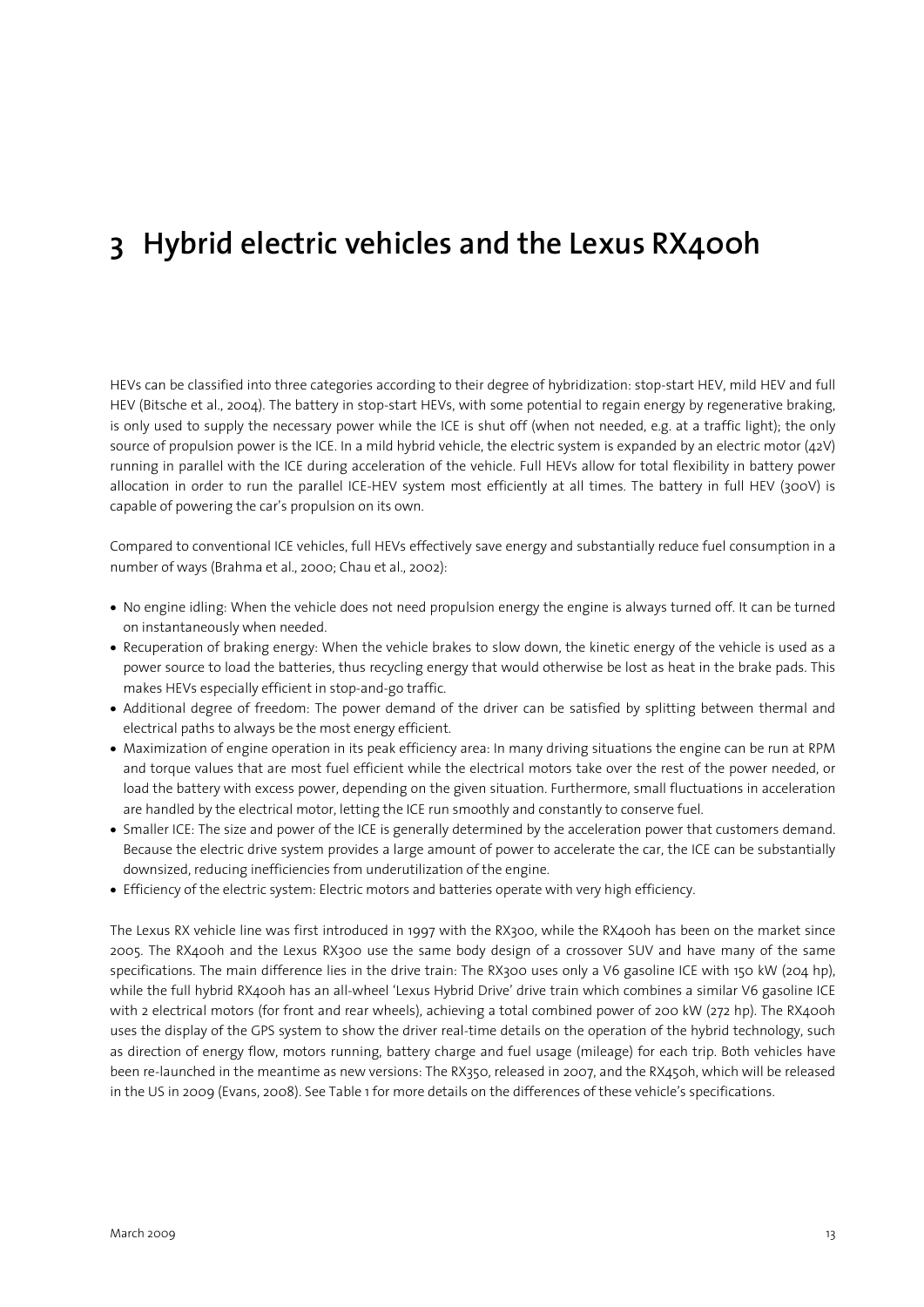**Table 2.** Comparison of Lexus RX300 and RX400h specifications (Lexus, 2005a, 2005b). \*CVT = electronically controlled continuously variable transmission. \***\***See text for methodology used to compare purchasing prices of RX300 and RX400h.

| specifications            | Lexus RX300               | Lexus RX400h                        |
|---------------------------|---------------------------|-------------------------------------|
| Motor                     | V6 Gasoline ICE           | V6 Gasoline ICE & 2 electric motors |
| transmission              | 4-wheel drive automatic   | dynamic 2- and 4-wheel $E$ -CVT*    |
| motor power               | 150 kW (204 hp)           | 200kW (272 hp) total                |
| fuel consumption          | 12.2 l/100km              | 8.1 l/100km                         |
| CO <sub>2</sub> emissions | 288 g CO <sub>2</sub> /km | 192 g $CO2/km$                      |
| vehicle weight            | 1835 kg                   | 2000 kg                             |
| acceleration 0-100 km/h   | 9.0 sec                   | $7.6$ sec                           |
| sales price**             | CHF 79'250                | CHF 85'900                          |

The RX400h was sold in 2006 with far fewer options than the RX300. The purchase price of the RX300 therefore was corrected for the various components that were included in every RX400h but were optional in the RX300. We started with the specifications of the basic RX400h model and listed every included component quoted on the sales brochure of the RX400h (Lexus, 2005b). We then compared this list with the sales brochure of the RX300 and added the prices of all optional components that came as standard with the RX400h to the price of the RX300 (Lexus, 2005a). The analogous version of the RX300 had the following setup: Lexus RX300 class 'edition' with the optional components 'Power-Package' and 'GPS navigation system'. The RX400h cost CHF 85'900, while the RX300 with analogous components had a price of CHF 79'250. The price difference between comparable versions of the RX400h and RX300 therefore amounted to CHF 6'650.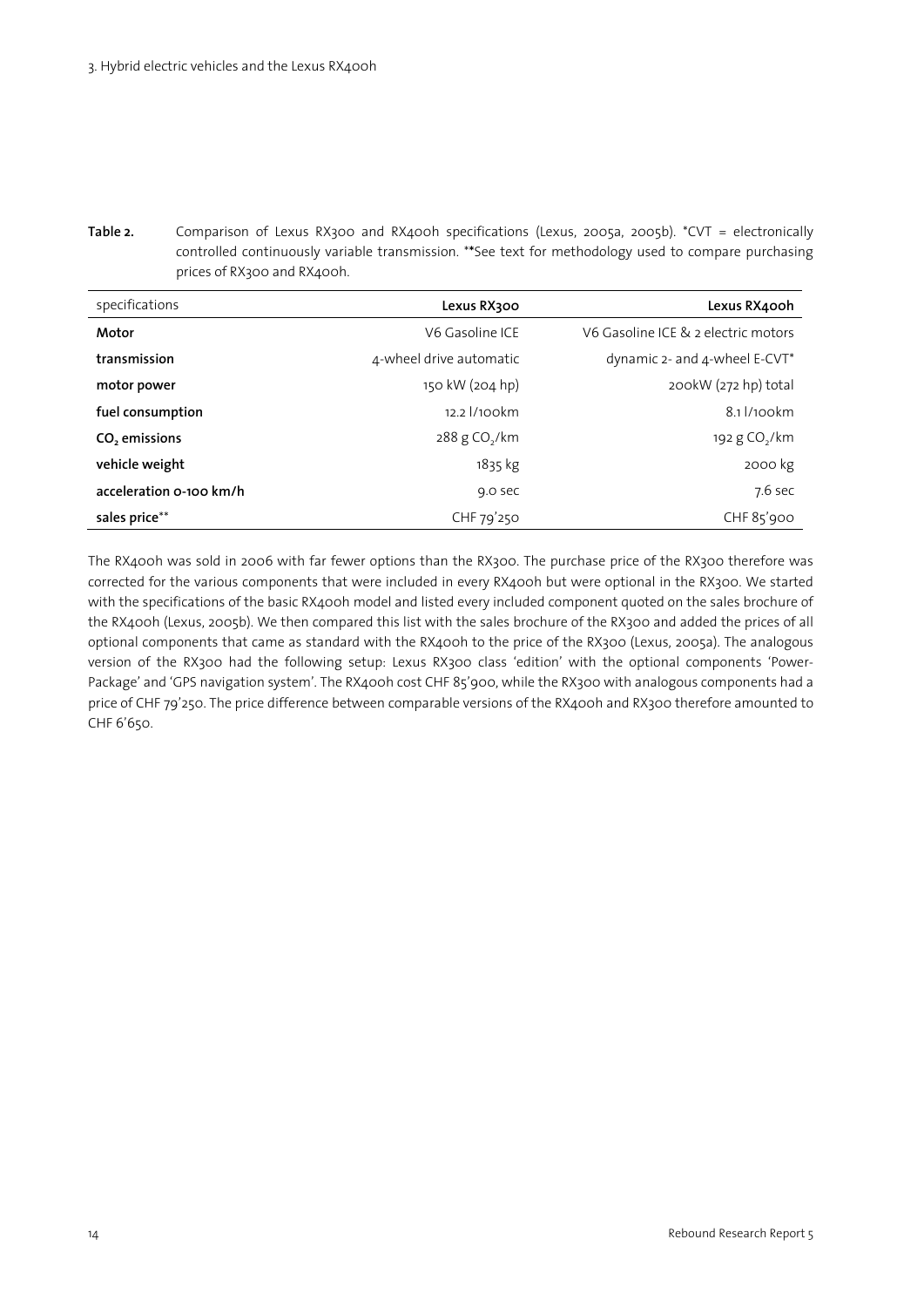## **4 Survey**

### **4.1 Design of the mail-back surveys**

The data needed for the purpose of these investigations were obtained with two mail-back surveys, conducted in collaboration with Lexus Switzerland who supplied and managed the addresses of Lexus customers. The first comprehensive survey was sent out in April 2006 to two groups of Lexus customers in German and French speaking Switzerland: those who bought the hybrid Lexus RX400h (the experimental group) and purchasers of the Lexus RX300 (the control group). The Italian speaking part of Switzerland was omitted from these surveys for cost-benefit reasons: the resulting sample size would have been too small. 746 surveys were sent out with a return rate of 43%, i.e. the sample consisted of 195 (RX400h) and 123 (RX300) cases (Altorfer et al., 2006). This survey covered many areas of interest including car usage, purchasing decision criteria, sociodemographic data, traffic behavior and more. As part of this first survey, the odometer readings of all the cars owned by the survey participants were recorded. To take a look at the full questionnaire, see Altorfer et al. (2006).

Roughly 15 months later, in July 2007, a one-page follow-up survey was sent out to the Lexus customers who had agreed to participate in a follow-up survey (RX400h: 181, RX300: 106). 205 of the total 287 follow-up surveys sent out were filled out and sent back, yielding an exceptional return rate of 71% (see Table 3 for more details). This follow-up survey allowed for the collection of odometer readings for all the cars in the respective households for the successive year. By using a unique code for each household participating in the two surveys, we gathered two odometer readings of the same cars in the same households in two consecutive years. Final odometer readings of cars disposed of and original odometer readings of new cars acquired since the first survey were also recorded. This data forms the basis for the investigation of the occurrence of the third possible DRE: the vehicle kilometer rebound effect. Notice that all odometer data is recorded for a time frame of approx. 15 months (between April 2006 and July 2007). The complete follow-up survey questionnaire can be viewed in the Appendix.

| Table 3 |  | Sample of 2007 follow-up survey |  |
|---------|--|---------------------------------|--|
|---------|--|---------------------------------|--|

| RX400h        | Sent out | Returned | Return rate |
|---------------|----------|----------|-------------|
| RX400h total  | 181      | 143      | 79%         |
| RX300 total   | 106      | 62       | 58%         |
| Overall total | 287      | 205      | 71%         |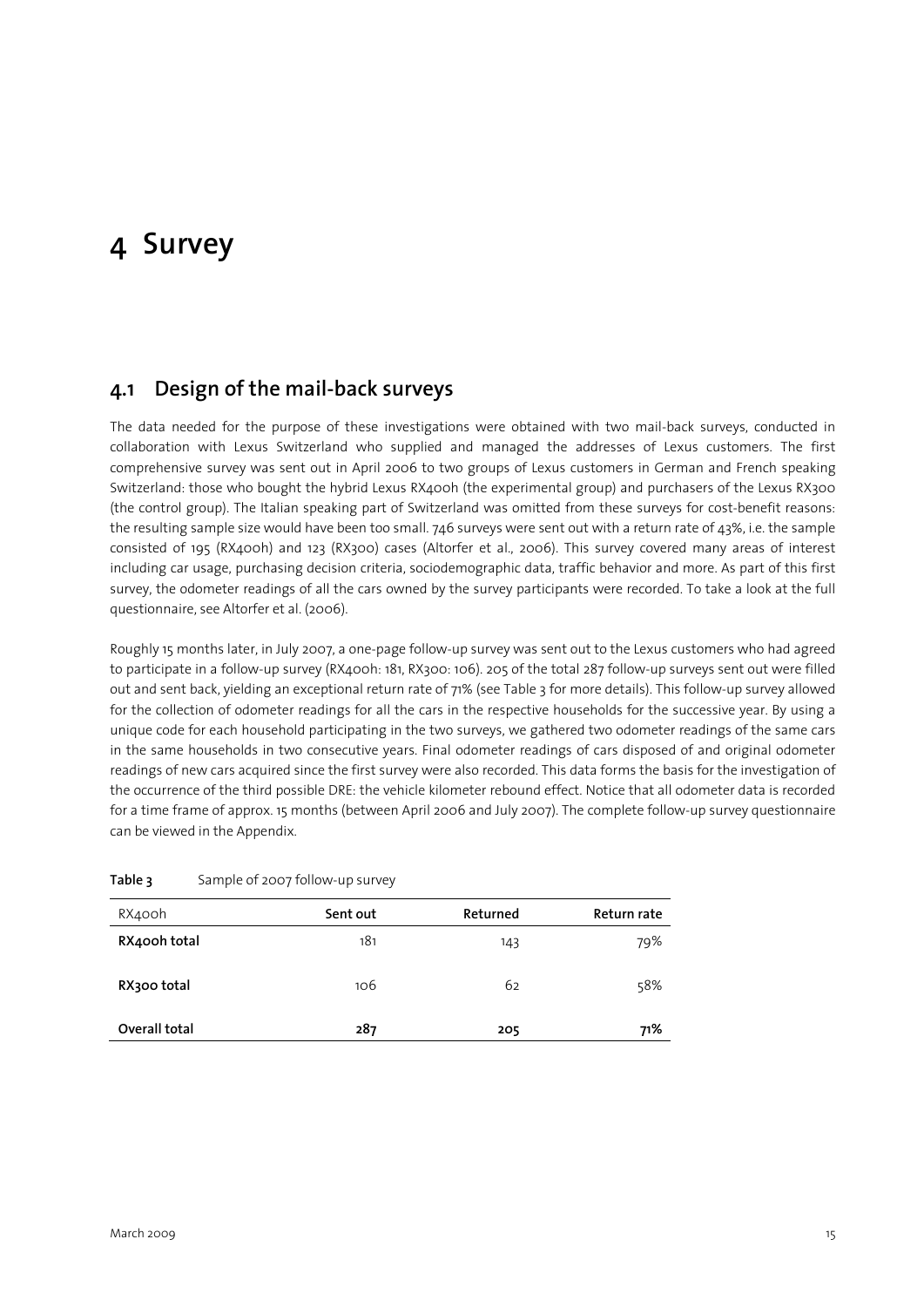### **4.2 Characterization of RX400h owners**

Altorfer et al. (2006) provide us with some information about the purchasers of these two Lexus vehicles in Switzerland. See Table 4 for an overview of the differences in RX purchasers' characteristics and behavior. Considering age, education and gender the differences that can be found between purchasers of the RX400h and RX300 are marginal. However RX400h owners do earn a slightly higher income on average, as can easily be explained by the higher cost of the Lexus RX400h. Further, RX400h owners attribute higher importance to fuel usage than do owners of the RX300 and they indicate fuel cost to be an important factor in their purchasing decision, but they do not intend to drive significantly more kilometers than RX300 owners. The most striking difference between the two groups of Lexus owners is found in their willingness to adopt new technologies as described by Rogers (2003). Most owners of the RX400h can be assigned to the category of 'early adopters' with a few even belonging to the 'innovators'. Owners of the RX300 belong to the 'late majority' or 'laggards', i.e. they are among the last 10% to buy a car with new technology (Altorfer et al., 2006).

|                              | Lexus RX300                                            | Lexus RX400h               |
|------------------------------|--------------------------------------------------------|----------------------------|
| Characteristics              |                                                        |                            |
| Gender                       | 86.6% male                                             | 88.2% male                 |
| Average age                  | 53.8 years                                             | 55.6 years                 |
| Education                    | Vocational education, Technical<br>college, University | Mostly university degree   |
| Monthly income               | 50% over CHF 14'000                                    | >60% above CHF 14'000      |
| Behavior                     |                                                        |                            |
| Intended use for RX          | Mostly leisure                                         | Mostly leisure             |
| Selling point                | Security                                               | Fuel usage                 |
| Technology adoption category | Late majority, laggards                                | Early adopters, innovators |

**Table 4** The owners of the Lexus RX series in Switzerland in April 2006.

### **4.3 Statistical testing**

We have two groups of samples, the experimental group consisting of RX400h customers and the control group consisting of RX300 customers. To detect a rebound in vehicle kilometers in RX400h purchasers, their average kilometric performance is compared to a control group with similar characteristics, namely RX300 purchasers. I assume, therefore, that a lack of rebound for the hybrid technology in the RX400h would express itself as an identical average of vehicle kilometers driven in both sample groups, while a significantly differing average would point to the occurrence of the DRE3. By using a control group which is very similar in characteristics to the experimental group, we avoid many possible external effects (apart from differing power train technology) arising from differences in vehicle class, design and price. To statistically test the differences in average kilometric performance, T tests for two independent samples are conducted. If they yield significant results (i.e. if the null hypotheses mentioned in section 2.2 can be discarded), a DRE3 is prevalent or vice versa. These tests are performed (1) for the RX vehicle only, (2) for the complete vehicle household fleet and (3) for the household vehicle fleet excl. the Lexus RX vehicles.

Further testing with the T test shall be conducted with various subgroups of the sample according to income and the amount of household vehicles owned. To investigate on the motivators for more or less kilometers driven with the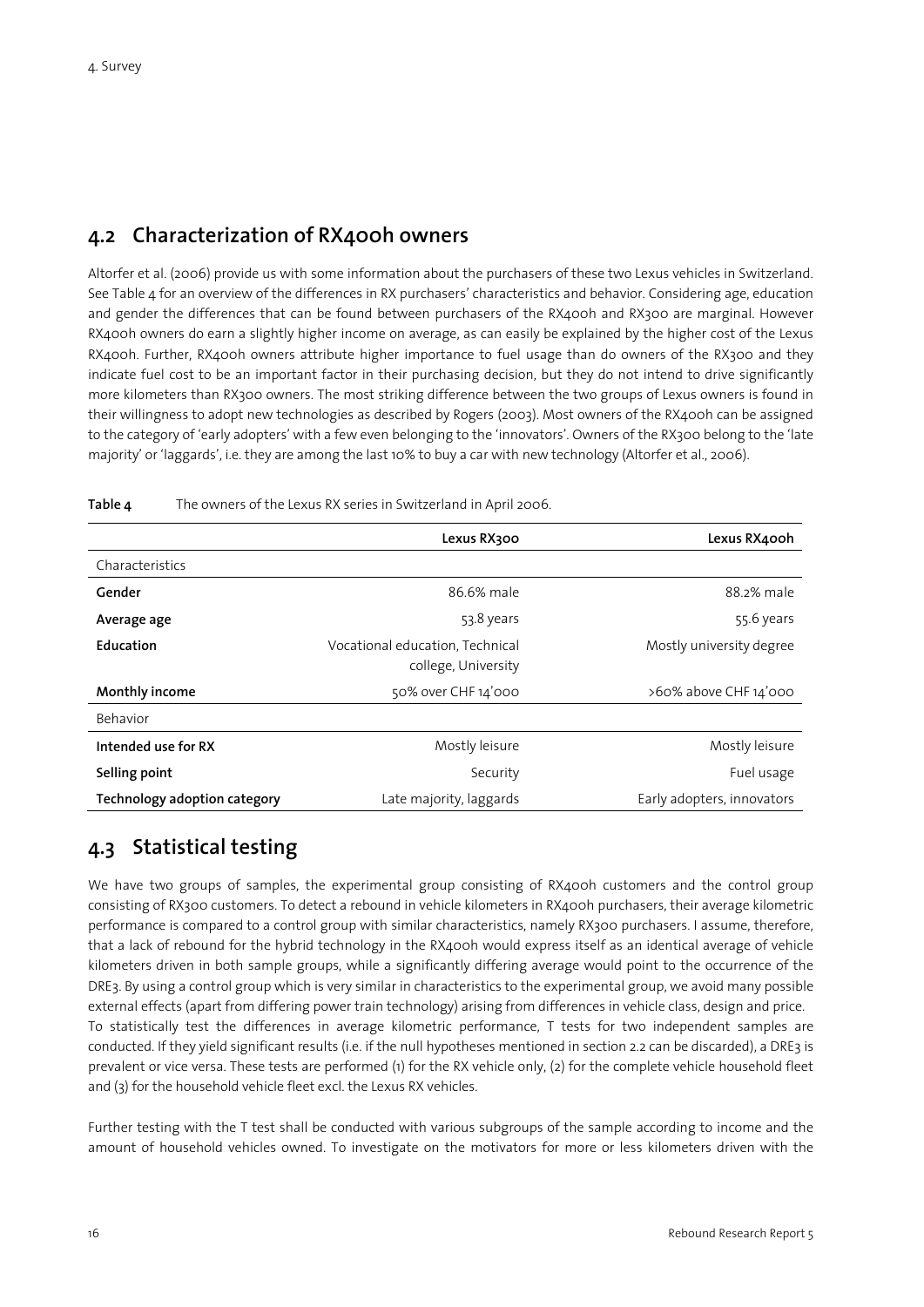RX400h, the amount of kilometers RX owners intend to drive (indicated in the 2006 survey) shall be compared to the actual kilometric performance of the respective RX vehicles, differentiating between the owners of the RX300 and RX400h. For this purpose, the observed kilometric performances must be adapted from a 15 month to a 12 month time frame by multiplying them by a factor of 0.8.

With this method and the sample sizes given for the various statistical tests conducted, a DRE3 that occurs in reality can only be determined in the sample groups if it is of large enough magnitude, i.e. if the averages in the sample groups differ by a large enough margin. Using the program G\*Power, it is possible to investigate how large the rebound effect would have to be in reality, for a significant result to appear in the test setups used for the various statistical tests (Faul et al., 2007). This enables an estimation of the range in which the rebound effect truly lies, even if results of the T tests are non-significant. A statistical power  $(1 - \beta$  error) of 0.8 was used for these G\*Power analyses.

## **4.4 Testing survey data with SPSS**

Data preparation, data quality assurance, data manipulation, and statistical examinations of survey data were all conducted using the statistics software SPSS version 16 for Mac. The digital data originated from the two surveys described earlier (see section 4.1). Two principal assumptions were applied for quality assurance: (1) the odometer readings from the 2007 survey have to be larger than the odometer readings of the same car in the 2006 survey and (2) very small (<5000 km) and very large (>50'000 km) values for kilometers traveled are unlikely. Questionable kilometer values were double-checked by manually referring to the original questionnaire sheets.

To calculate kilometric performances of the RX vehicles and all other vehicles in the household fleet, the odometer readings of all cars in the 2006 survey were simply subtracted from the odometer readings of the 2007 survey. For vehicles that had been disposed of, the last odometer reading before disposal was used. For vehicles acquired between the two surveys, the odometer reading at time of purchase was subtracted from the respective odometer reading at the time of the second survey. Total household kilometric performances were calculated by adding up the kilometric performances of all cars in every household. The calculation of the cumulated kilometric performance of all secondary vehicles (excluding the RX) was done analogously. To test for the occurrence of DRE3 in RX owners, the SPSS function 'Independent Samples T test' was used to compare the means of the two sample groups made up of households owning an RX300 and households owning an RX400h, respectively. When testing kilometric performances of the RX vehicles, as well as when testing kilometric performances of all secondary household vehicles (other than the RX), all cases were excluded where the RX vehicle was already disposed of again before the 2007 follow-up survey. When testing household kilometric performances of all household vehicles two cases were excluded where the odometer readings specified by the survey respondents were not realistic. One case was dropped (for all tests) because it did not represent a private household. Table 5 lists the circumstances under which cases were dropped when the statistical tests were conducted. Note that for numerous cases multiple of the circumstances listed apply.

|                                           | No. of | Cases dropped when testing          |
|-------------------------------------------|--------|-------------------------------------|
| Circumstance                              | Cases  |                                     |
| Not a private household                   |        | All tests                           |
| Lexus sold before follow-up survey (2007) | 13     | RX vehicles, secondary vehicles     |
| Missing values for RX vehicle             |        | RX vehicles                         |
| Values unfeasible                         | 2      | Household fleet, secondary vehicles |

| Table 5 | Cases that were dropped for statistical testing (with overlap) |  |
|---------|----------------------------------------------------------------|--|
|         |                                                                |  |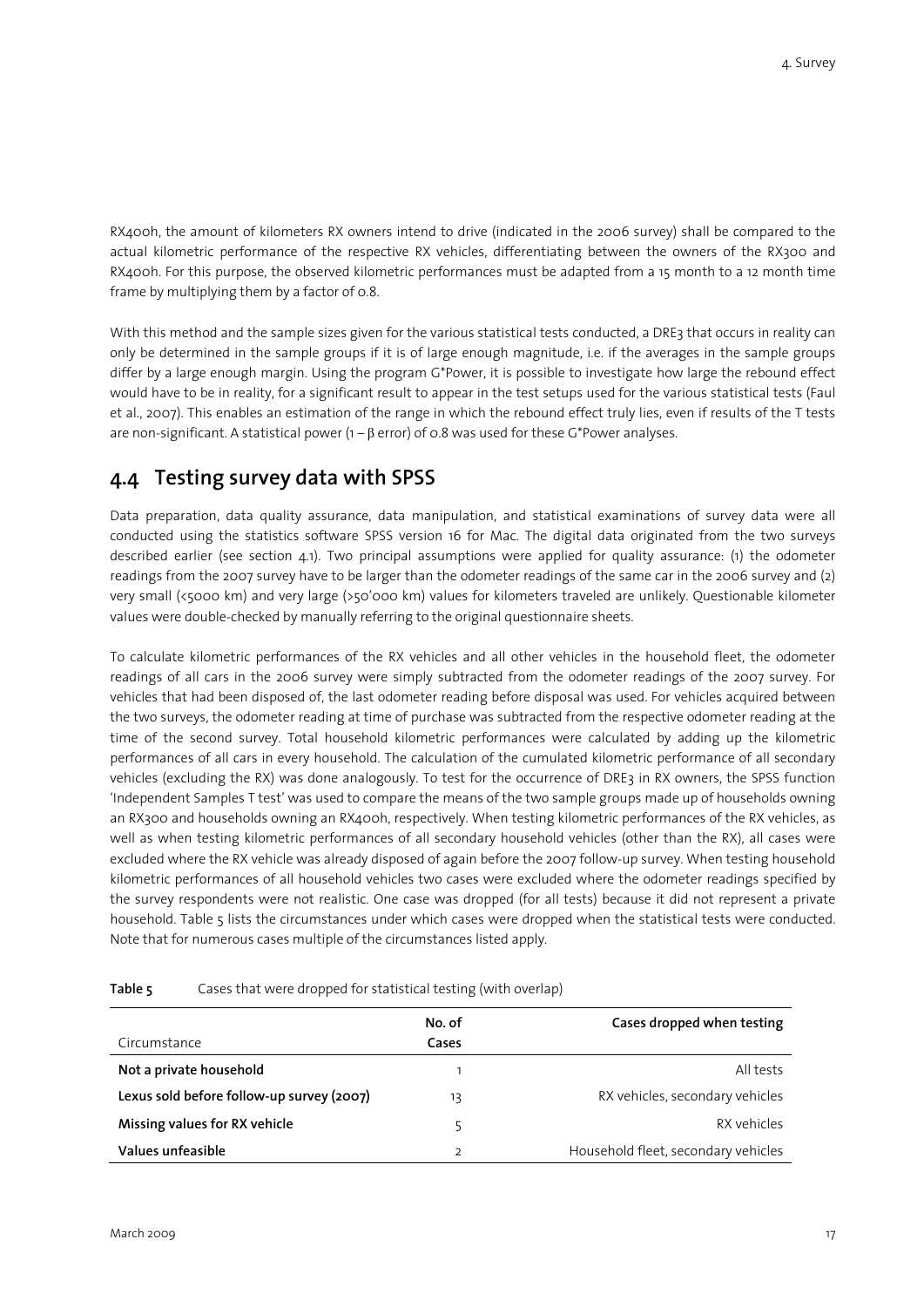4. Survey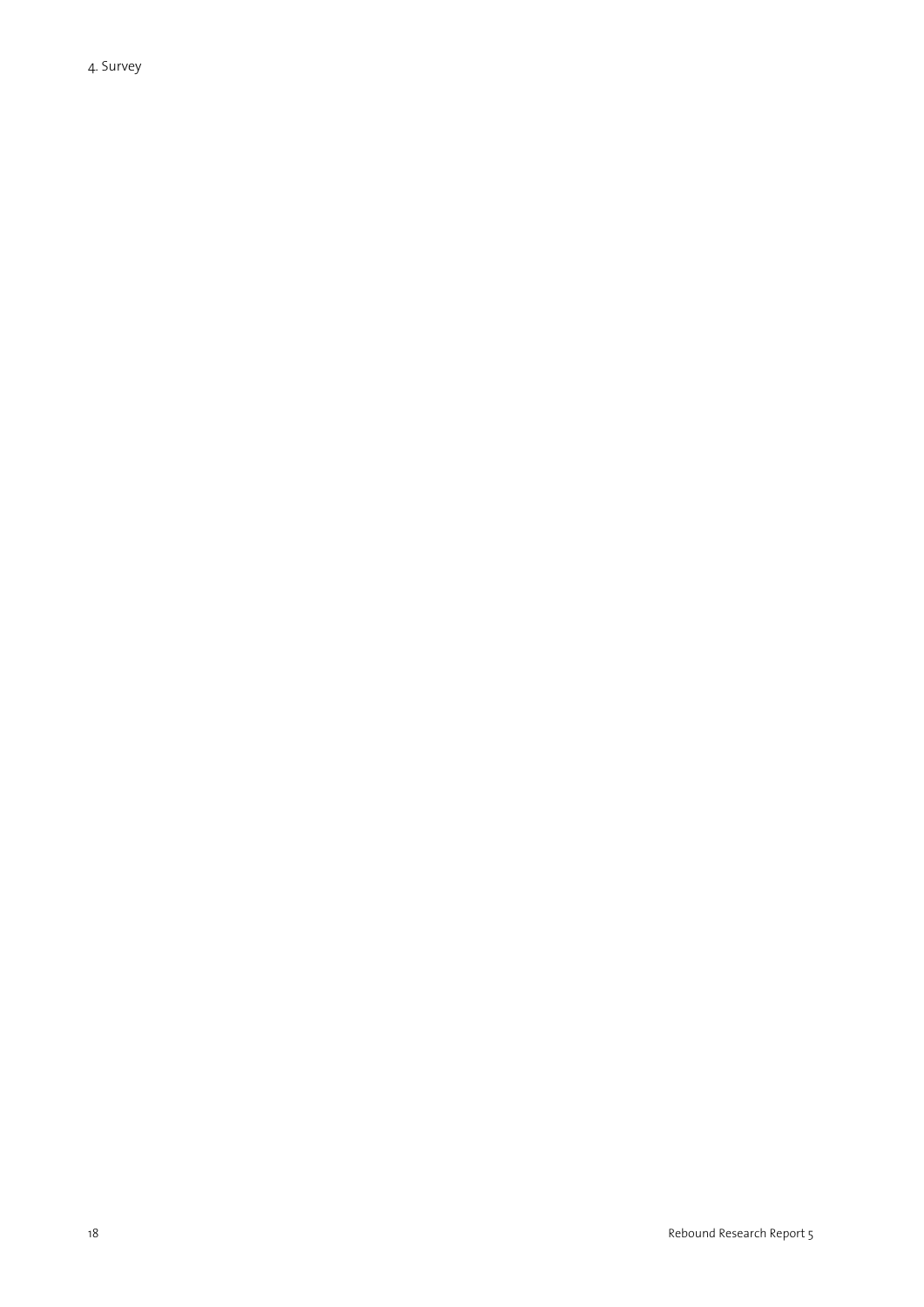## **5 Results**

### **5.1 DRE1: Car size rebound effect**

In this section we analyze the difference in car size from the previously owned car (that has been, according to the respondents, replaced by the Lexus RX vehicle) to the Lexus RX. If hybrid car buyers previously owned smaller cars than the control group did, this would be an indication of a direct rebound effect, i.e. the hybrid powertrain might have served as socio-psychological justification for an increase in car size that is larger than in the case of a new non-hybrid vehicle. As proxies for car size, we regard curb weight (empty vehicle weight). We also test for vehicle length and the volume of the smallest box the vehicle would fit into. The RX400h and control group's RX300 are identical with regard to car size, with the exception of curb weight: Due to the hybrid drive train, especially the battery pack, the RX400h has a surplus weight of 165 kg (Table 2). We will also analyze whether the decrease in rated CO<sub>2</sub> emissions that can be observed for the RX400h group is smaller than, or larger than, the theoretically expected decrease due to the differences between RX400h and RX300. Two-sided Student's T tests for independent samples were used for all these metric parameters.

#### **Curb weight as proxy for car size**

Differences in curb weight were significant, t (285) = 3.144,  $p = 0.002$  (Table 7). However, the difference in weight increase is 95 kg (Table 6) which is below the difference of 165 kg that is caused by the hybrid powertrain. So while the buyers of the control group, by purchasing the Lexus RX, increased the car weight owned by 233 kg, the hybrid buyers group increased car weight by 163 kg (plus 165 kg for the hybrid powertrain), i.e. they exhibited a below-average increase in car size.

|                 | Purchased car model | N   | Mean     | Std. Deviation | Std. Error<br>Mean |
|-----------------|---------------------|-----|----------|----------------|--------------------|
| <b>DiffLGEW</b> | Lexus RX 400h       | 180 | 328.0222 | 249.61378      | 18.60511           |
|                 | Lexus RX 300        | 107 | 233.6729 | 239.37638      | 23.14139           |

**Table 6.** Descriptive statistics for differences in curb weight between previously owned vehicle and new Lexus RX.

| Levene's Test<br>for Equality of<br>Variances |                               |      |      |       | t-test for Equality of Means |                |            |            |                               |           |
|-----------------------------------------------|-------------------------------|------|------|-------|------------------------------|----------------|------------|------------|-------------------------------|-----------|
|                                               |                               |      |      |       |                              | Sig.<br>$(2 -$ | Mean       | Std. Error | 95% C.I. of the<br>Difference |           |
|                                               |                               | F    | Sig. | ι     | df                           | tailed)        | Difference | Difference | Lower                         | Upper     |
| DiffLGEW                                      | Equal<br>variances<br>assumed | .003 | .959 | 3.144 | 285                          | .002           | 94.34933   | 30.01191   | 35.27621                      | 153.42244 |
|                                               | Equal var.<br>not<br>assumed  |      |      | 3.177 | 230.332                      | .002           | 94.34933   | 29.69300   | 35.84472                      | 152.85393 |

**Table 7.** Test results for differences in curb weight between previously owned vehicle and new Lexus RX (T test for independent samples).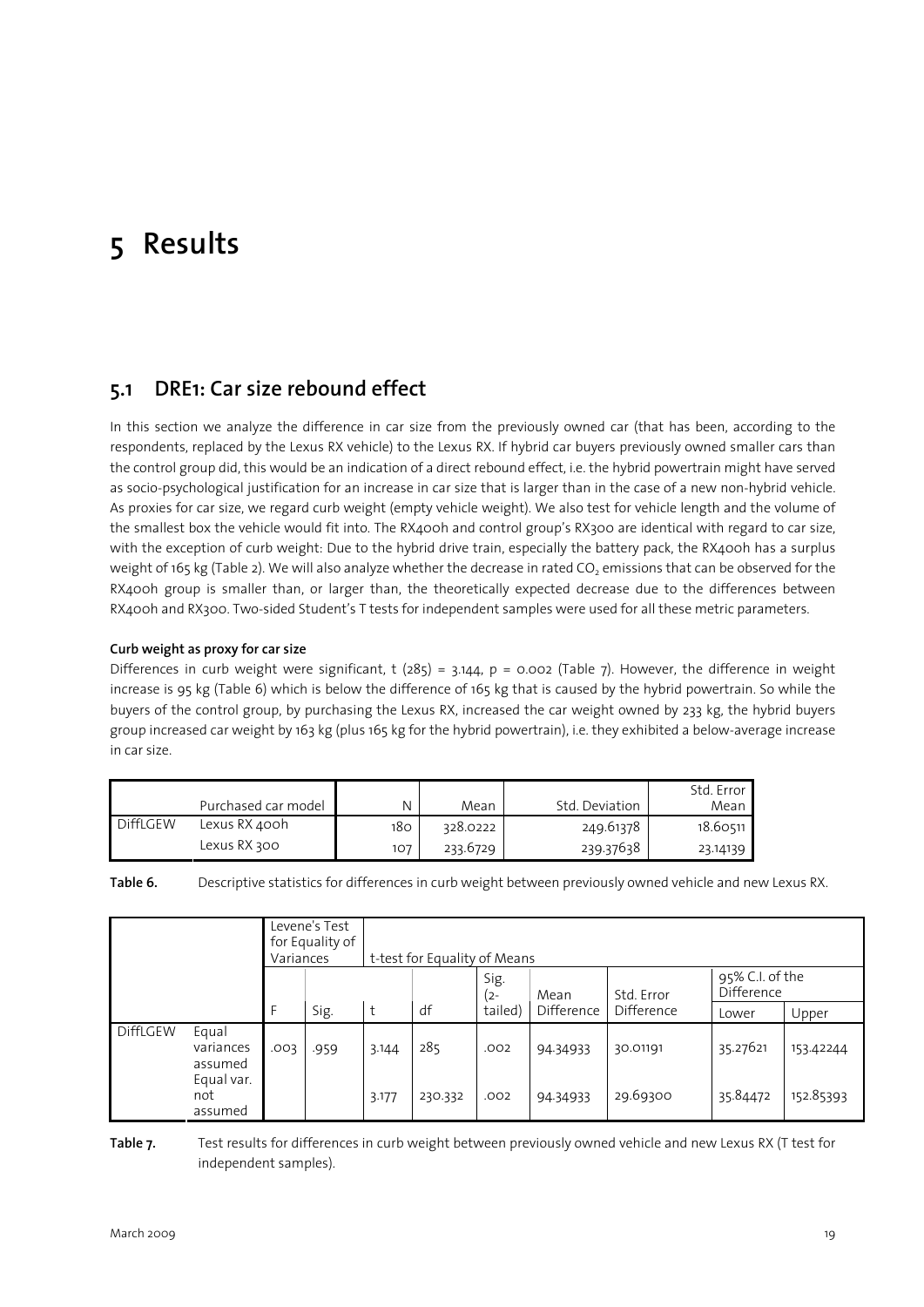#### **Car length as proxy for car size**

No significance emerges for differences in length in millimeters,  $t$  (286) = 0.030, p = 0.976 (Table 9), with both groups showing an increase in vehicle length of approx. 11.5 cm (Table 8).

|          | Purchased car model | N   | Mean     | Std. Deviation | Std. Error<br>Mean |
|----------|---------------------|-----|----------|----------------|--------------------|
| DIFF LEN | Lexus RX 400h       | 181 | 115.1547 | 236.92926      | 17.61081           |
|          | Lexus RX 300        | 107 | 116.0000 | 213.88738      | 20.67727           |

**Table 8.** Descriptive statistics for differences in vehicle length (in millimeters) between previously owned vehicle and new Lexus RX.

| Levene's Test<br>for Equality of<br>Variances |                               |      |      |      | t-test for Equality of Means |                |            |            |                               |          |  |
|-----------------------------------------------|-------------------------------|------|------|------|------------------------------|----------------|------------|------------|-------------------------------|----------|--|
|                                               |                               |      |      |      |                              | Sig.<br>$(2 -$ | Mean       | Std. Error | 95% C.I. of the<br>Difference |          |  |
|                                               |                               | F    | Sig. | t    | df                           | tailed)        | Difference | Difference | Lower                         | Upper    |  |
| DIFF LEN                                      | Equal<br>variances<br>assumed | .169 | .681 | .030 | 286                          | .976           | .8453      | 27.88404   | $-54.0387$                    | 55.72927 |  |
|                                               | Equal var.<br>not<br>assumed  |      |      | .031 | 240.909                      | .975           | .8453      | 27.16046   | $-52.6570$                    | 54.34760 |  |

**Table 9.** Test results for differences in vehicle length (in millimeters) between previously owned vehicle and new Lexus RX (T test for independent samples).

#### **Car cubic volume as proxy for car size**

No significance results emerge for differences in cubic volume (vehicle length times width times height), with t (285) = 0.047, p = 0.963 (Table 11). An average, both groups increased the cubic volume (in the definition used here) by approx.  $1.65 \text{ m}^3$ .

|          | Purchased car model | Ν   | Mean   | Std. Deviation | Std. Error<br>Mean |
|----------|---------------------|-----|--------|----------------|--------------------|
| DIFF KUB | Lexus RX 400h       | 181 | 1.6482 | 1.67198        | .12428             |
|          | Lexus RX 300        | 106 | 1.6579 | 1.75225        | .17019             |

**Table 10.** Descriptive statistics for differences in cubic volume (car length times car width times car height, in cubic meters) between previously owned vehicle and new Lexus RX.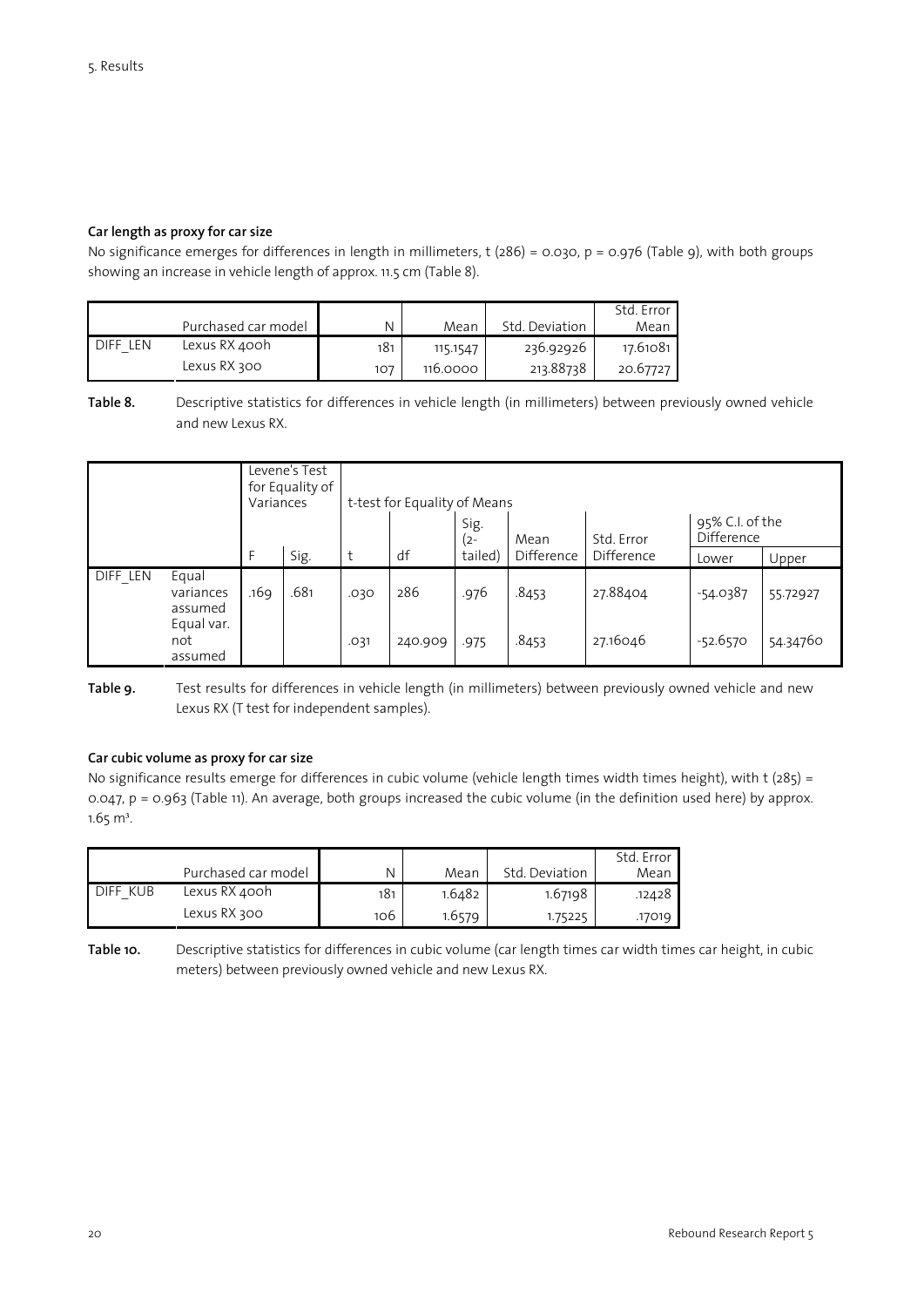|          |                               | Variances | Levene's Test<br>for Equality of |      | t-test for Equality of Means |                |            |            |                               |        |
|----------|-------------------------------|-----------|----------------------------------|------|------------------------------|----------------|------------|------------|-------------------------------|--------|
|          |                               |           |                                  |      |                              | Sig.<br>$(2 -$ | Mean       | Std. Error | 95% C.I. of the<br>Difference |        |
|          |                               | F         | Sig.                             |      | df                           | tailed)        | Difference | Difference | Lower                         | Upper  |
| DIFF KUB | Equal<br>variances<br>assumed | .023      | .879                             | .047 | 285                          | .963           | .0097      | .20816     | $-40004$                      | .41943 |
|          | Equal var.<br>not<br>assumed  |           |                                  | .046 | 211.714                      | .963           | .0097      | .21074     | $-40572$                      | .42511 |

Table 11. Test results for differences in cubic volume (car length times car width times car height, in cubic meters) between previously owned vehicle and new Lexus RX (T test for independent samples).

#### **Differences in rated CO<sub>2</sub> emissions**

As had to be expected, differences between groups fort he differences in rated CO<sub>2</sub> emissions between previously owned and newly purchased Lexus RX vehicle are highly significant (Table 13), t (285) = 18.019, p = 0.000. The RX300 has rated CO<sub>2</sub> emissions of 288 g CO<sub>2</sub>/km, the RX400h of 192 g CO<sub>2</sub>/km; a difference of 96 g CO<sub>2</sub>/km. The observed difference between previously owned and newly bought Lexus RX vehicle increases by 23 g CO<sub>2</sub>/km for the control group, but decreases by  $-87$  g CO<sub>2</sub>/km for the hybrid group. The difference between the averages for the two groups hence is – 109.85 g CO<sub>2</sub>/km, which exceeds the theoretically expected decrease (due to the hybrid powertrain) of -87 g CO<sub>2</sub>/km by over 20%.

|                     | Purchased car model |     | Mean       | Std. Deviation | Std. Error<br>Mean |
|---------------------|---------------------|-----|------------|----------------|--------------------|
| DiffCO <sub>2</sub> | Lexus RX 400h       | 180 | $-86.6332$ | 50.90111       | 3.79395            |
|                     | Lexus RX २००        | 107 | $+23.2184$ | 48.27460       | 4.66688            |

Table 12. Descriptive statistics for differences in rated CO<sub>2</sub> emissions (g CO<sub>2</sub>/veh-km) between previously owned vehicle and new Lexus RX.

| Levene's Test<br>for Equality<br>of Variances |                               |      |      |        | t-test for Equality of Means |                |            |            |                               |           |  |
|-----------------------------------------------|-------------------------------|------|------|--------|------------------------------|----------------|------------|------------|-------------------------------|-----------|--|
|                                               |                               |      |      |        |                              | Sig.<br>$(2 -$ | Mean       | Std. Error | 95% C.I. of the<br>Difference |           |  |
|                                               |                               | F    | Sig. |        | df                           | tailed)        | Difference | Difference | Lower                         | Upper     |  |
| DIFF CO <sub>2</sub>                          | Equal<br>variances<br>assumed | .277 | .599 | 18.019 | 285                          | .000           | 109.85160  | 6.09628    | 97.85216                      | 121.85104 |  |
|                                               | Equal var.<br>not<br>assumed  |      |      | 18.265 | 232.318                      | .000           | 109.85160  | 6.01447    | 98.00173                      | 121.70147 |  |

**Table 13.** Test results for differences in rated CO**2** emissions (g CO**2**/veh-km) between previously owned vehicle and new Lexus RX (T test for independent samples).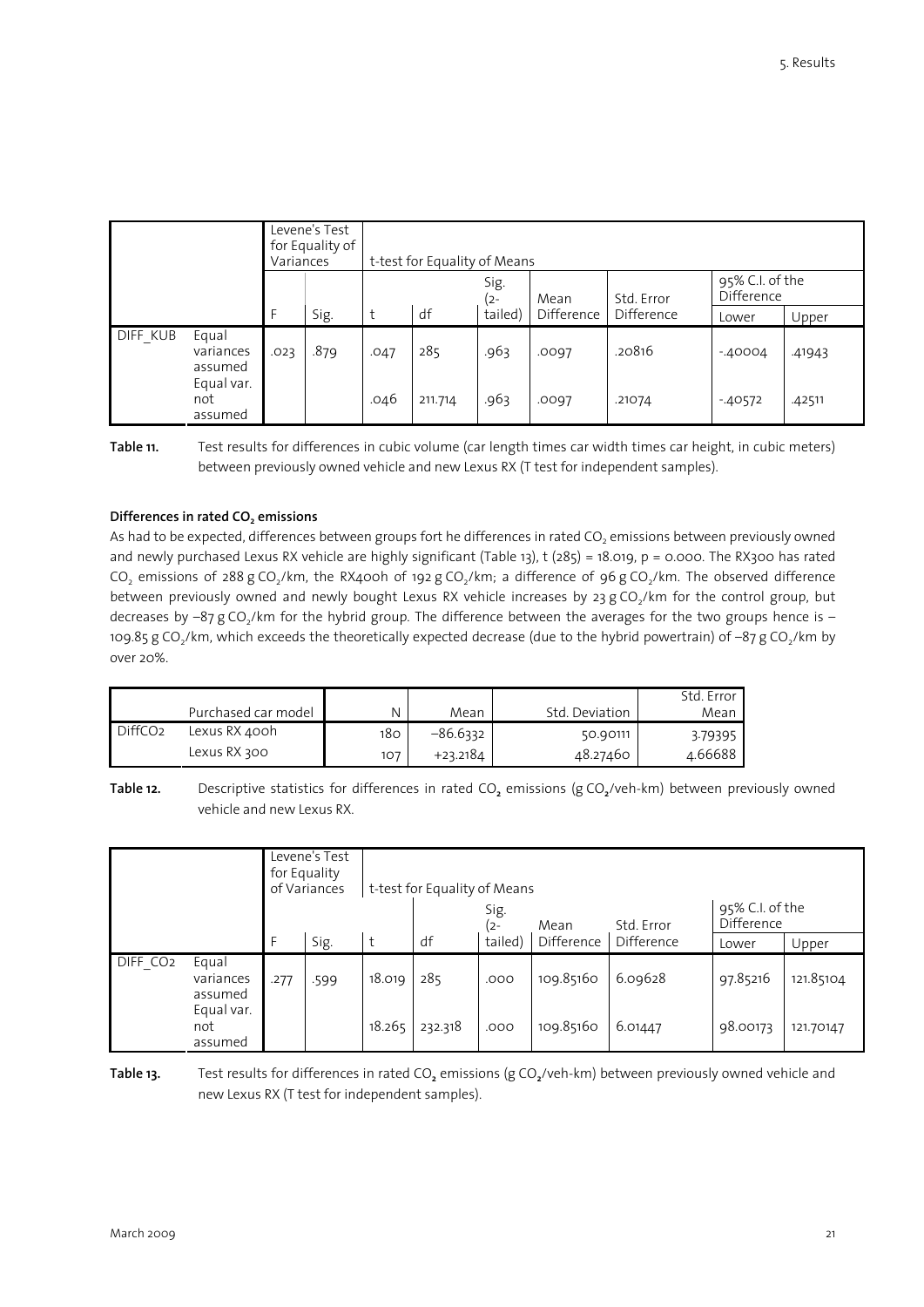#### **Overall conclusion on DRE1 (potential direct rebound effect manifested as increased car size)**

In none of the different proxies used for car "size", the hybrid group showed an increase in car size with respect to the control group. On the contrary, the increase in car weight in the hybrid group is lower than theoretically expected: In the hybrid group car weight increase was only 95 kg higher than in the control group, although the surplus weight of the hybrid power train is 165 kg. The similar (inverted) picture becomes visible for rated CO<sub>2</sub> emissions, where the decrease in the hybrid group exceeds the theoretical expectation: While the difference in rated CO<sub>2</sub> emissions between conventional RX300 and hybrid RX400h is  $-96 g CO$ ,/km, in the hybrid group the CO<sub>2</sub> emissions on average drop by –110 g CO<sub>2</sub>/km compared to the control group. No differences can be seen regarding changes in average car length or car cubic volume. Hence overall, the hybrid group did not buy a larger vehicle (regarding the proxies length or cubic volume) only because of the hybrid power train, but changes in car weight and rated CO<sub>2</sub> emissions even exceeded the theoretical expectation.

### **5.2 DRE2: Increase in car ownership**

Changes in car ownership are tested for regarding two aspects: First, by analyzing the share of new cars that truly replaced a previously owned car versus the share of new cars that increased household car ownership (first-ever car owned by the household, or car is added to car fleet). Second, by analyzing the distribution of the number of cars in the household fleets. Both a Mann-Whitney test and a Students' T-Test have been performed, as the variable "previously owned car has been sold or scrapped" can be interpreted either as an ordinal or as a metric variable. Both types of test yielded similar results: The Mann-Whitney test shows no significance, Mann-Whitney-U = 9828.000, p = 0.442 (Table 14, Table 15), nor does the T test, t  $(289) = -0.768$ , p = 0.443 (Table 16, Table 17).

|                      | Purchased car model | N   | Average rank | Rank sum |
|----------------------|---------------------|-----|--------------|----------|
| Previously owned car | Lexus RX 400h       | 183 | 145.70       | 26664.00 |
| sold or scrapped     | Lexus RX 300        | 108 | 146.50       | 15822.00 |
|                      | Гotal               | 291 |              |          |

**Table 14.** Mann-Whitney test: Rank statistics for replacement of previously owned vehicle.

|                                   | Previously owned car sold or scrapped |
|-----------------------------------|---------------------------------------|
| Mann-Whitney-U                    | 9828.000                              |
| Wilcoxon-W                        | 26664.000                             |
|                                   | -.768                                 |
| Asymptotic significance (2-sided) | .442                                  |
|                                   |                                       |

**Table 15.** Test statistics for Mann-Whitney U test for replacement of previously owned vehicle.

|                                          | Purchased car model |     | Mean | Std<br>Deviation | Std. Error<br>Mean |
|------------------------------------------|---------------------|-----|------|------------------|--------------------|
| Previously owned car<br>sold or scrapped | Lexus RX 400h       | 18ว | .99  | .074             | .005               |
|                                          | Lexus RX 300        | 108 | 1.00 | .000             | .000               |

**Table 16.** Descriptive statistics for replacement of previously owned vehicle.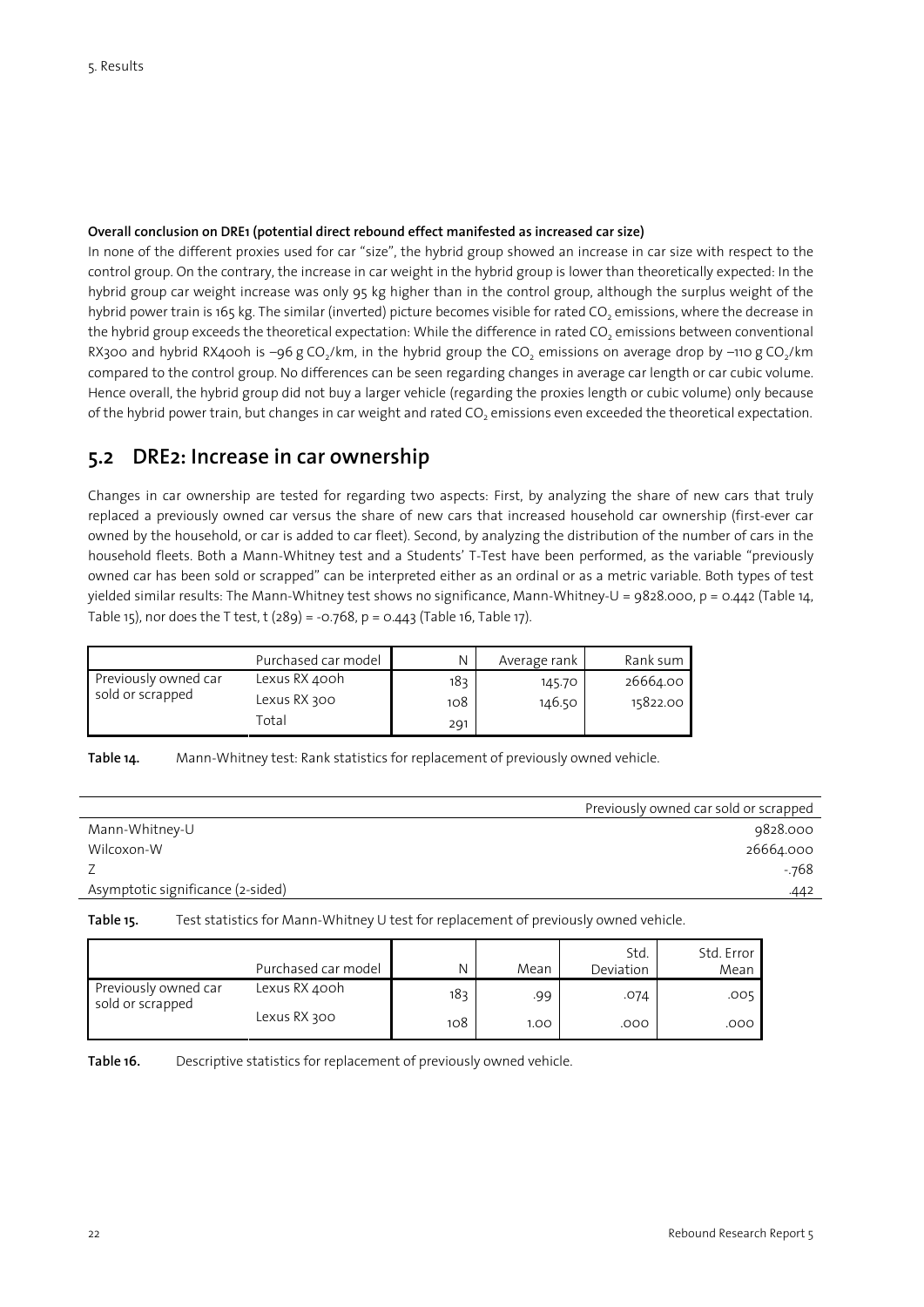|                                         |                               | Variances | Levene's Test<br>for Equality of |        | t-test for Equality of Means |                        |                    |                          |                                        |       |  |
|-----------------------------------------|-------------------------------|-----------|----------------------------------|--------|------------------------------|------------------------|--------------------|--------------------------|----------------------------------------|-------|--|
|                                         |                               | F         | Sig.                             | t      | df                           | Sig.<br>(2-<br>tailed) | Mean<br>Difference | Std. Error<br>Difference | 95% C.I. of the<br>Difference<br>Lower | Upper |  |
| Prev.<br>owned<br>car sold/<br>scrapped | Equal<br>variances<br>assumed | 2.383     | .124                             | $-768$ | 289                          | $-443$                 | $-005$             | .007                     | $-.019$                                | ,009  |  |

**Table 17.** Test results for differences share of previously owned vehicle that has been sold or scrapped (T test for independent samples).

Regarding the frequency distribution of the size of the household car fleet (number of cars owned by the household), also no significant differences could be found.

|                              | Purchased car model | Ν   | Average rank | Rank sum |
|------------------------------|---------------------|-----|--------------|----------|
| Number of<br>household       | Lexus RX 400h       | 193 | 166.70       | 32174.00 |
| vehicles apart               | Lexus RX 300        | 122 | 144.23       | 17596.00 |
| $\blacksquare$ from Lexus RX | otal.               | 315 |              |          |

**Table 18.** Mann-Whitney test: Rank statistics for replacement of previously owned vehicle.

|                                   | Number of household vehicles apart from Lexus RX |
|-----------------------------------|--------------------------------------------------|
| Mann-Whitney-U                    | 10093.000                                        |
| Wilcoxon-W                        | 17596.000                                        |
|                                   | $-2.334$                                         |
| Asymptotic significance (2-sided) | .020                                             |

**Table 19.** Test statistics for Mann-Whitney U test for replacement of previously owned vehicle.

|                                 | Purchased car model |     | Mean | Std. Deviation | Std. Error<br>Mean |
|---------------------------------|---------------------|-----|------|----------------|--------------------|
| Number of<br>household          | Lexus RX 400h       | 193 | 1.26 | 1.064          | .077               |
| vehicles apart<br>from Lexus RX | Lexus RX 300        | 122 | .98  | .918           | .083               |

**Table 20.** Descriptive statistics for frequency distribution of number of household vehicles apart from Lexus RX.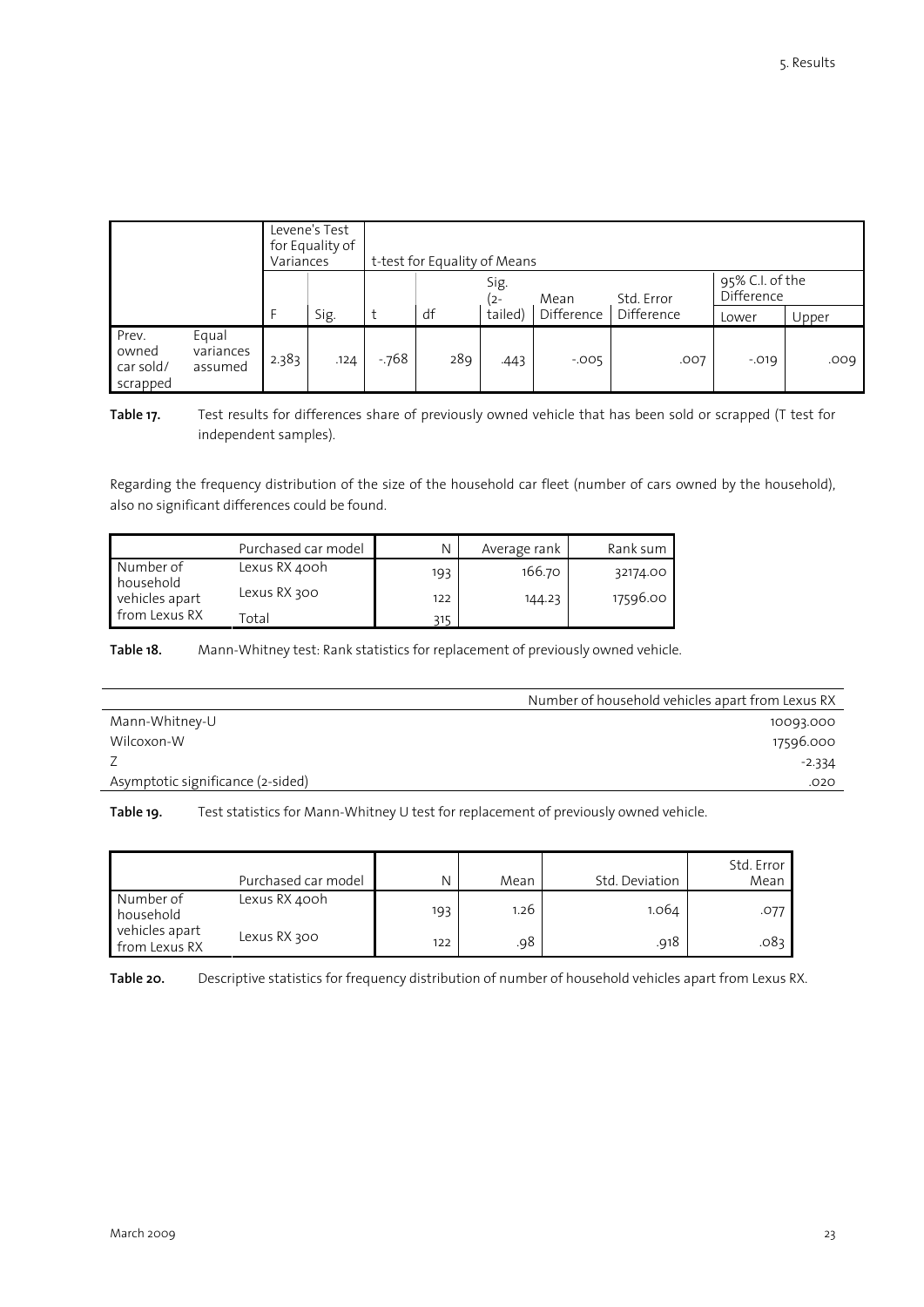|                               |                               | Variances | Levene's Test<br>for Equality of |       | t-test for Equality of Means |                |            |            |                                      |       |
|-------------------------------|-------------------------------|-----------|----------------------------------|-------|------------------------------|----------------|------------|------------|--------------------------------------|-------|
|                               |                               |           |                                  |       |                              | Sig.<br>$(2 -$ | Mean       | Std. Error | 95% C.I. of the<br><b>Difference</b> |       |
|                               |                               |           | Sig.                             | t     | df                           | tailed)        | Difference | Difference | Lower                                | Upper |
| # hh veh.<br>apart<br>from RX | Equal<br>variances<br>assumed | 2.986     | .085                             | 2.402 | 313                          | .017           | .281       | .117       | .051                                 | .511  |

**Table 21.** Test results for frequency distribution of number of household vehicles apart from Lexus RX. (T test for independent samples).

In conclusion, there are no significant differences in car transaction behavior and car ownership between the hybrid group and the control group, hence the hybrid power train does not seem to give rise to a tendency to own more vehicles for the reason of hybrid power trains having entered the market.

## **5.3 DRE3: Vehicle kilometer rebound effect**

The mean difference in kilometric performance between owners of the RX400h and RX300 vehicles is a mere 597 km (RX400h: 21'630 km p.a., RX300: 21'034 km p.a.), i.e. the RX300 is driven a little bit less in our sample than the RX400h. While this might allude to a diminutive rebound, it is not a significant result to refute the null hypothesis of equal means. Therefore, no significant rebound can be found for the Lexus RX400h,  $t(185) = 0.377$ ,  $p = 0.707(0.05)$ , n(RX400h) = 135, n(RX300) = 52. G\*Power analysis reveals that the true rebound would have to be larger than 22% for it to be significant in this test ( $\sigma \approx 10'$ 000 km, stat. power = 0.8). On the household level we see the opposite of a rebound for owners of the RX400h: Households owning a Lexus RX400h drive an average of 1'367 km less per year with all household vehicles (RX400h: 33'230 km p.a., RX300: 34'597 km p.a.). These results are not significant,  $t(86.325) = -0.410$ , p =  $0.683(0.05)$ , n(RX400h) = 142, n(RX300) = 58. According to G\*Power analysis, rebound would have to be larger than 25.5% for a significant result to appear (σ  $\approx$  20'000 km, stat. power = 0.8). See Table 4 for an overview of the factors that caused the different sample sizes in the two tests above. The T test for the secondary household vehicles (household vehicles excluding the Lexus RX) brought forth another non-significant result:  $t(135) = 0.020$ ,  $p = 0.984(0.05)$ , n(RX400h) = 100, n(RX300) = 37. The difference in average kilometric performance of all secondary vehicles results in a mere 58 km (RX400h: 16'667 km, RX300: 16'609 km). Rebound would have to be larger than 49% for this test to yield significant results ( $\sigma \approx 15'$ 000 km, stat. power = 0.8).

### **5.4 Testing Kurani's 'household shift' observation**

To investigate further on Kurani's observations of a 'household shift' from secondary vehicles to the hybrid vehicle, I repeated the three tests for all households owning multiple vehicles, and the first test for all households owning only one vehicle:

#### **Multiple-vehicle households**

In the sample of households owning multiple cars the following results are attained. The RX is driven 776 km less in households owning the hybrid version (RX400h: 21'727 km, RX300: 22'503 km). The result is non-significant, *t*(133) = - 0.421, *p* = 0.674(0.05), n(RX400h) = 99, n(RX300) = 36. For this test a rebound would have to be larger than 24.5% to (σ ≈ 10'000 km, stat. power = 0.8). The complete household fleet is driven 1'007 km less (RX400h: 38'372 km, RX300: 39'379 km) in households owning a hybrid vehicle. Results are non-significant, *t*(133) = -0.279, *p* = 0.781(0.05), n(RX400h) = 99, n(RX300) = 36. Only a rebound larger than 28% would yield a significant result in this test ( $\sigma \approx$  20'000 km, stat. power = 0.8).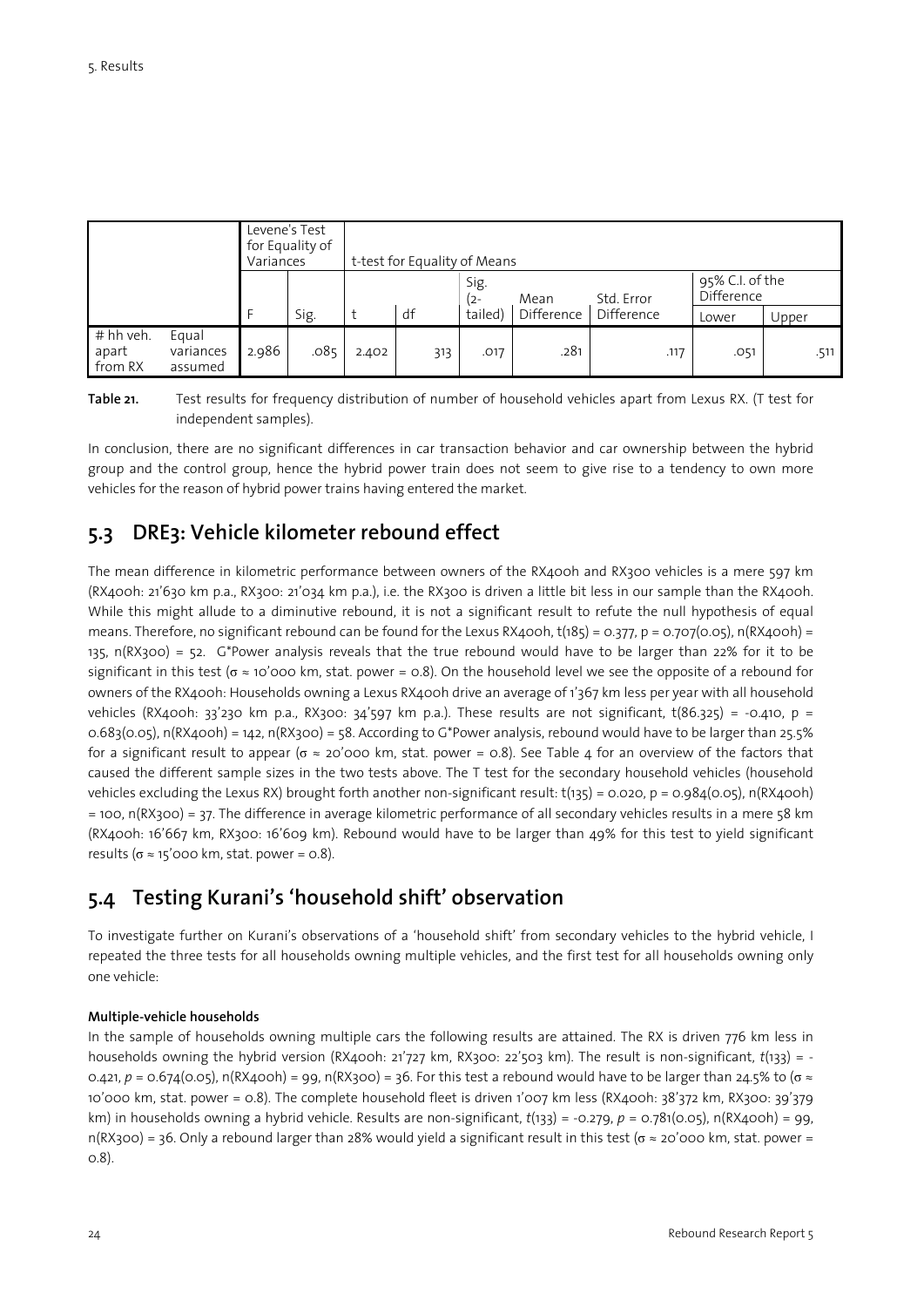Secondary vehicles are driven 221 km less (RX400h: 16'655 km, RX300: 16'876 km) in households owning a hybrid vehicle. This result is non-significant, *t*(133) = -0.075, *p* = 0.94(0.05), n(RX400h) = 99, n(RX300) = 36. This test can only yield significant results for a rebound above  $48.5\%$  ( $\sigma \approx 15'$ 000 km, stat. power = 0.8).

#### **One-vehicle households**

Regarding households with one vehicle only, namely the respective Lexus RX vehicle, we see a hint of rebound, albeit non-significant: The mean difference in kilometric performance amounts to 3'228 km (RX400h: 21'004 km, RX300: 17'776 km),  $t(48) = 1.018$ ,  $p = 0.314(0.05)$ ,  $n(RX400h) = 35$ ,  $n(RX300) = 15$ . In this test, the rebound would have to be larger than 49.5% ( $\sigma$   $\approx$  10'000 km, stat. power = 0.8) for a significant result to emerge.

| Vehicles considered       | Mean<br>difference [km] | t        | p     | n(RX400h) | n(RX300) | Theoretically<br>detectable<br>rebound <sup>1</sup> |
|---------------------------|-------------------------|----------|-------|-----------|----------|-----------------------------------------------------|
| <b>RX</b>                 | 597                     | 0.377    | 0.707 | 135       | 52       | 22%                                                 |
| <b>Household fleet</b>    | $-1'367$                | $-0.41$  | 0.683 | 142       | 58       | 25.5%                                               |
| Secondary vehicles        | 58                      | 0.02     | 0.984 | 100       | 37       | 49%                                                 |
| RX (MVHH)                 | $-776$                  | $-0.421$ | 0.674 | 99        | 36       | 24.5%                                               |
| Household fleet (MVHH)    | $-1'$ 007               | 0.279    | 0.781 | 99        | 36       | 28%                                                 |
| Secondary vehicles (MVHH) | $-221$                  | $-0.075$ | 0.94  | 99        | 36       | 48.5%                                               |
| RX (OVHH)                 | 3'228                   | 1.018    | 0.314 | 35        | 15       | 49.5%                                               |

| Table 22 | Overview of results (MVHH: multiple-vehicle households: OVHH: one-vehicle households) |  |  |  |  |  |
|----------|---------------------------------------------------------------------------------------|--|--|--|--|--|
|----------|---------------------------------------------------------------------------------------|--|--|--|--|--|

### **5.5 Analysis of income groups**

Various tests were conducted investigating the question whether a rebound can be found for certain income groups while not for others. Some differences could be found, e.g. regarding the income group with a salary of between CHF 12'000 and CHF 14'000 a significant rebound was detected (p=0.043). But due to small sample sizes for these salary subgroups these results are considered inconclusive. A larger sample size and higher ranging income groups (going beyond CHF 14'000 per month) would be necessary to investigate this question in more detail.

## **5.6 Analysis of intended vehicle kilometers**

Owners of the RX400h expect to drive an average of 1'300 km more (RX400h: 18'392 km, RX300: 17'092 km) with their car than RX300 owners as indicated by the respondents in the first survey (2006) but this result is non-significant, *t*(284)  $= 1.115$ ,  $p = 0.266$ ,  $n(RX400h) = 177$ ,  $n(RX300) = 109$ . When comparing the amount of kilometers intended to be driven in the coming year with the amount driven according to odometer readings gathered in the second survey (2007), we get the following results. On average, RX400h owners drive 937 km less than expected while RX300 owners drive 491 km more than expected, yielding a non-significant difference of 1'427 km between the two groups,  $t(181) = -1.245$ ,  $p =$  $0.215(0.05)$ ,  $n(RX400h) = 131$ ,  $n(RX300) = 52$ .

1

<sup>&</sup>lt;sup>1</sup> Statistical power (1 - β) of 0.8 was used to conduct these sensitivity analyses with G\*Power.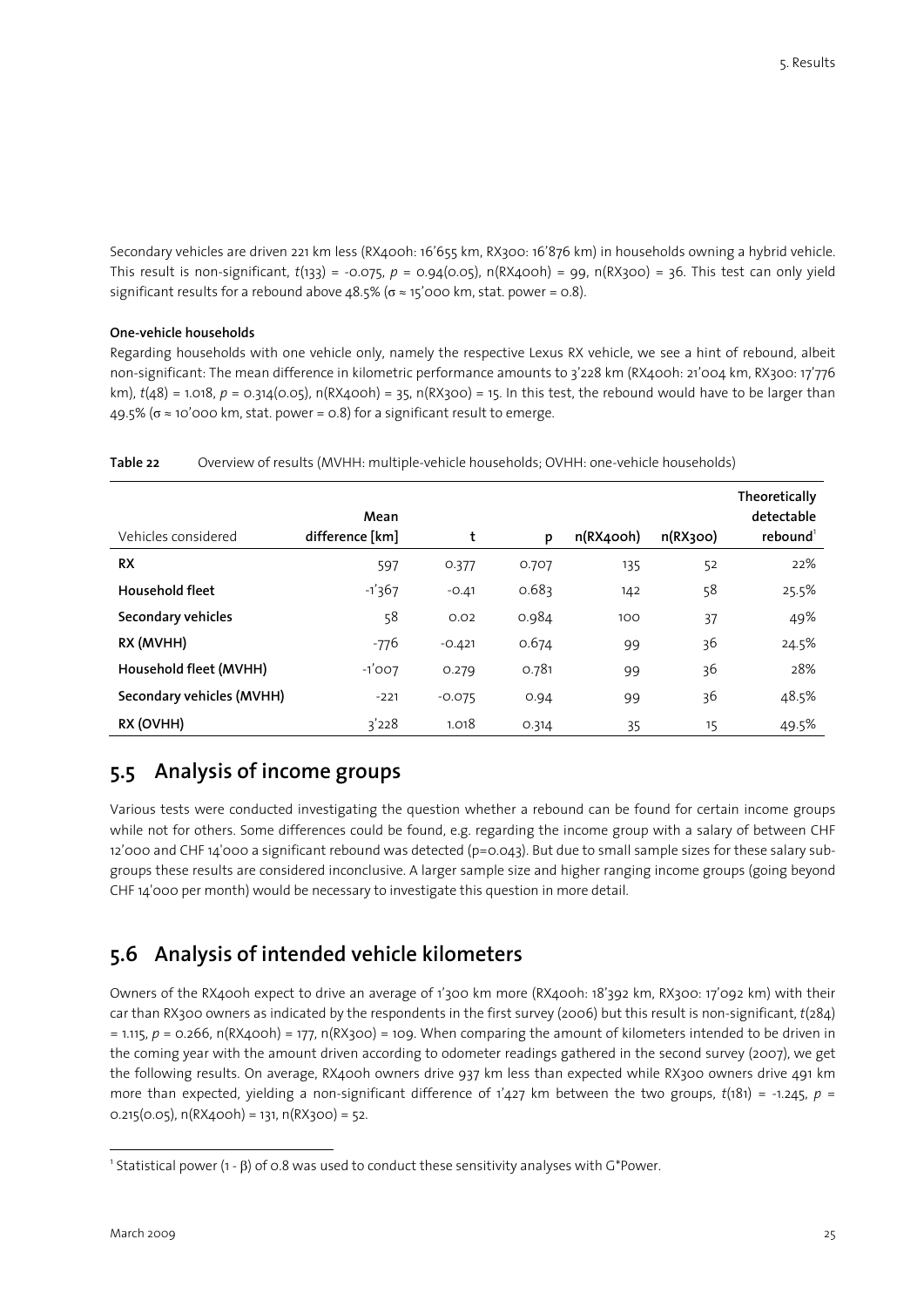### **5.7 Comparison of kilometric performance with the previous year**

Both sample groups drive less km p.a. than they indicated to have driven with the precursor vehicle: RX300h owners drive 2'354 km less, RX300 owners drive 1'873 km less, on average, with a non-significant mean difference of 481 km, *t*(173) = -0.214, *p* = 0.831(0.05), n(RX400h) = 128, n(RX300) = 47. These results must be taken with care, since the data on the previous cars' kilometric performances were supplied by estimation. Nevertheless, these results do confirm the RX owners' intention not to drive more with the new car (RX) than with the old car (Altorfer et al., 2006).

## **5.8 Analysis of payback time for surplus purchasing price of the RX400h**

The following formula is used to estimate the amount of years (t) that the RX400h would have to be driven to compensate for the initial surplus in the purchasing price of CHF 6'650 compared to the RX300.

$$
t = \frac{\Delta P}{x \cdot \Delta u \cdot P_{gas}}
$$

 $\Delta P$  (price difference between RX vehicles) = CHF 6'650.

 $x$  (average yearly distance driven by RX400h owners in first year of ownership) = 17'120 km p.a.

 $P_{gas}$  (average price of gasoline from April 2006 to April 2007) = CHF 1.69 per liter.

 $\overline{\Delta}$ u (average difference in fuel usage between the two vehicles) = 4.1 l per 100 km = 0.041 l per km.

X is derived from survey data, P<sub>gas</sub> is derived from the Zurich Bureau of Statistics (2008) and Δu is derived from the Lexus RX sales brochures (Lexus, 2005a, 2005b).

Time to payback (assuming constant kilometers traveled annually) results to 5.6 years, assuming constant fuel price and annual kilometric performance and disregarding maintenance costs. The annual fuel cost savings, given identical assumptions, amount to CHF 1'186 per year. The initial premium price of CHF 6'650 paid at purchase of the RX400h therefore can be realistically earned back with fuel savings due to the hybrid technology, assuming fuel prices and annual kilometric performances don't drop significantly. We must consider however, that although a pay-back time of 5.6 years is short enough for a rational consumer, real-world purchasers mostly consider initial vehicle price differences (Diamond, 2009) and the first few years of fuel savings (Greene et al., 2005).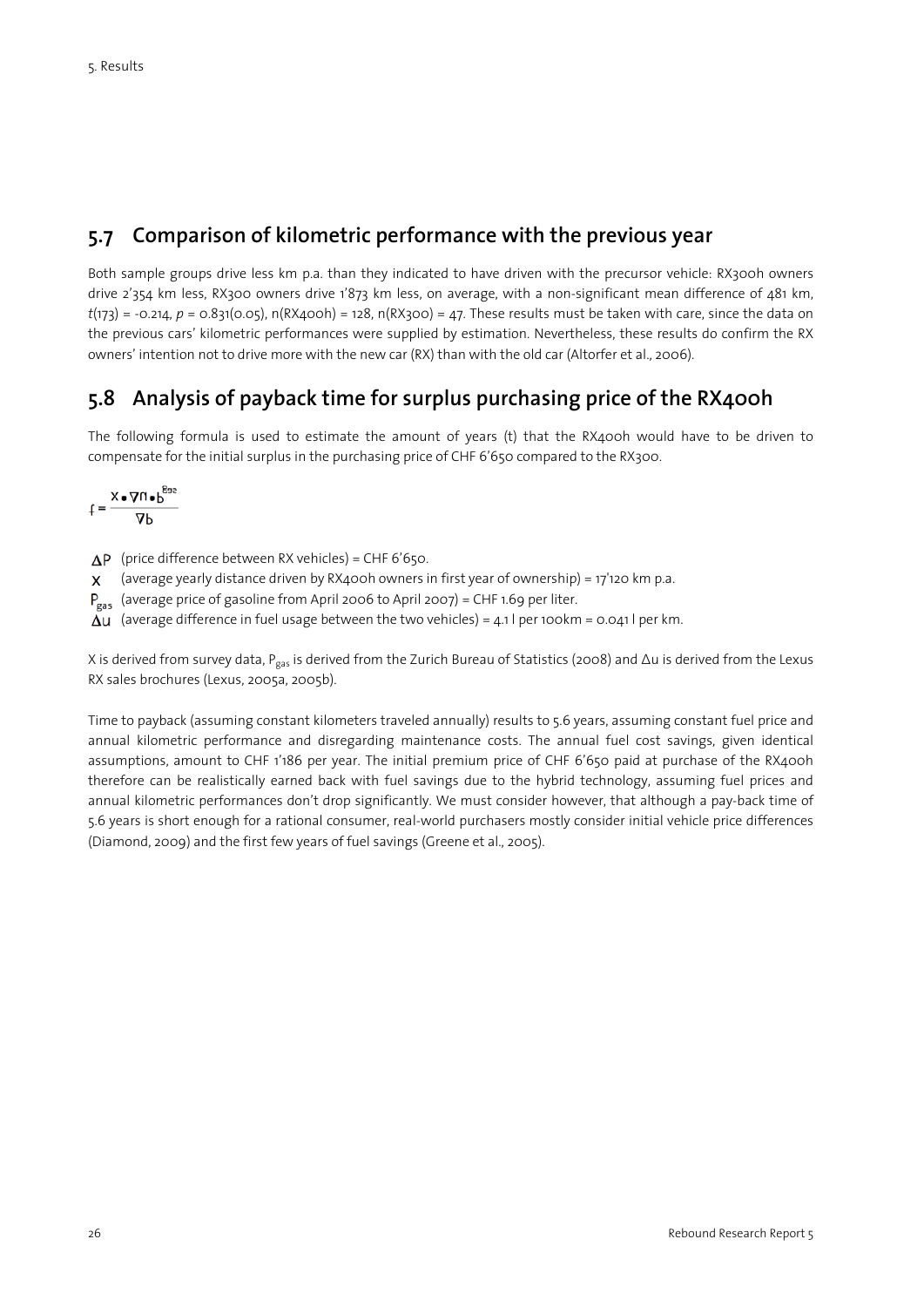## **6 Discussion**

The principle aim of this study was to investigate the presence of a DRE3 in our sample of Lexus RX400h owners in Switzerland by comparing the average kilometric performances of RX400h owners with owners of the RX300 in statistical tests. The results indicate that neither of the first two null hypotheses can be rejected. Therefore, our main result for this research paper is the following: No statistically significant vehicle kilometer rebound (DRE3) can be found for the RX400h, neither on the level of the RX vehicle alone, nor on the level of all household vehicles. When including considerations of statistical power, our results imply more precisely that no rebound above roughly 25% occurs in the sample of RX400h owners in Switzerland. To test for smaller degrees of rebound our sample size would have to be augmented considerably (for more details see the end of this chapter).

When we take a separate look at the kilometric performances of the RX vehicle in households with multiple vehicles and households that own only the Lexus RX vehicle, we see an indication of differing driving behavior in these two groups. While in multiple vehicle households (anywhere from 2 to 5 vehicles) the RX400h seems to be driven less kilometers compared to the control group (RX300), the RX400h was driven for substantially more kilometers in single-vehicle households. The latter test for households owning only a single vehicle has a small sample size (RX400h: 35; RX300: 15) and produces a non-significant result ( $p = 0.314$ ); still it seems to hint at a rebound somewhere below 50% (due to considerations of statistical power). To investigate this more precisely, the kilometric performances of experimental and control groups would have to be compared separately for the number of people in the household who drive. Due to time constraints this was not done. Further tests were conducted in order to investigate Kurani's 'household shift' observation from secondary vehicles to the hybrid vehicle in the household. The direct comparison of the results of all three tests (RX vehicle, all household vehicles and secondary vehicles) required a smaller sample size which remained constant for all three tests with  $n(RX400h) = 99$  and  $n(RX300) = 36$ . The results do not substantiate Kurani's observation of a 'household shift'. We see that the RX400h accounts for the bulk of the difference in kilometric performances (–776 km) between RX400h and RX300 owners on the household level, while the secondary vehicles accounts for a smaller fraction (–221 km). This means we see no evidence for the Lexus RX400h being used more while the other vehicles in the household are driven less. Instead, the RX400h group drives all cars slightly less, on average, than the control group (in multi-vehicle households).

In section 2.2 two potential drivers were presented that might play a role in generating rebound: low operating costs and the drop in socio-psychological cost of ownership. It was argued that the first driver might not affect customers in this high-income market segment, while the second potential driver would have particular importance for this type of vehicle due to its high fuel consumption and disfavor in society (de Haan et al., 2007). Reviewing these considerations with the results at hand leads to the conclusion that the potential rebound driver of socio-psychological cost of ownership is also not strong enough to create a remarkable rebound effect (though as noted above, the test at hand is not strong enough to determine a rebound below approx. 25%). The investigation of intended vehicle kilometers as given by respondents in the 2006 survey (see section 5.6) suggests that RX400h owners end up driving less than they first intended, while RX300 owners drive slightly more than anticipated. Therefore a psychological driver may truly be in effect that leads owners of the RX400h to drive fewer kilometers. This is further supported by the fact that even the secondary vehicles are driven slightly less in households owning an RX400h. One possible reason for this could be heightened awareness of their fuel-use due to fuel efficiency data provided by the vehicle's multi-function display.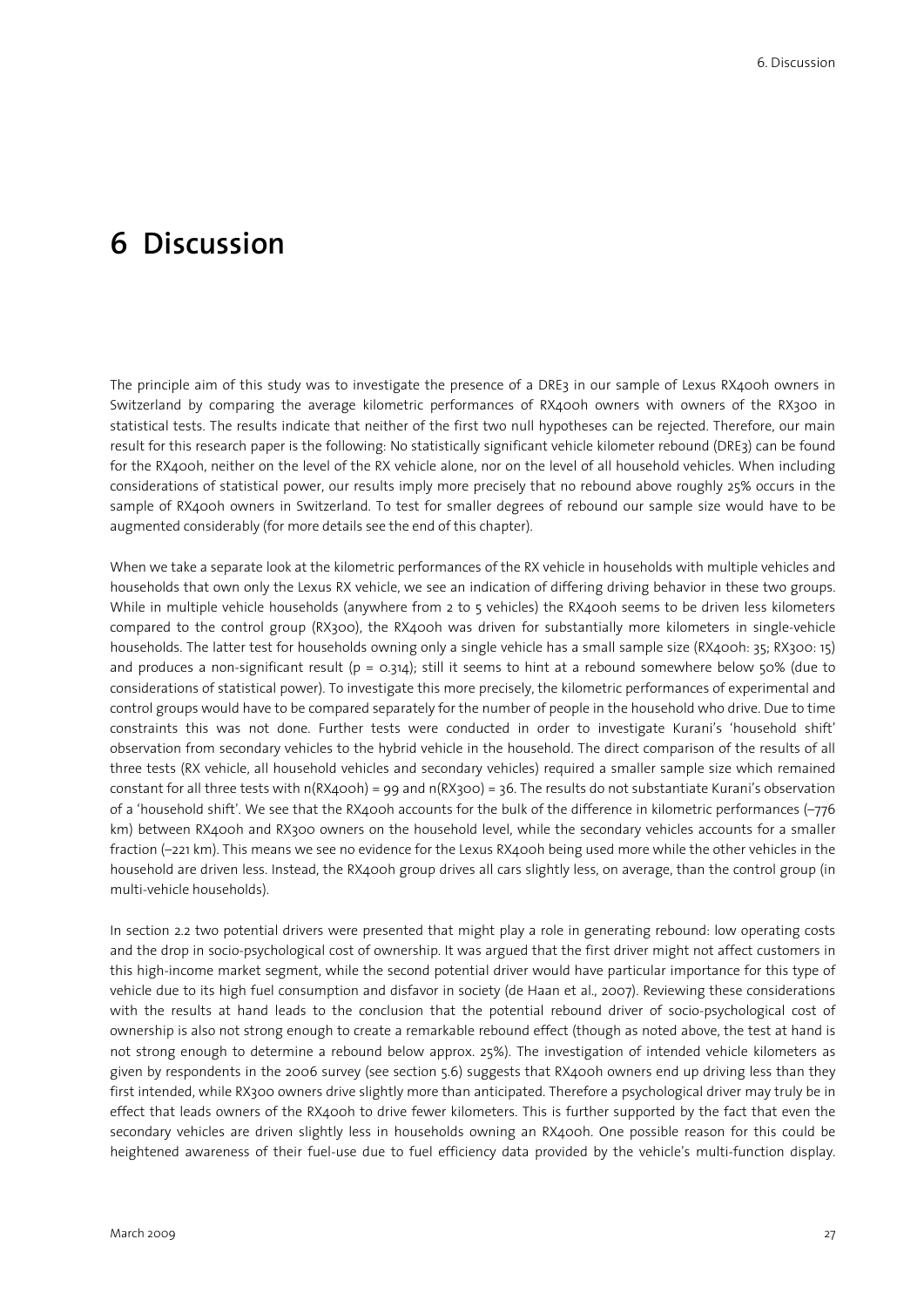Interestingly, both groups of Lexus owners drove less than they indicated to have driven with the precursor vehicle. Previous theoretical and semi-empirical studies predicted a rebound effect for the transport sector ranging from 5% to 51% (see section 2.2). The results of the present research were not able to substantiate a rebound effect in kilometric performance for the Lexus RX400h, neither for the hybrid vehicle itself nor when regarding all cars in the respective household fleets. Naturally, the previous theoretical results may not be correct, but also we must be aware of the fact that a generalization based on the results for the Lexus RX400h must be done with caution for a number of reasons.

The market segment investigated in this study earns a very high income which reduces some potential for rebound. We must expect differing behavior from other market segments, especially such with monthly incomes closer to average. The high fuel elasticity of substitution otherwise to be expected in Switzerland due to an excellent and inexpensive (state-subsidized) public transportation network cannot be observed in high-income groups because the price does not matter to them (Saunders, 2000). The cost-saving due to more fuel-efficiency might have a larger effect on lowerincome consumer segments that use public transportation more often; they may be enticed to switch more often from public transport to using the car. That said, the result of this study can be taken as representative for the high income market, i.e. for cars in the luxury segments. It would be interesting to conduct similar research with a low-cost hybrid vehicle which would be more representative for the whole market of hybrid vehicles including future models. This would perhaps allow more generalized conclusions about the rebound to be expected with such vehicles.

As described in Binswanger (2001) the price of energy and the energy price trend can also be significant for the rebound to be expected because they influence energy-price elasticities. The period in which the surveys were conducted saw an average fuel cost of CHF 1.69 and overall rising energy prices (Zurich Bureau of Statistics, 2008). Had this research been done at a different time under different circumstances, the results may have varied. The literature on rebound differentiates between a short- and long-term rebound effect (Greening et al., 2000). The time-frame of this study only allows for the investigation of rebound during the first year after purchase. While it is possible that research over a longer period might reveal new results, I consider it improbable that the drivers for a direct rebound effect would change considerably over longer periods of time. The consideration of long-term rebound effects is more appropriate for more complex indirect and macro-level rebound effects.

Using a control group to discern rebound behavior, as was done in this study, is a simple and effective method to measure rebound. It is important that the two groups are as similar to each other as possible and to consider any external effects that might distort the findings. As shown in Altorfer (2006), the sociodemographic differences between the two groups of Lexus purchasers are marginal. The only statistically significant difference between the two groups of Lexus purchasers can be found in the income with RX400h purchasers earning a slightly higher salary, on average. This can easily be explained by the higher cost of the Lexus RX400h, even though according to a simple estimation (section 5.8) the premium in initial cost is indeed saved again over the time of vehicle use. Further, the surveyed Lexus customers did not differ significantly in their answers to the intended purpose of their RX vehicle or the expected amount of kilometers to travel with their car (Altorfer et al., 2006). Therefore we can eliminate the possibility that a substantial amount of RX400h purchasers bought this vehicle specifically to drive more kilometers with it.

To my knowledge this study is the first to empirically investigate the vehicle kilometer rebound effect. Keeping the considerations above in mind, further research would be advantageous to help constrain the results and allow for a generalization for the whole hybrid market, at least in Switzerland. Future research should ideally reach a higher sample size to make possible the detection of smaller amounts of rebound: E.g. according to G\*Power estimations, the sample size would have to be around 700 to significantly determine a rebound of as small as 10% (assuming a standard deviation of 8'000 km, mean annual performance of 17'000 km and statistical power of 0.8). A more middle-class hybrid model would be advantageous as the object of investigation for any future survey as it would enable a generalization of its results.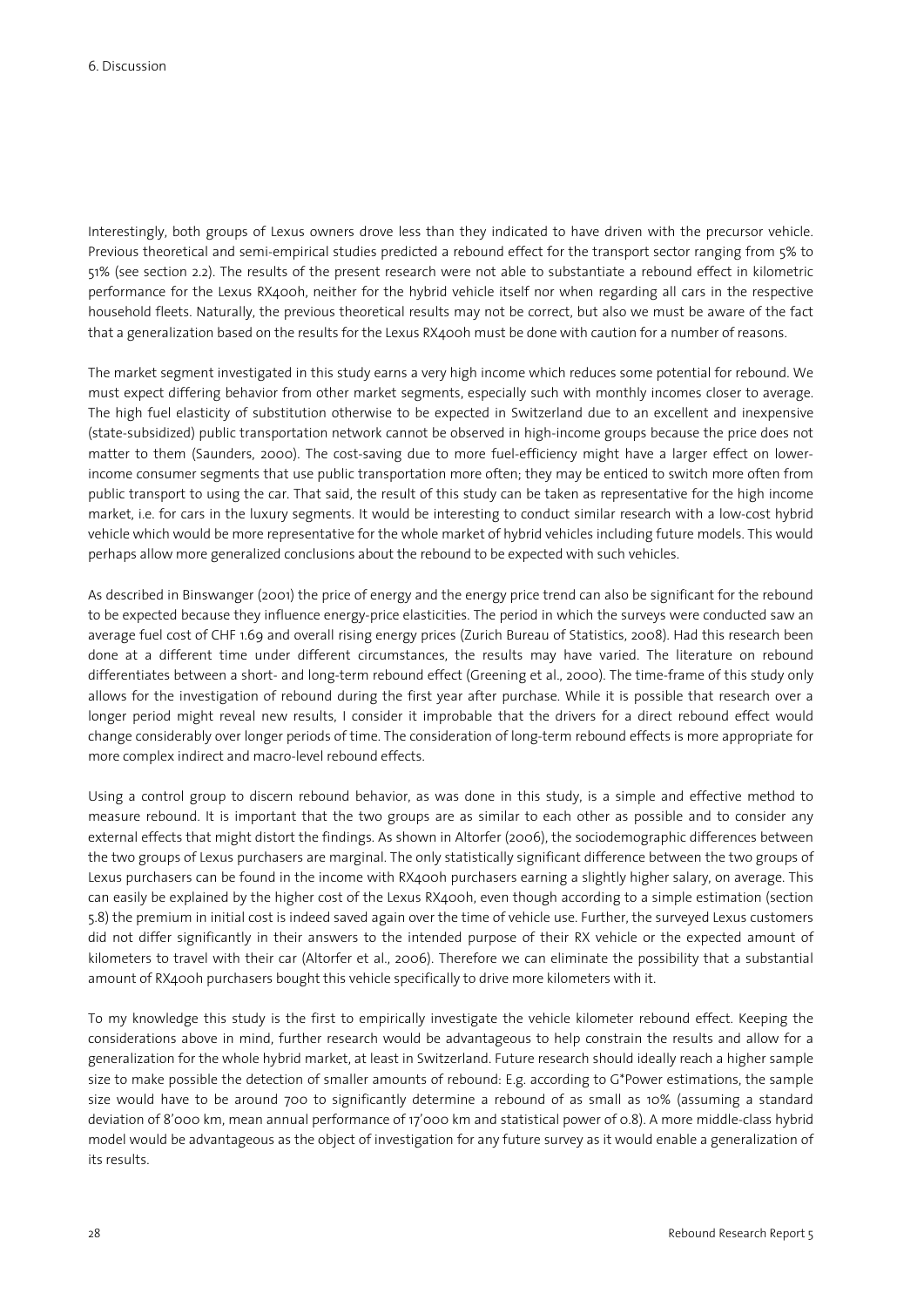## **7 Conclusions**

Previous research established that the low fuel consumption of hybrid vehicles does not motivate people to switch to larger vehicles or to buy additional vehicles (Altorfer et al., 2006; de Haan, Peters et al., 2006). This study presents evidence that owners of a Lexus RX400h hybrid electric vehicle in Switzerland exhibit no significant vehicle kilometer rebound behavior, thereby adding to the evidence that hybrid electric technology does not lead to any substantial direct rebound effects; at least for 'innovator' and 'early adaptor' consumer groups to which the majority of RX400h owners belong (Altorfer et al., 2006).

Overall, we conclude that no direct rebound effects are to be expected to counteract the fuel saving and CO<sub>2</sub> emissions reduction potential of the hybrid vehicle technology. Therefore hybrid cars indeed are suited to play a role in energy conservation measures aiming at reducing CO<sub>2</sub> emissions from individual road transport, such as state-sponsored cash rewards, sales tax exemption or tax rebates for hybrid vehicles. The double dividend offered by hybrid technology saving both costs and energy and the abatement costs per ton CO<sub>2</sub>, which are comparable to other carbon reduction measures in the road transport field makes this technology politically favorable (de Haan et al., 2007). Having ruled out the occurrence of a direct rebound effect, the suitability of a specific state-subsidized incentive for a given situation must be closely examined before implementation, paying particular attention to current gas prices and expected gas price evolution, which can easily crowd out any modest effects from incentives or gasoline taxes (Diamond, 2009).

Further studies with other hybrid vehicles and other market segments would be desirable to help constrain the results and allow for a generalization for the whole hybrid vehicle market. The upcoming 3rd generation Toyota Prius which is to come into the market towards the end of 2009 offers a good opportunity for a subsequent survey with a more middle-class vehicle. We propose conducting a two-part mail-in survey of purchasers of the 3rd generation Prius which is more or less analogous to the survey conducted for the Lexus RX400h. As a control group a similar Toyota car would have to be chosen, as was done in de Haan, Peters et al. (2006) and data collected in the survey would help to check for similar demographics and especially driving behavior.

According to the considerations made in section 2.2 and our current results with the RX400h, a large-scale rebound effect should not be expected for the Prius. Compromising for practicability we suggest trying to achieve a sample size of at least 320 for a survey with the Prius, which would allow for the detection of a rebound of 15% and above (assuming kilometric performance of 17'000km and standard deviation of 8'000km). It must be expected that a substantially higher number of these middle-class Toyota vehicles will be sold compared to the high-end Lexus RX vehicles, which would enable a future survey to reach the sample size proposed.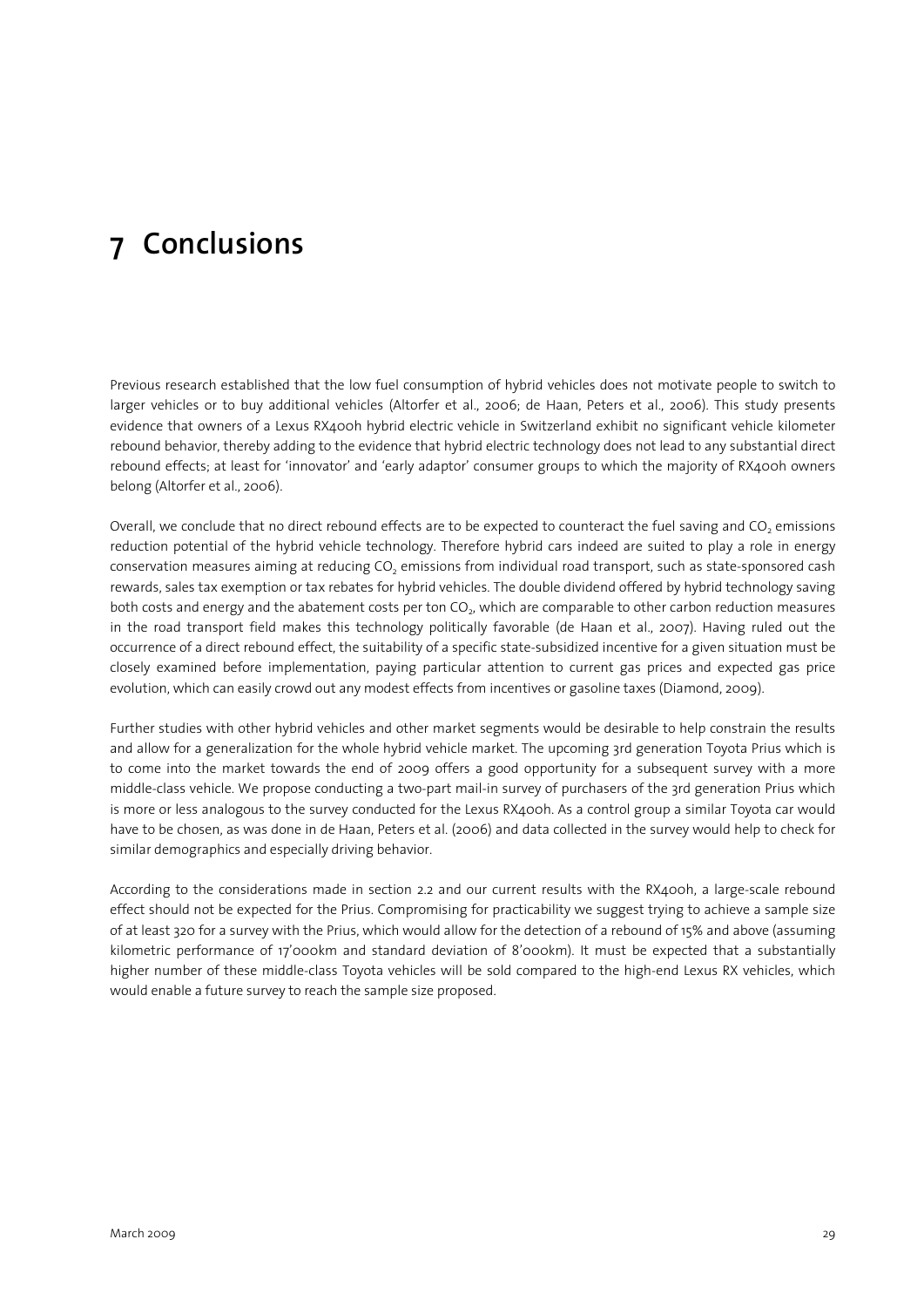7. Conclusions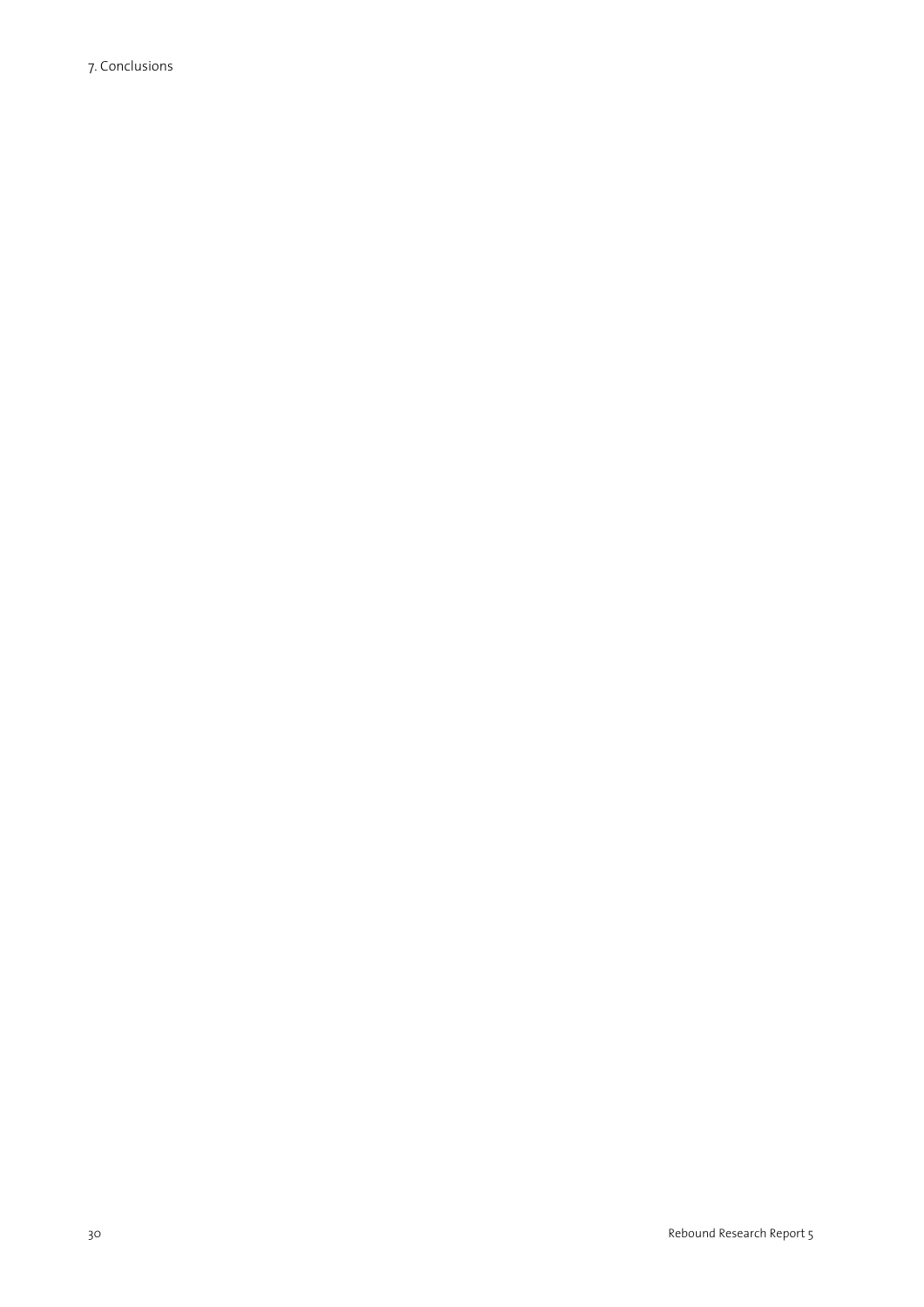## **8 References**

- Altorfer, A., Meier, I., & de Haan, P. (2006). Charakteristika von KäuferInnen des hybriden Lexus RX400h und des konventionellen Lexus RX300. Forschungsbericht zum Projekt Hybridfahrzeugkäufer. Bericht zum Schweizer Autokaufverhalten Nr. 13 (report No. EMDM1471). In German. Zurich: ETH Zurich, IED-NSSI.
- auto-schweiz. (2008). 12. Berichterstattung im Rahmen der Energieverordnung über die Absenkung des spezifischen Treibstoff-Normverbrauchs von Personenwagen 2007 [Electronic Version in German].
- Berkhout, P. H. G., Muskens, J. C., & Velthuijsen, J. W. (2000). Defining the rebound effect. Energy Policy, 28(6-7), 425-432.
- Binswanger, M. (2001). Technological progress and sustainable development: what about the rebound effect? Ecological Economics, 36(1), 119-132.
- Bitsche, O., & Gutmann, G. (2004). Systems for hybrid cars. Journal of Power Sources, 127(1-2), 8-15.
- Brahma, A., Guezennec, Y., & Rizzoni, G. (2000). Optimal energy management in series hybrid electric vehicles. Paper presented at the American Control Conference, 2000.
- Chau, K. T., & Wong, Y. S. (2002). Overview of power management in hybrid electric vehicles. Energy Conversion and Management, 43(15), 1953-1968.
- de Haan, P., Duthaler, C., Peters, A., 2006c. Käufer des Hybridfahrzeugs Toyota Prius im Vergleich mit Käufern von Toyota Corolla und Toyota Avensis. Forschungsbericht zum Projekt Hybridfahrzeuge. Bericht zum Schweizer Autokaufverhalten Nr. 6. ETH Zurich, IED-NSSI, report EMDM1152, 51 pages
- de Haan, P., Mueller, M. G., & Peters, A. (2006a). Does the hybrid Toyota Prius lead to rebound effects? Analysis of size and number of cars previously owned by Swiss Prius buyers. Ecological Economics, 58(3), 592-605.
- de Haan, P., Peters, A., & Mueller, M. (2006b). Comparison of Buyers of Hybrid and Conventional Internal Combustion Engine Automobiles: Characteristics, Preferences, and Previously Owned Vehicles. Transportation Research Record: Journal of the Transportation Research Board, 1983(-1), 106-113.
- de Haan, P., Peters, A., & Scholz, R. W. (2007). Reducing energy consumption in road transport through hybrid vehicles: investigation of rebound effects, and possible effects of tax rebates. Journal of Cleaner Production, 15(11-12), 1076-1084.
- Diamond, D. (2009). The impact of government incentives for hybrid-electric vehicles: Evidence from US states. Energy Policy, 37(3), 972-983.
- Evans, S. (2008). New 2010 Lexus RX 350 and RX 450h To Bow at Los Angeles Auto Show [Electronic Version]. Motor Trend, from http://wot.motortrend.com/6348063/auto-shows/new-2010-lexus-rx-350-and-rx-450h-to-bowat-los-angeles-auto-show/index.html
- Faul, F., Erdfelder, E., Lang, A.-G., & Buchner, A. (2007). G\*Power 3: A flexible statistical power analysis program for the social, behavioral, and biomedical sciences. Behavior Research Methods, 39, 175-191.
- Greene, D. L., Patterson, P. D., Singh, M., & Li, J. (2005). Feebates, rebates and gas-guzzler taxes: a study of incentives for increased fuel economy. Energy Policy, 33(6), 757-775.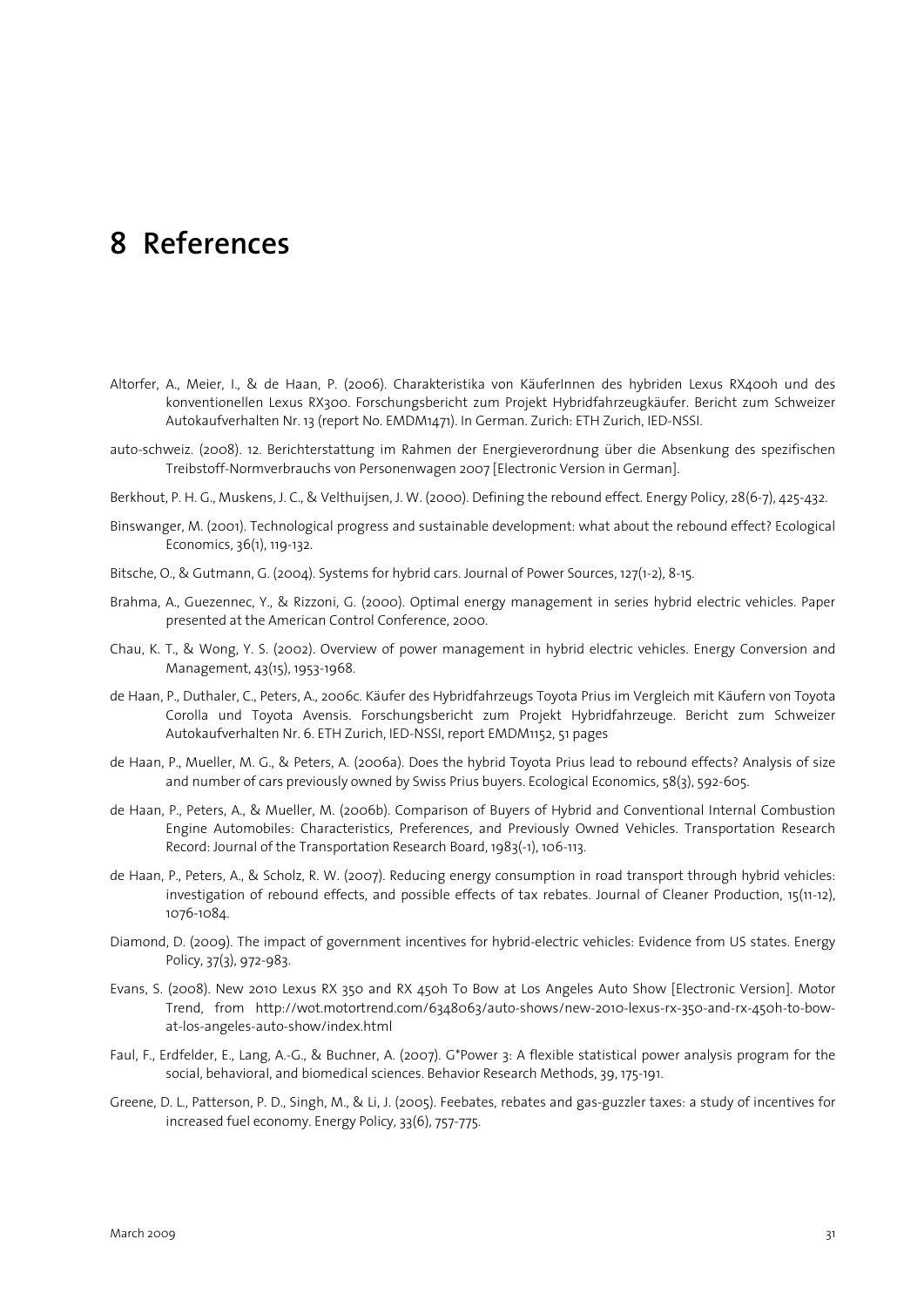- Greening, L. A., Greene, D. L., & Difiglio, C. (2000). Energy efficiency and consumption -- the rebound effect -- a survey. Energy Policy, 28(6-7), 389-401.
- Heffner, R. R. (2007). Semiotics and Advanced Vehicles: What Hybrid Electric Vehicles (HEVs) Mean and Why it Matters to Consumers. Unpublished Dissertation University of California, Davis.
- Kurani, K. (2008). Personal communication.
- Lexus. (2005a). RX 300 Preise, Technik, Ausstattung. Information broshure on the Lexus RX300 model (in German). 6 pages.
- Lexus. (2005b). RX 400h Preise, Technik, Ausstattung. Information broshure on the Lexus RX400h model (in German). 5 pages.
- Minder, E. (2006). Auftreten von Reboundeffekten beim Hybridfahrzeug Lexus RX 400h. Unpublished Semester Thesis nr. 46/06 (in German), ETH Zurich.
- Rogers, E. M. (2003). Diffusion of Innovation (5th ed.). New York: Free Press.
- Saunders, H. D. (2000). A view from the macro side: rebound, backfire, and Khazzoom-Brookes. Energy Policy, 28(6-7), 439-449.
- Zurich Bureau of Statistics. (2008). Zürcher Städeindex der Konsumentenpreise Treibstoffe [Electronic Version in German]. Retrieved 28. Dez. 2008, from http://www.stadt-zuerich.ch/content/dam/stzh/prd/Deutsch/ Statistik/Weitere\_Dokumente/Wirtschaft/T\_ZIK\_Treibstoffe.xls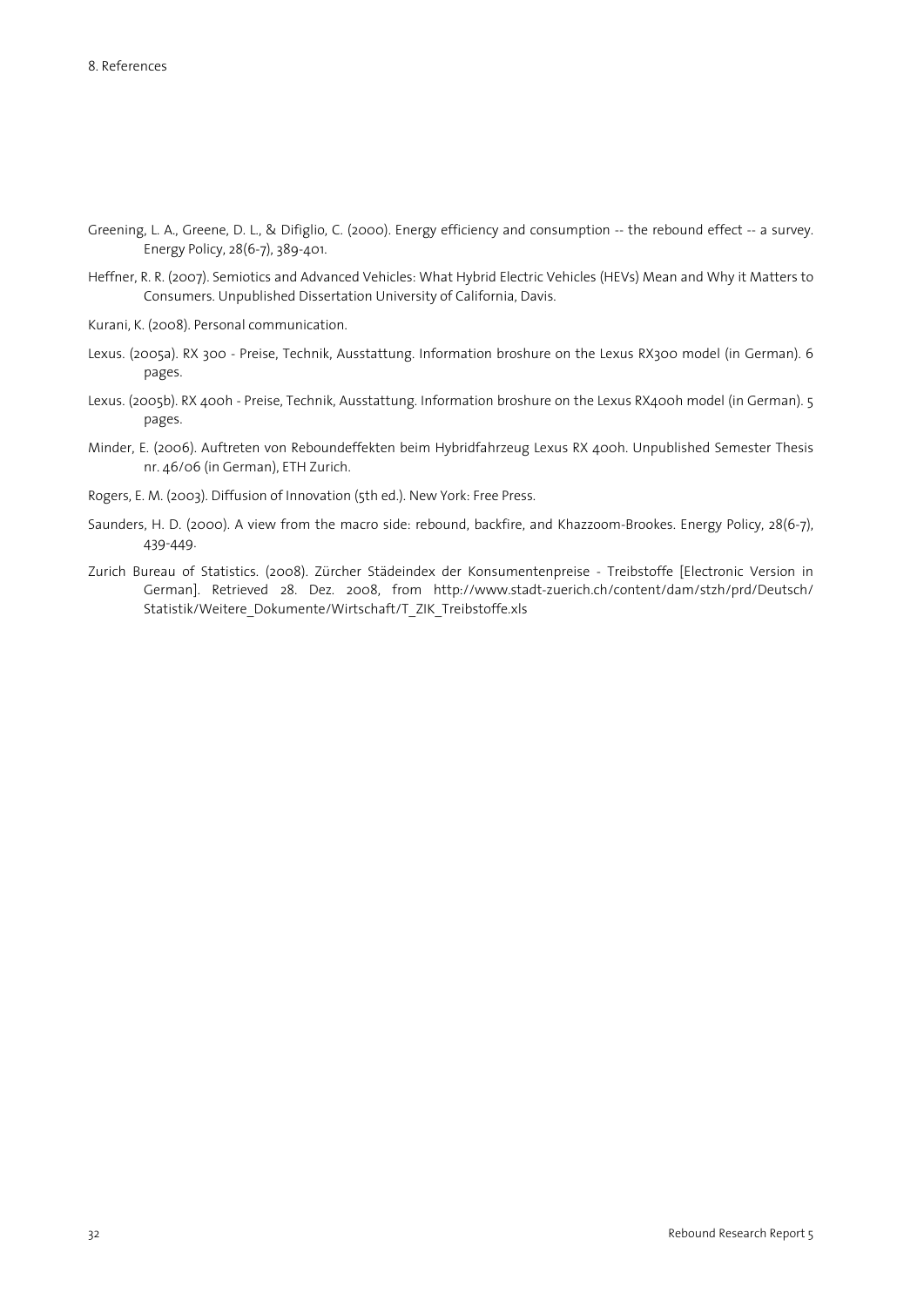## **Appendix**

The original questionnaires sent out to German and French speaking owners of the RX400h during the follow-up survey in July 2007 are displayed on the following six pages.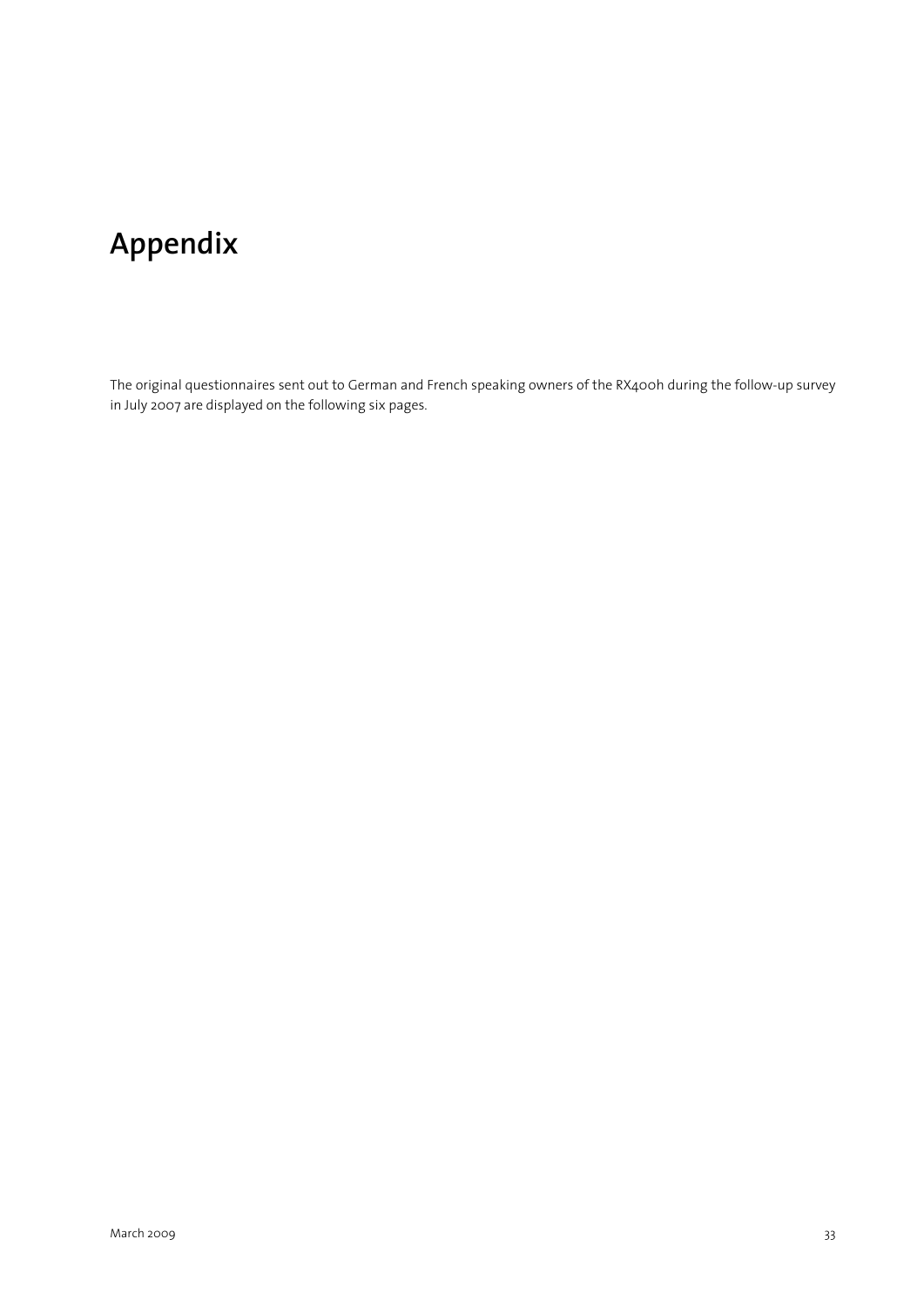|                                                                                                                                                                                                                                                              | [Herr/Frau]<br>[Vorname] [Name]<br>[Adresse]<br>[PLZ Ort] |         |
|--------------------------------------------------------------------------------------------------------------------------------------------------------------------------------------------------------------------------------------------------------------|-----------------------------------------------------------|---------|
|                                                                                                                                                                                                                                                              |                                                           | [Datum] |
| Umfrage zum Lexus RX 400h                                                                                                                                                                                                                                    |                                                           |         |
| [Anrede] [Herr/Frau] [Name]                                                                                                                                                                                                                                  |                                                           |         |
| Sie haben letztes Jahr einen Lexus RX erworben. Die ETH Zürich hat im Juni<br>2006 eine wissenschaftliche Befragung unter Lexus RX-Käufern<br>durchgeführt. Sie haben den Fragebogen ausgefüllt und der ETH die<br>Erlaubnis zu einer Nachbefragung gegeben. |                                                           |         |
| Die ETH Zürich verspricht sich von Ihren Angaben neue Erkenntnisse<br>darüber, wie innovative und neuartige Fahrzeuge konzipiert werden sollen,<br>damit sie von einem breiteren Publikum gekauft werden.                                                    |                                                           |         |
| Lexus hat sich zur Mithilfe bereit erklärt und versendet deshalb diesen<br>Fragebogen. Ihr Name und Ihre Adresse werden der ETH Zürich nicht<br>bekanntgegeben. Ihre Antworten bleiben damit anonym.                                                         |                                                           |         |
| Wir bitten Sie höflich, den beiliegenden Fragebogen auszufüllen und mit<br>dem beigelegten Antwort-Couvert an die ETH Zürich zu senden.                                                                                                                      |                                                           |         |
| Herzlichen Dank für Ihre Mithilfe!                                                                                                                                                                                                                           |                                                           |         |
| Mit freundlichen Grüssen                                                                                                                                                                                                                                     |                                                           |         |
| Lexus Schweiz                                                                                                                                                                                                                                                | ETH Zürich, IED-NSSI                                      |         |
| $\mu \sim$                                                                                                                                                                                                                                                   |                                                           | jæn     |
| Christian Wellauer<br>Director of Marketing Communication                                                                                                                                                                                                    | Prof. Dr. R. W. Scholz<br>Dr. P. de Haan                  |         |
|                                                                                                                                                                                                                                                              |                                                           |         |
|                                                                                                                                                                                                                                                              |                                                           |         |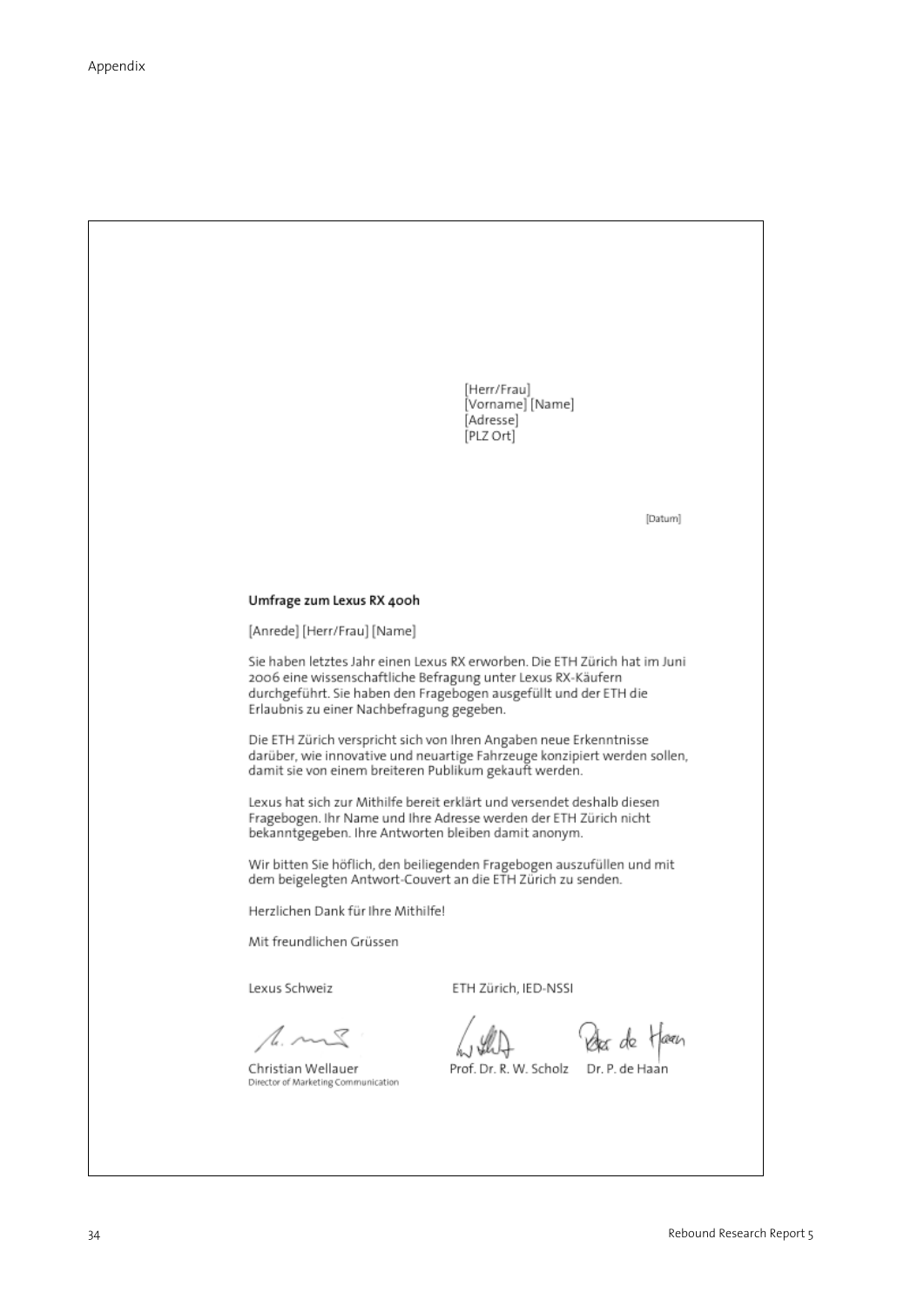x



Eidgenössische Technische Hochschule Zürich Ecole polytechnique fédérale de Zurich Politecnico federale di Zurigo

Institute for Environmental Decisions (IED) Matural and Social Science Interface (NSSI)<br>Universitätstrasse 22, CHN J73.2, 8092 Zürich

#### Nachbefragung zum Lexus RX

#### Liebe Teilnehmerin, lieber Teilnehmer an unserer Untersuchung

Herzlichen Dank, dass Ihr Haushalt letztes Jahr an unserer Lexus-Befragung teilgenommen und sich bereit erklärt hat, an einer Vertiefung der Befragung teilzunehmen!

Bitte senden Sie uns Ihre Antworten wenn möglich bis zum 16. Juli zurück mit beiliegendem Antwortkuvert. Herzlichen Dank für Ihre Mithilfe bei unserer Forschung!

Ihre ETH Zürich, Dr. Peter de Haan van der Weg & Katrin Häni

#### Informationen zum Datenschutz

Ihre Daten werden absolut vertraulich behandelt und nur für die wissenschaftliche, nicht-kommerzielle Forschung und Lehre verwendet. Die ETH garantiert Ihnen den vollumfänglichen Schutz Ihrer persönlichen Daten.

Die von der ETH erstellten Auswertungen und Statistiken erlauben keine Rückschlüsse auf Einzelpersonen.

Die Nummer in der rechten oberen Ecke dieses Fragebogens benötigen wir ausschliesslich, um die Daten mit denen der ersten Befragung vom Sommer 2006 zu verknüpfen. Ihre Antworten werden nicht mit Ihrem Namen und Ihrer Adresse in Verbindung gebracht.

bitte wenden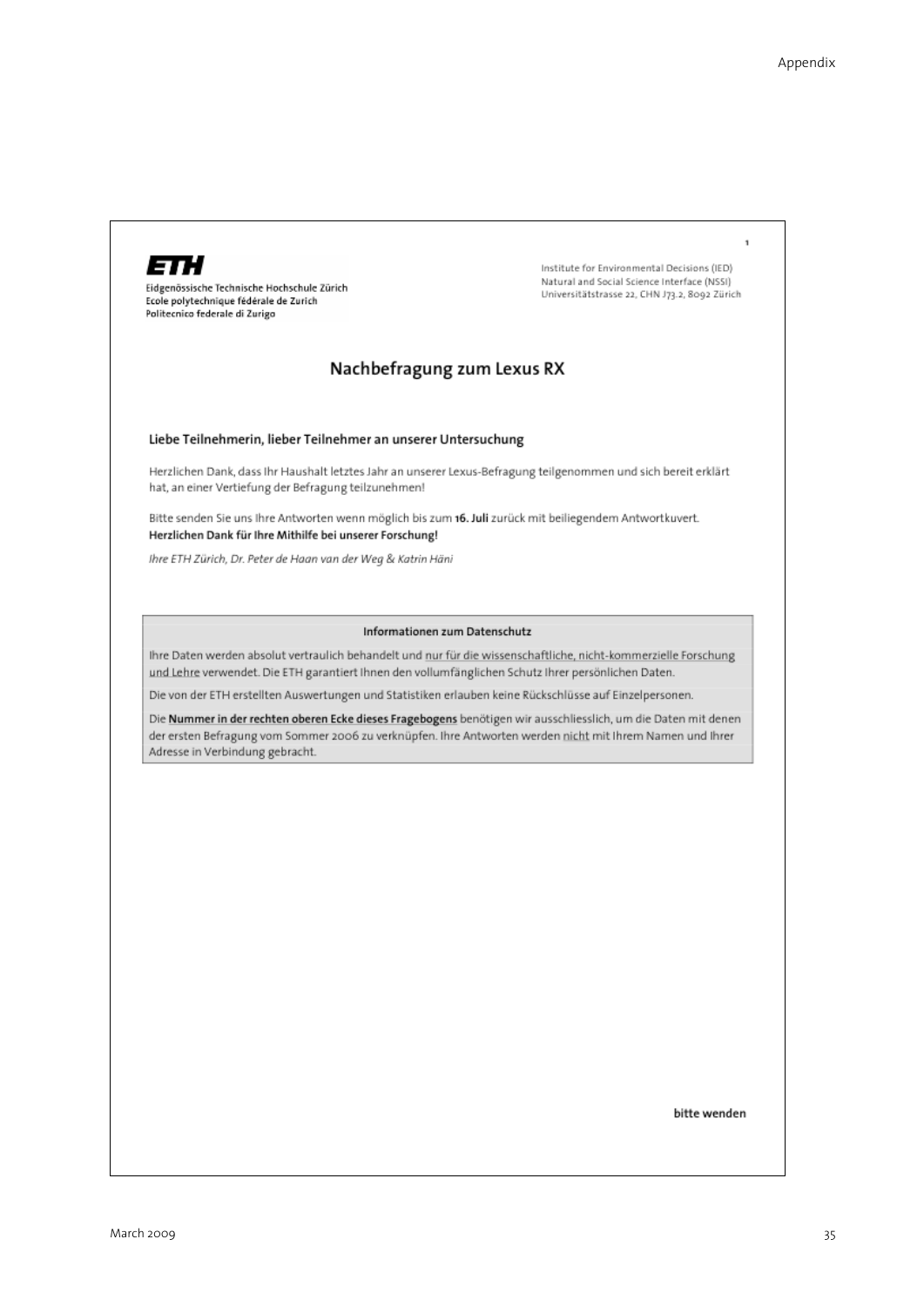|                                       |                                                                                                                                                                                                                        | Änderungen beim Autobesitz Ihres Haushaltes |                             |                                                       |                                                 |                                      |
|---------------------------------------|------------------------------------------------------------------------------------------------------------------------------------------------------------------------------------------------------------------------|---------------------------------------------|-----------------------------|-------------------------------------------------------|-------------------------------------------------|--------------------------------------|
|                                       |                                                                                                                                                                                                                        |                                             |                             |                                                       |                                                 |                                      |
|                                       | 1. Im Juni 2006 haben Sie uns auf die Frage nach allen Autos Ihres Haushaltes folgende Fahrzeuge genannt.<br>$\rightarrow$ Bitte geben Sie uns für jedes Fahrzeug an, ob es noch im Haushalt vorhanden ist oder nicht. |                                             |                             |                                                       |                                                 |                                      |
|                                       | > Bitte geben Sie ausserdem den heutigen Stand des Kilometerzählers dieser Fahrzeuge an                                                                                                                                |                                             |                             |                                                       |                                                 |                                      |
|                                       | (falls das Fahrzeug nicht mehr vorhanden ist, so geben Sie bitte den letzten Km-Stand an).                                                                                                                             |                                             |                             |                                                       |                                                 |                                      |
|                                       | Marke und Modell.                                                                                                                                                                                                      |                                             |                             | Km-Stand                                              | Noch im Besitz des                              | Km-Stand                             |
| Baujahr [RX: bestellt oder geliefert] |                                                                                                                                                                                                                        |                                             |                             | Juni 2006                                             | Haushalts?                                      | heute*                               |
| Auto-Nr. 1                            |                                                                                                                                                                                                                        | Lexus RX400h, ausgeliefert Apr. 2006        |                             | 400                                                   | [ ] ja [ ] nein                                 |                                      |
| Auto-Nr. 2                            | Mercedes-Benz A-Klasse, Baujahr 2001                                                                                                                                                                                   |                                             |                             | 47'500                                                | [ ] ja [ ] nein                                 |                                      |
|                                       |                                                                                                                                                                                                                        |                                             |                             |                                                       |                                                 |                                      |
|                                       |                                                                                                                                                                                                                        |                                             |                             |                                                       |                                                 |                                      |
|                                       |                                                                                                                                                                                                                        |                                             |                             |                                                       |                                                 |                                      |
|                                       |                                                                                                                                                                                                                        |                                             |                             |                                                       |                                                 |                                      |
|                                       | * falls das Fahrzeug verkauft/weitergegeben/verschrottet wurde, bitte den letzten Km-Stand angeben.                                                                                                                    |                                             |                             |                                                       |                                                 |                                      |
| Marke                                 | Modell                                                                                                                                                                                                                 | Motorgrösse Treib-<br>(in Liter)            | stoff                       | Schaltung                                             | Baujahr/                                        | Wann gekauft?<br>Jahrgang Monat/Jahr |
|                                       |                                                                                                                                                                                                                        |                                             | □ Benzin<br>□ Diesel        | nandgeschaltet<br>□ automatik<br>□ variomat/tiptronic |                                                 |                                      |
|                                       |                                                                                                                                                                                                                        |                                             |                             |                                                       |                                                 |                                      |
| a)                                    |                                                                                                                                                                                                                        |                                             | $\square$ anderer           |                                                       |                                                 |                                      |
|                                       | b) Km-Stand bei Kauf/Übernahme: _ _ _ _ _ _ Km-Stand heute:                                                                                                                                                            |                                             |                             |                                                       |                                                 |                                      |
|                                       | c) Hat dieses Auto ein Vorgängerauto ersetzt?                                                                                                                                                                          |                                             |                             |                                                       | □ nein □ ja, und zwar aus obiger Liste Auto-Nr. |                                      |
|                                       |                                                                                                                                                                                                                        |                                             |                             |                                                       |                                                 |                                      |
|                                       | Auto B, das seit Juni 2006 dazugekommen ist:                                                                                                                                                                           | Motorgrösse                                 | Treib-                      |                                                       | Baujahr/                                        | Wann gekauft?                        |
| Marke                                 | Modell                                                                                                                                                                                                                 | (in Liter)                                  | stoff                       | Schaltung                                             |                                                 | Jahrgang Monat/Jahr                  |
|                                       |                                                                                                                                                                                                                        |                                             | □ Benzin<br><b>D</b> Diesel | □ handgeschaltet<br>□ automatik                       |                                                 |                                      |
| a)                                    |                                                                                                                                                                                                                        |                                             | $\square$ anderer           | □ variomat/tiptronic                                  |                                                 |                                      |
|                                       | b) Km-Stand bei Kauf/Übernahme: _____________                                                                                                                                                                          |                                             |                             | Km-Stand heute:                                       |                                                 |                                      |
|                                       |                                                                                                                                                                                                                        |                                             |                             |                                                       |                                                 |                                      |
|                                       |                                                                                                                                                                                                                        |                                             |                             |                                                       |                                                 |                                      |
|                                       | c) Hat dieses Auto ein Vorgängerauto ersetzt?                                                                                                                                                                          |                                             |                             |                                                       | □ nein □ ja, und zwar aus obiger Liste Auto-Nr. |                                      |
|                                       |                                                                                                                                                                                                                        |                                             |                             |                                                       |                                                 |                                      |
|                                       |                                                                                                                                                                                                                        |                                             |                             |                                                       |                                                 |                                      |
|                                       |                                                                                                                                                                                                                        |                                             |                             |                                                       |                                                 |                                      |
|                                       |                                                                                                                                                                                                                        |                                             |                             |                                                       |                                                 |                                      |
|                                       |                                                                                                                                                                                                                        |                                             |                             |                                                       |                                                 |                                      |
|                                       |                                                                                                                                                                                                                        |                                             |                             |                                                       |                                                 |                                      |
|                                       |                                                                                                                                                                                                                        |                                             |                             |                                                       |                                                 |                                      |
|                                       |                                                                                                                                                                                                                        |                                             |                             |                                                       |                                                 |                                      |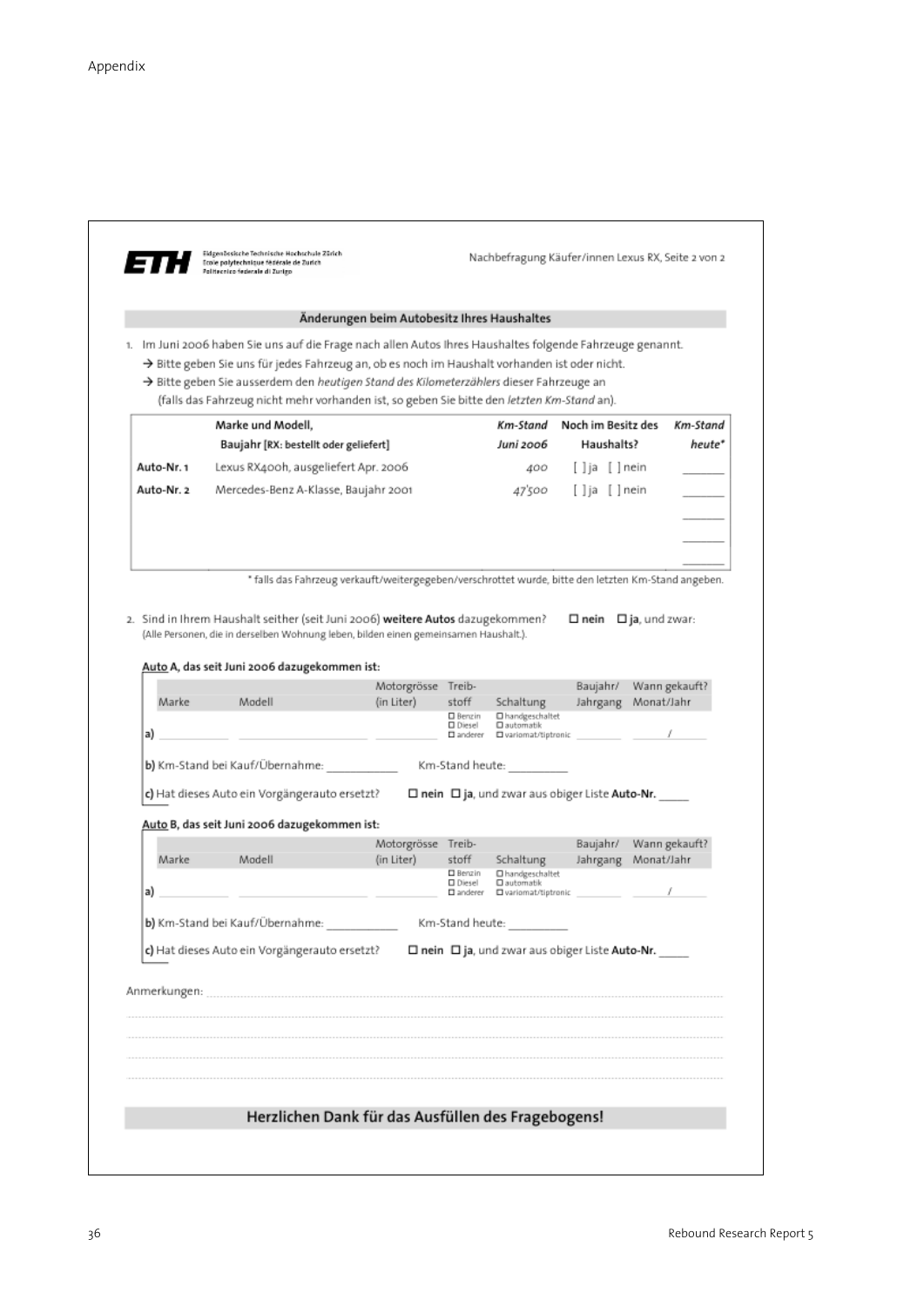[Monsieur/Madame] [Vorname] [Name] Adresse] [PLZ Ort]

[date]

#### Sondage concernant la Lexus RX 400h

[Anrede] [Monsieur/Madame] [Name]

L'année dernière, vous avez acquis une Lexus RX. En juin 2006, l'Ecole Polytechnique Fédérale (ETH) de Zurich a effectué un sondage scientifique parmi des acheteurs d'une Lexus RX. Vous avez rempli ce questionnaire et vous avez consenti de recevoir l'enquête suivante.

L'Ecole polytechnique fédérale de Zurich espère que vos indications lui permettront de tirer des conclusions en ce qui concerne la façon de concevoir de nouveaux véhicules innovants, pour qu'ils soient achetés par un large public.

Disposée à collaborer, Lexus vous envoie ce questionnaire. Vos nom et adresse ne seront pas communiqués à l'ETH de Zurich, vos réponses demeureront donc anonymes.

Nous vous prions de bien vouloir remplir le questionnaire ci-inclus et de le retourner à l'ETH de Zurich au moyen de l'enveloppe-réponse ci-jointe.

Merci de votre coopération!

Avec nos salutations les meilleures

Lexus Schweiz

1. mg

Christian Wellauer<br>Director of Marketing Communication

ETH Zurich, IED-NSSI

Der de Haan

Prof. Dr. R. W. Scholz Dr. P. de Haan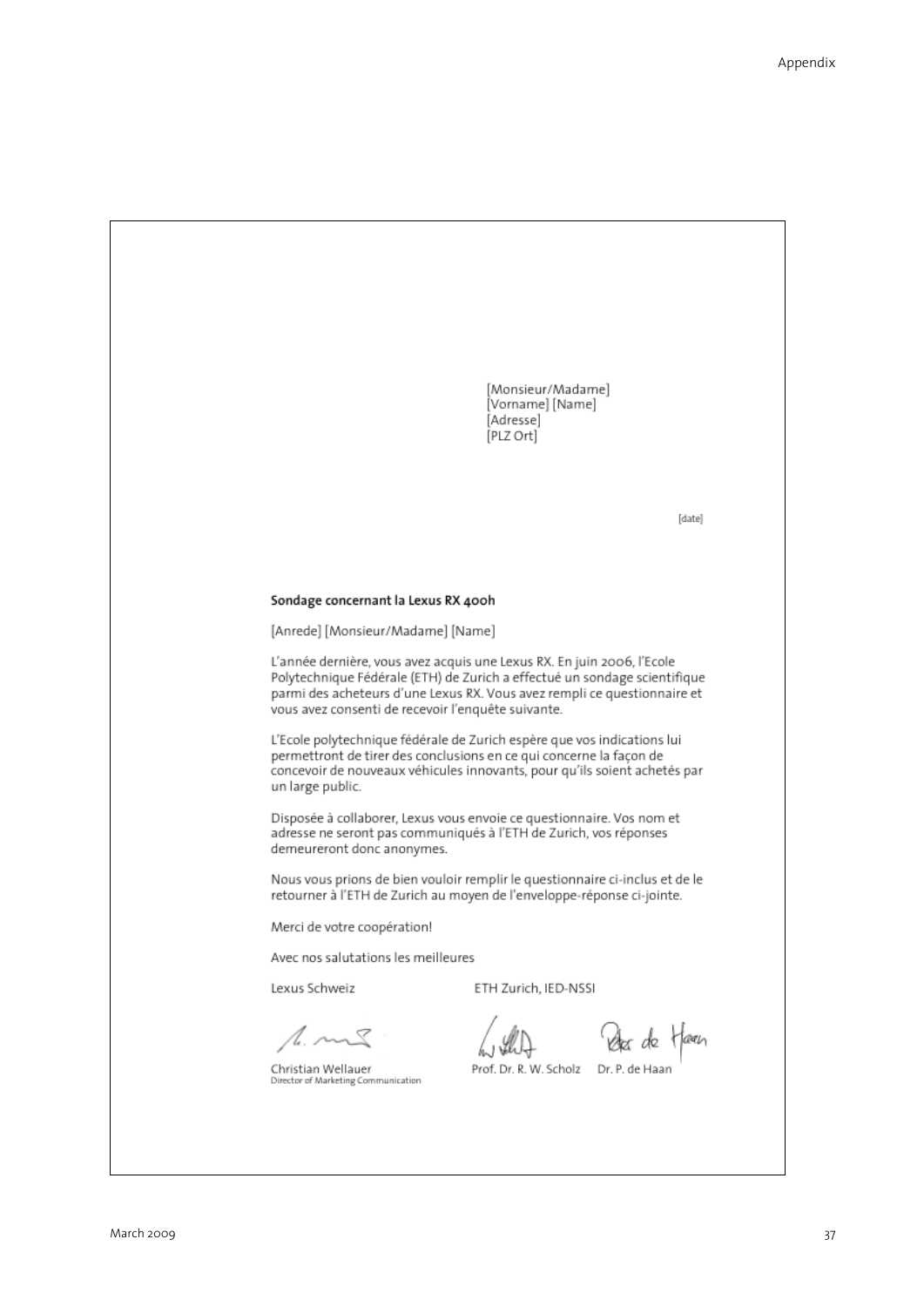«CODE»

Eidgenössische Technische Hochschule Zürich Ecole polytechnique fédérale de Zurich Politecnico federale di Zurigo

ETH

Institute for Environmental Decisions (IED) Natural and Social Science Interface (NSSI) Universitätstrasse 22, CHN J73.2, 8092 Zürich

#### Deuxième sondage concernant la Lexus RX

#### Chère participante, cher participant de notre sondage,

Nous remercions cordialement votre ménage d'avoir participé au sondage "Lexus RX" de juin 2006, et d'avoir accepté de participer également à ce deuxième sondage.

Veuillez s.v.p. nous retourner vos réponses d'ici si possible jusqu'au 16 juillet au moyen de l'enveloppe-réponse ciincluse.

#### Nous vous remercions cordialement de votre participation à notre recherche!

Votre EPF Zurich, Dr. Peter de Haan van der Weg & Katrin Häni

#### Informations concernant la protection des données

Vos données feront l'objet d'un traitement strictement confidentiel et elles ne seront utilisées que pour la recherche et l'enseignement scientifiques et non commerciaux. L'EPF vous garantit une protection totale de vos données personnelles.

Les statistiques et analyses de l'EPF Zurich ne permettent pas de tirer de conclusions concernant des individus.

Le numéro figurant dans le coin droit en haut du questionnaire a uniquement pour but de nous permettre d'établir un lien avec les données du premier sondage de l'été 2006. Vos réponses ne seront pas reliées à votre nom et à votre adresse.

tourner la page s.v.p.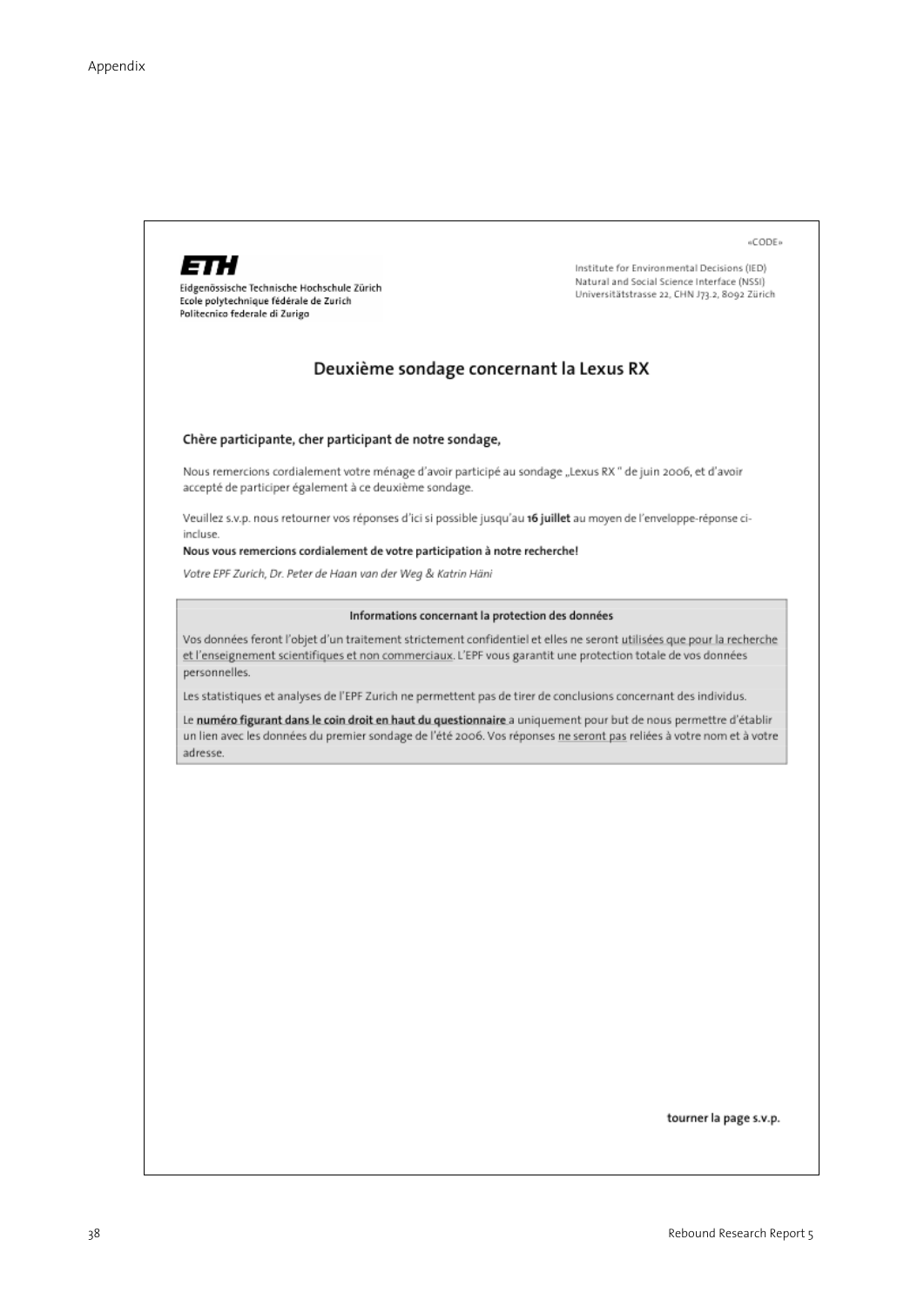

Eidgenössische Technische Hochschule Zürich<br>Icole polytechnique födérale de Zurich<br>Politecnico federale di Zurigo

Deuxième sondage acheteurs/acheteuses de la Lexus RX, page 2 de 2

#### Changements au niveau de la possession des voitures par votre ménage

- 1. L'année passée, vous avez cité comme faisant partie de votre ménage les véhicules suivants.
	- > Veuillez s.v.p. nous indiquer si chacun de ces véhicules existe encore dans votre ménage ou non.
	- > Veuillez s.v.p. aussi indiquer les kilomètres actuellement au compteur de ces véhicules.

(si le véhicule n'est plus en possession par votre ménage, veuillez indiquer les kilomètres au compteur à la fin).

| Marque et modèle,                               |                                                                                                       |                                                                                                   |                                               | Kilomètres                                           | Encore en                        | Kilomètres              |
|-------------------------------------------------|-------------------------------------------------------------------------------------------------------|---------------------------------------------------------------------------------------------------|-----------------------------------------------|------------------------------------------------------|----------------------------------|-------------------------|
| année de construction [RX: commandée ou livrée] |                                                                                                       |                                                                                                   |                                               | au compteur                                          | possession du                    | actuels au              |
|                                                 |                                                                                                       |                                                                                                   |                                               | juin 2006                                            | ménage?                          | compteur*               |
|                                                 | voiture no. 1 Lexus RX400h, livrée janv. 2006<br>voiture no. 2 Mercedes-Benz C-Klasse, construit 1998 |                                                                                                   |                                               | 10'000                                               | $[$ $]$ oui $[$ $]$ non          |                         |
|                                                 |                                                                                                       |                                                                                                   |                                               | 200'000                                              | [ ] oui [ ] non                  |                         |
|                                                 | voiture no. 3 Renault Trafic, construit 2006                                                          |                                                                                                   |                                               | 12'000                                               | [ ]oui [ ] non                   |                         |
|                                                 |                                                                                                       |                                                                                                   |                                               |                                                      |                                  |                         |
|                                                 |                                                                                                       |                                                                                                   |                                               |                                                      |                                  |                         |
|                                                 |                                                                                                       | si le véhicule a été vendu/transmis/cassé, veuillez indiquer les kilomètres au compteur à la fin. |                                               |                                                      |                                  |                         |
|                                                 |                                                                                                       |                                                                                                   |                                               |                                                      |                                  |                         |
|                                                 | 2. Des <b>autres voitures</b> sont-elles venues s'y ajouter (depuis juin 2006)?                       |                                                                                                   |                                               |                                                      | $\Box$ non $\Box$ oui, à savoir: |                         |
|                                                 | (Toutes les personnes habitant dans la même unité d'habitation forment un ménage commun.).            |                                                                                                   |                                               |                                                      |                                  |                         |
|                                                 | Voiture A qui est venue s'ajouter depuis juin 2006:                                                   |                                                                                                   |                                               |                                                      |                                  |                         |
|                                                 |                                                                                                       | Taille moteur Carbu-                                                                              |                                               | Boîte à                                              | Année de                         | Date d'achat:           |
| Marque                                          | Modèle                                                                                                | (en litres)                                                                                       | rant                                          | vitesses                                             | construction Mois/année          |                         |
| a)                                              |                                                                                                       |                                                                                                   | $\square$ essence<br>$\square$ diesel         | <b>D</b> levier manuel<br><b>D</b> automatique       |                                  |                         |
|                                                 |                                                                                                       |                                                                                                   | $\square$ autre                               | Dvariomat/tiptronic                                  |                                  |                         |
|                                                 | <b>b)</b> Kilomètres au compteur au début:                                                            |                                                                                                   |                                               | Kilomètres actuellement au compteur: ________        |                                  |                         |
|                                                 | Voiture B qui est venue s'ajouter depuis juin 2006:                                                   | Taille moteur Carbu-                                                                              |                                               | Boîte à                                              | Année de                         | Date d'achat:           |
| Marque                                          | Modèle                                                                                                | (en litres)                                                                                       | rant                                          | vitesses                                             |                                  | construction Mois/année |
| a)                                              |                                                                                                       |                                                                                                   | □ essence<br>$\Box$ diesel<br>$\square$ autre | O levier manuel<br>automatique<br>Variomat/tiptronic |                                  |                         |
|                                                 | <b>b)</b> Kilomètres au compteur au début:                                                            |                                                                                                   |                                               | Kilomètres actuellement au compteur:                 |                                  |                         |
|                                                 | c) Ce véhicule a-t-il remplacé un véhicule précédent?                                                 |                                                                                                   |                                               | □ non □ oui, voiture no. de la liste ci-dessus.      |                                  |                         |
|                                                 |                                                                                                       |                                                                                                   |                                               |                                                      |                                  |                         |
|                                                 |                                                                                                       |                                                                                                   |                                               |                                                      |                                  |                         |
|                                                 |                                                                                                       |                                                                                                   |                                               |                                                      |                                  |                         |
|                                                 |                                                                                                       |                                                                                                   |                                               |                                                      |                                  |                         |
|                                                 |                                                                                                       |                                                                                                   |                                               |                                                      |                                  |                         |